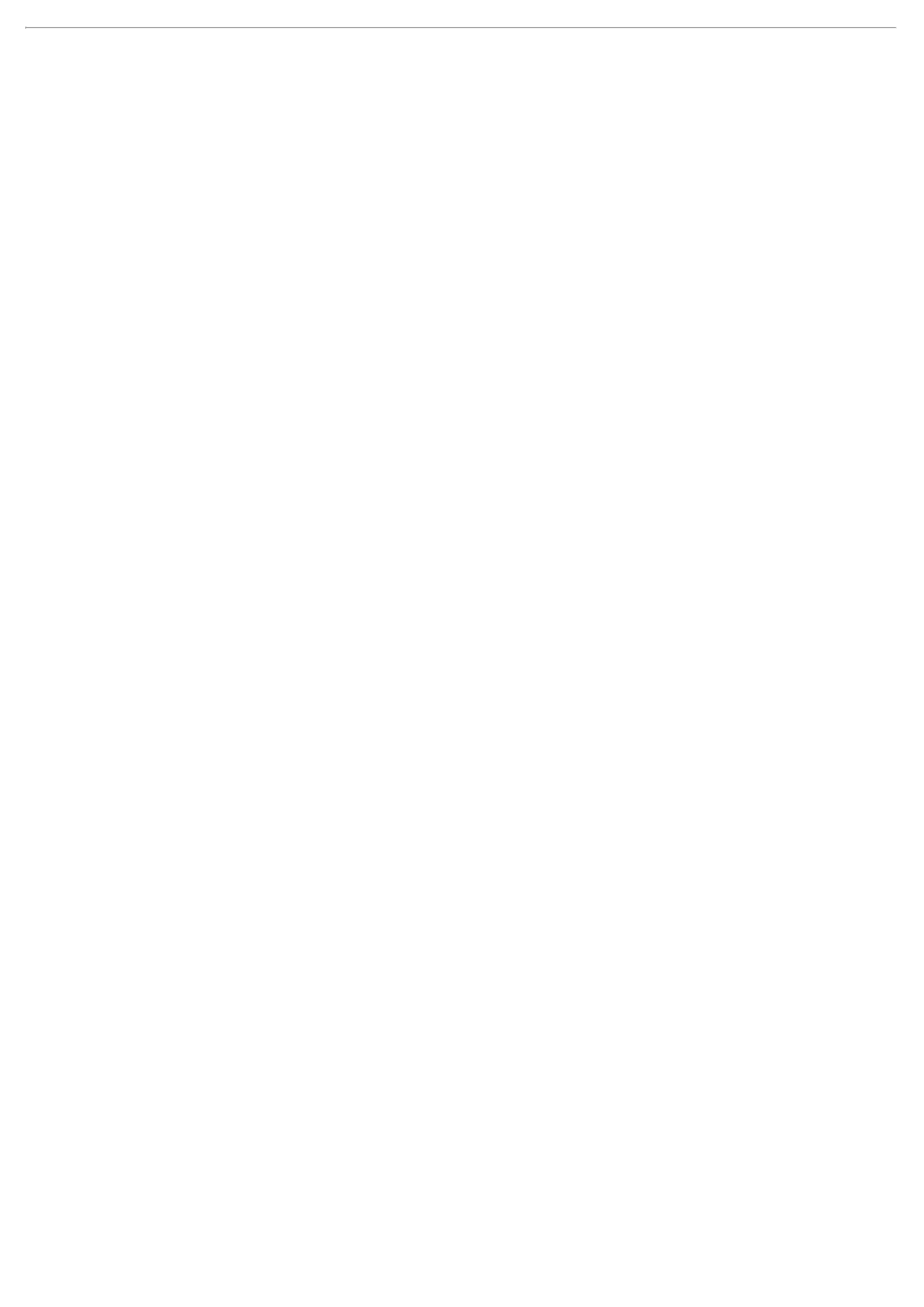## **MICROVAST HOLDINGS, INC. FORM 10-Q For the Quarter Ended March 31, 2022**

## **Table of Contents**

|          |                                                                                                      | Page           |
|----------|------------------------------------------------------------------------------------------------------|----------------|
|          | <b>PART I. FINANCIAL INFORMATION</b>                                                                 | $\mathbf{1}$   |
|          |                                                                                                      |                |
| Item 1.  | <b>Financial Statements (Unaudited)</b>                                                              | $\mathbf{1}$   |
|          | <b>Condensed Consolidated Balance Sheets</b>                                                         | $\mathbf{1}$   |
|          |                                                                                                      |                |
|          | <b>Condensed Consolidated Statements of Operations</b>                                               | 3              |
|          |                                                                                                      |                |
|          | <b>Condensed Consolidated Statements of Comprehensive Loss</b>                                       | $\overline{4}$ |
|          | <b>Condensed Consolidated Statements of Changes in Shareholders' Equity</b>                          | 5              |
|          |                                                                                                      |                |
|          | <b>Condensed Consolidated Statements of Cash Flows</b>                                               | 6              |
|          |                                                                                                      |                |
|          | Notes to Unaudited Condensed Consolidated Financial Statements                                       | 8              |
| Item 2.  | Management's Discussion and Analysis of Financial Condition and Results of Operations                | 25             |
|          |                                                                                                      |                |
| Item 3.  | <b>Quantitative and Qualitative Disclosures About Market Risk</b>                                    | 33             |
|          |                                                                                                      |                |
| Item 4.  | <b>Controls and Procedures</b>                                                                       | 34             |
|          | <b>PART II. OTHER INFORMATION</b>                                                                    | 36             |
|          |                                                                                                      |                |
| Item 1.  | <b>Legal Proceedings</b>                                                                             | 36             |
|          |                                                                                                      |                |
| Item 1A. | <b>Risk Factors</b>                                                                                  | 36             |
| Item 2.  | <u><b>Unregistered Sales of Equity Securities and Use of Proceeds from Registered Securities</b></u> | 38             |
|          |                                                                                                      |                |
| Item 3.  | <b>Defaults Upon Senior Securities</b>                                                               | 38             |
|          |                                                                                                      |                |
| Item 4.  | <b>Mine Safety Disclosures</b>                                                                       | 38             |
| Item 5.  | <b>Other Information</b>                                                                             | 38             |
|          |                                                                                                      |                |
| Item 6.  | <b>Exhibits</b>                                                                                      | 38             |
|          |                                                                                                      |                |

i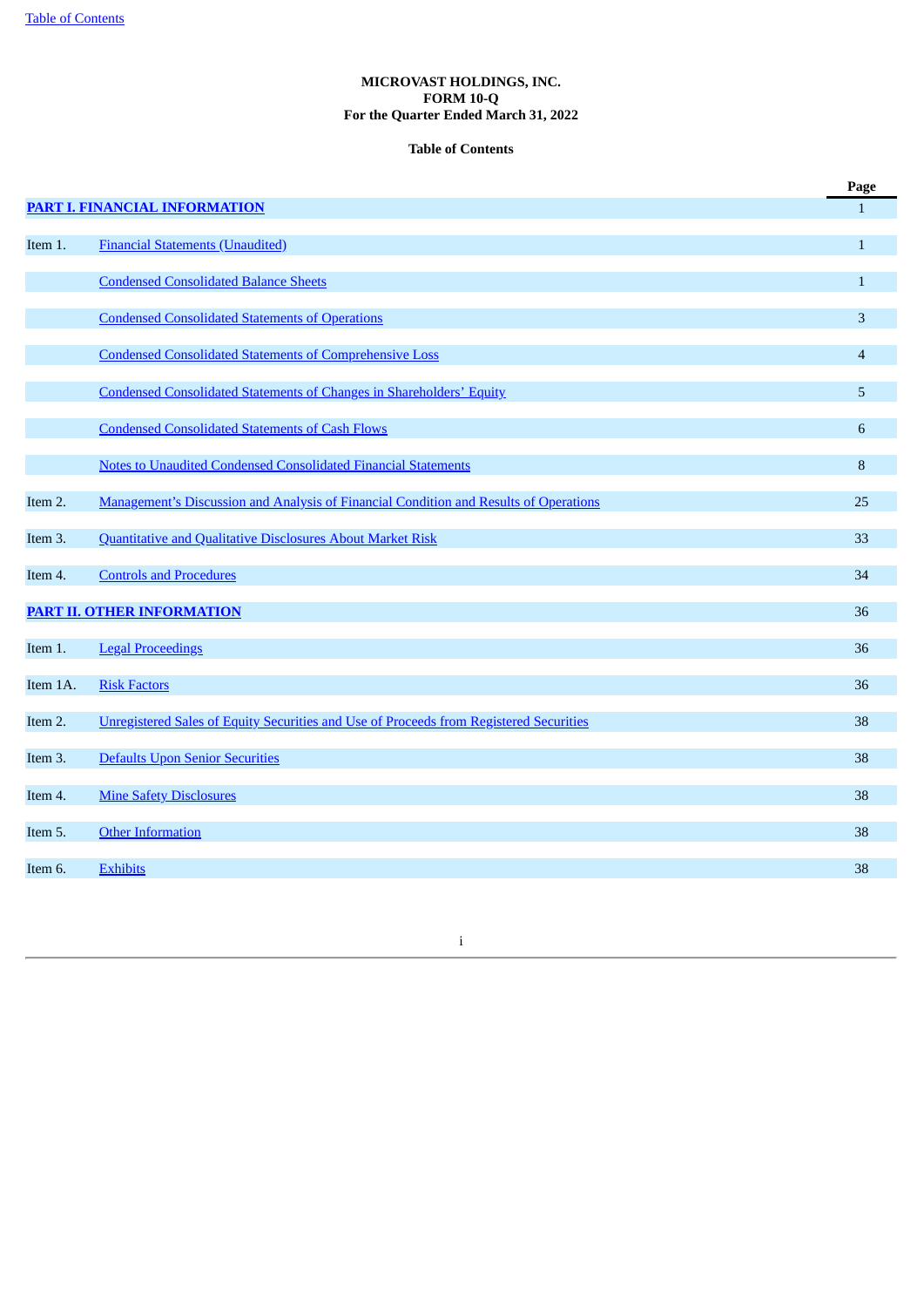### **CAUTIONARY STATEMENT REGARDING FORWARD-LOOKING STATEMENTS**

This report ("Report") contains "forward-looking statements" within the meaning of the Private Securities Litigation Reform Act of 1995. Such statements include, but are not limited to, statements about future financial and operating results, our objectives, expectations and intentions with respect to future operations, products and services; and other statements identified by words such as "will likely result," "are expected to," "will continue," "is anticipated," "estimated," "believe," "intend," "plan," "projection," "outlook" or words of similar meaning. These forward-looking statements include, but are not limited to, statements regarding our industry and market sizes, and future opportunities for us. Such forward-looking statements are based upon the current beliefs and expectations of management and are inherently subject to significant business, economic and competitive uncertainties and contingencies, many of which are difficult to predict and generally beyond our control. Actual results and the timing of events may differ materially from the results anticipated in these forward-looking statements.

There are important risks, uncertainties, events and factors that could cause our actual results or performance to differ materially from those in the forward-looking statements contained in this document, including:

- risks of operations in the People's Republic of China (the "PRC" or "China");
- the impact of the ongoing COVID-19 pandemic;
- the conflict between Russia and Ukraine and any restrictive actions that have been or may be taken by the United States (the "U.S.") and/or other countries in response thereto, such as sanctions or export controls;
- risks related to cybersecurity and data privacy;
- the impact of inflation;
- changes in availability and price of raw materials;
- changes in the highly competitive market in which we compete, including with respect to our competitive landscape, technology evolution or regulatory changes;
- changes in the markets that we target;
- heightened awareness of environmental issues and concern about global warming and climate change;
- the risk that we may not be able to execute our growth strategies or achieve profitability;
- the risk that we are unable to secure or protect our intellectual property;
- the risk that we may experience effects from global supply chain challenges, including delays in delivering our products to our customers;
- the risk that our customers or third-party suppliers are unable to meet their obligations fully or in a timely manner;
- the risk that our customers will adjust, cancel or suspend their orders for our products;
- the risk that we will need to raise additional capital to execute our business plan, which may not be available on acceptable terms or at all;
- the risk of product liability or regulatory lawsuits or proceedings relating to our products or services;
- the risk that we may not be able to develop and maintain effective internal controls; and
- the outcome of any legal proceedings that may be instituted against us or any of our directors or officers.

The foregoing list of factors is not exhaustive and new factors may emerge from time to time that could also affect actual performance and results. For more information, please see the risk factors included in our Annual Report on Form 10-K for the year ended December 31, 2021 in Part I, Item 1A and in the Registration Statement on Form S-1, (File No. 333-258978), which was initially filed on August 20, 2021, and as further amended, and subsequent filings with the SEC.

Actual results, performance or achievements may differ materially, and potentially adversely, from any forward-looking statements and the assumptions on which those forward-looking statements are based. There can be no assurance that the data contained herein is reflective of future performance to any degree. You are cautioned not to place undue reliance on forward-looking statements as a predictor of future performance as forwardlooking statements are based on estimates and assumptions that are inherently subject to various significant risks, uncertainties and other factors, many of which are beyond our control.

<span id="page-3-0"></span>All information set forth herein speaks only as of the date hereof, and we disclaim any intention or obligation to update any forward-looking statements as a result of developments occurring after the date hereof except as may be required under applicable securities laws. Forecasts and estimates regarding our industry and end markets are based on sources we believe to be reliable, however there can be no assurance these forecasts and estimates will prove accurate in whole or in part.

ii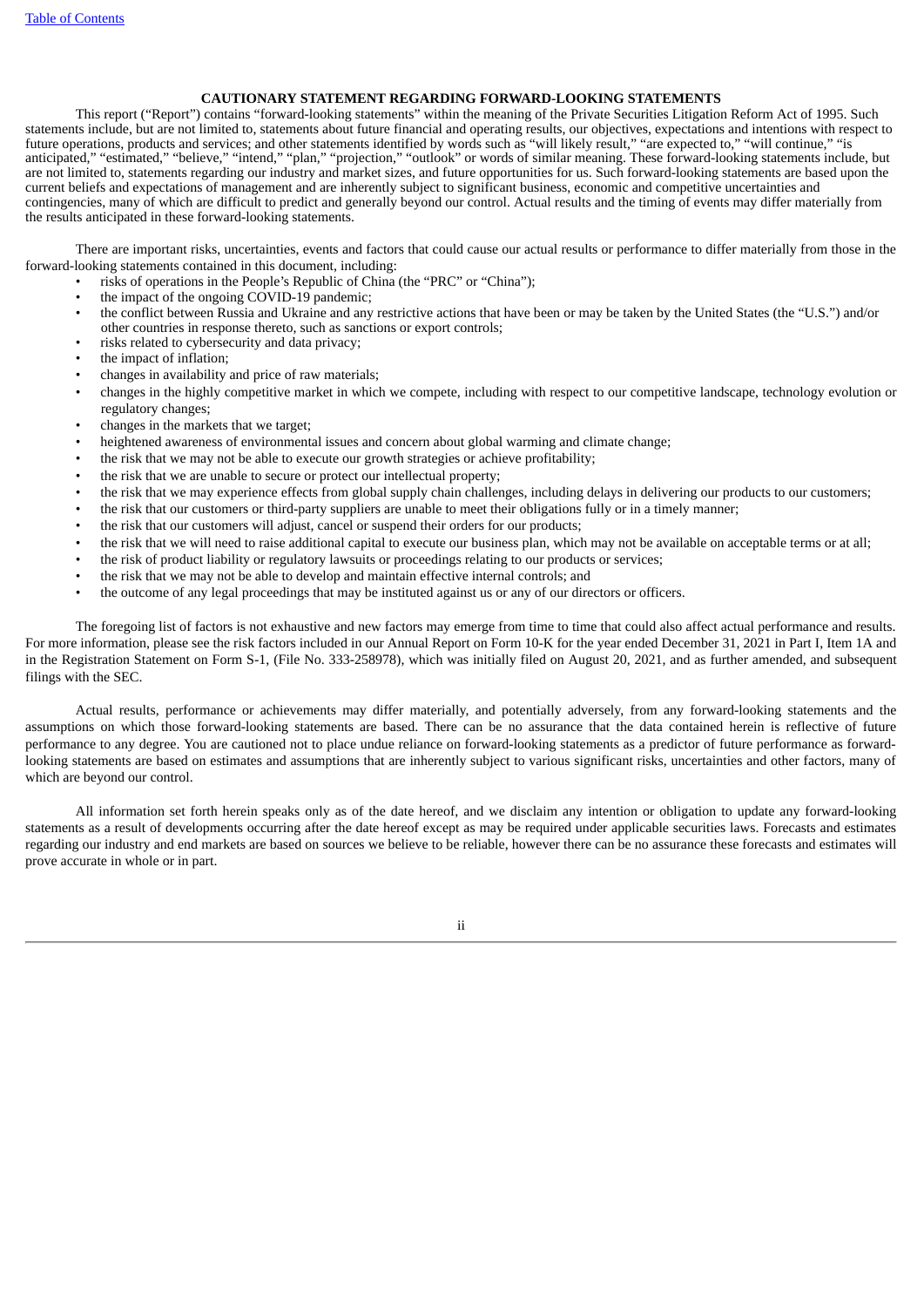# **PART I. FINANCIAL INFORMATION**

# <span id="page-4-1"></span><span id="page-4-0"></span>**Item 1. Financial Statements (Unaudited)**

## **MICROVAST HOLDINGS, INC. UNAUDITED CONDENSED CONSOLIDATED BALANCE SHEETS (In thousands of U.S. dollars, except share and per share data, or as otherwise noted)**

|                                                                                                                                             | December 31,<br>2021 |      | March 31,<br>2022 |
|---------------------------------------------------------------------------------------------------------------------------------------------|----------------------|------|-------------------|
| <b>Assets</b>                                                                                                                               |                      |      |                   |
| Current assets:                                                                                                                             |                      |      |                   |
| Cash and cash equivalents                                                                                                                   | \$<br>480,931 \$     |      | 416,165           |
| Restricted cash                                                                                                                             | 55,178               |      | 54,568            |
| Accounts receivable (net of allowance for credit losses of \$5,005 and \$5,354 as of December 31, 2021 and<br>March 31, 2022, respectively) | 88,717               |      | 79,970            |
| Notes receivable                                                                                                                            | 11,144               |      | 24,688            |
| Inventories, net                                                                                                                            | 53,424               |      | 58,081            |
| Prepaid expenses and other current assets                                                                                                   | 17,127               |      | 19,691            |
| Amount due from related parties                                                                                                             | 85                   |      |                   |
| <b>Total Current Assets</b>                                                                                                                 | 706,606              |      | 653,163           |
| Property, plant and equipment, net                                                                                                          | 253,057              |      | 271,248           |
| Land use rights, net                                                                                                                        | 14,008               |      | 13,999            |
| Acquired intangible assets, net                                                                                                             | 1,882                |      | 1,821             |
| Operating lease right-of-use assets                                                                                                         |                      |      | 18,388            |
| Other non-current assets                                                                                                                    | 19,738               |      | 40,096            |
| <b>Total Assets</b>                                                                                                                         | \$<br>995,291        | - \$ | 998,715           |
|                                                                                                                                             |                      |      |                   |
| <b>Liabilities</b>                                                                                                                          |                      |      |                   |
| Current liabilities:                                                                                                                        |                      |      |                   |
| Accounts payable                                                                                                                            | \$<br>40,408 \$      |      | 32,007            |
| Advance from customers                                                                                                                      | 1,526                |      | 3,601             |
| Accrued expenses and other current liabilities                                                                                              | 58,740               |      | 61,103            |
| Income tax payables                                                                                                                         | 666                  |      | 667               |
| Short-term bank borrowings                                                                                                                  | 13,301               |      | 13,335            |
| Notes payable                                                                                                                               | 60,953               |      | 70,677            |
| <b>Total Current Liabilities</b>                                                                                                            | 175,594              |      | 181,390           |
| Long-term bonds payable                                                                                                                     | 73,147               |      | 73,147            |
| Warrant liability                                                                                                                           | 1,105                |      | 1,540             |
| Share-based compensation liability                                                                                                          | 18,925               |      | 32,884            |
| <b>Operating lease liabilities</b>                                                                                                          |                      |      | 16,146            |
| Other non-current liabilities                                                                                                               | 39.822               |      | 36,233            |
| <b>Total Liabilities</b>                                                                                                                    | \$<br>308,593        | \$   | 341,340           |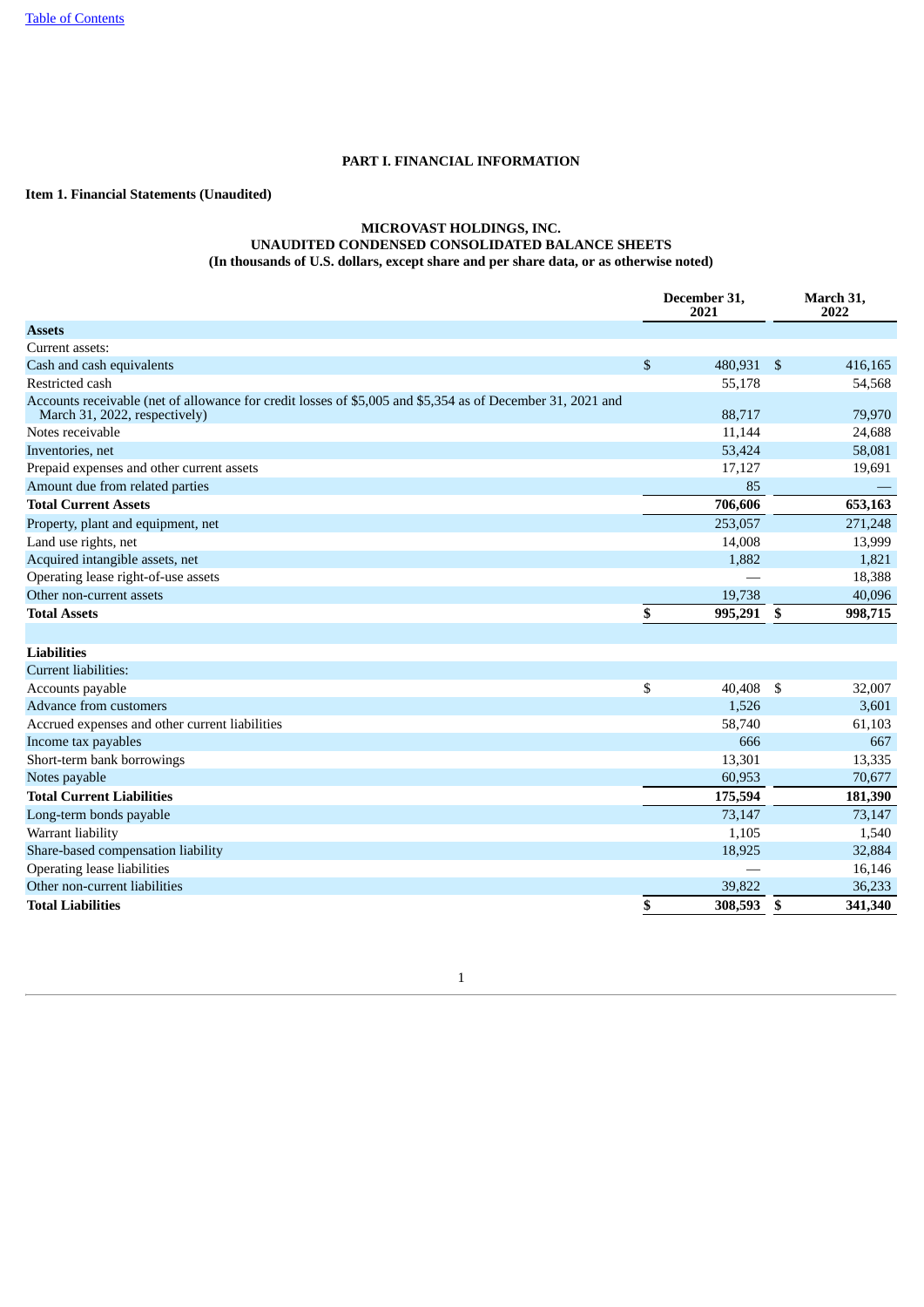## **MICROVAST HOLDINGS, INC. UNAUDITED CONDENSED CONSOLIDATED BALANCE SHEETS - continued (In thousands of U.S. dollars, except share and per share data, or as otherwise noted)**

|                                                                                                                                                                                                                                                                                            | December 31.<br>2021 |      | March 31,<br>2022 |
|--------------------------------------------------------------------------------------------------------------------------------------------------------------------------------------------------------------------------------------------------------------------------------------------|----------------------|------|-------------------|
| <b>Commitments and contingencies (Note 16)</b>                                                                                                                                                                                                                                             |                      |      |                   |
|                                                                                                                                                                                                                                                                                            |                      |      |                   |
| <b>Shareholders' Equity</b>                                                                                                                                                                                                                                                                |                      |      |                   |
| Common Stock (par value of US\$0.0001 per share, 750,000,000 and 750,000,000 shares authorized as of<br>December 31, 2021 and March 31, 2022; 300,530,516 and 300,538,640 shares issued, and 298,843,016 and<br>298,851,140 shares outstanding as of December 31, 2021 and March 31, 2022) | 30                   | - \$ | 30                |
| Additional paid-in capital                                                                                                                                                                                                                                                                 | 1,306,034            |      | 1,320,367         |
| Statutory reserves                                                                                                                                                                                                                                                                         | 6.032                |      | 6.032             |
| Accumulated deficit                                                                                                                                                                                                                                                                        | (632,099)            |      | (676, 741)        |
| Accumulated other comprehensive income                                                                                                                                                                                                                                                     | 6,701                |      | 7,687             |
| Total Shareholders' Equity                                                                                                                                                                                                                                                                 | 686.698              |      | 657,375           |
| Total Liabilities and Shareholders' Equity                                                                                                                                                                                                                                                 | 995.291              |      | 998,715           |

<span id="page-5-0"></span>The accompanying notes are an integral part of these unaudited condensed consolidated financial statements.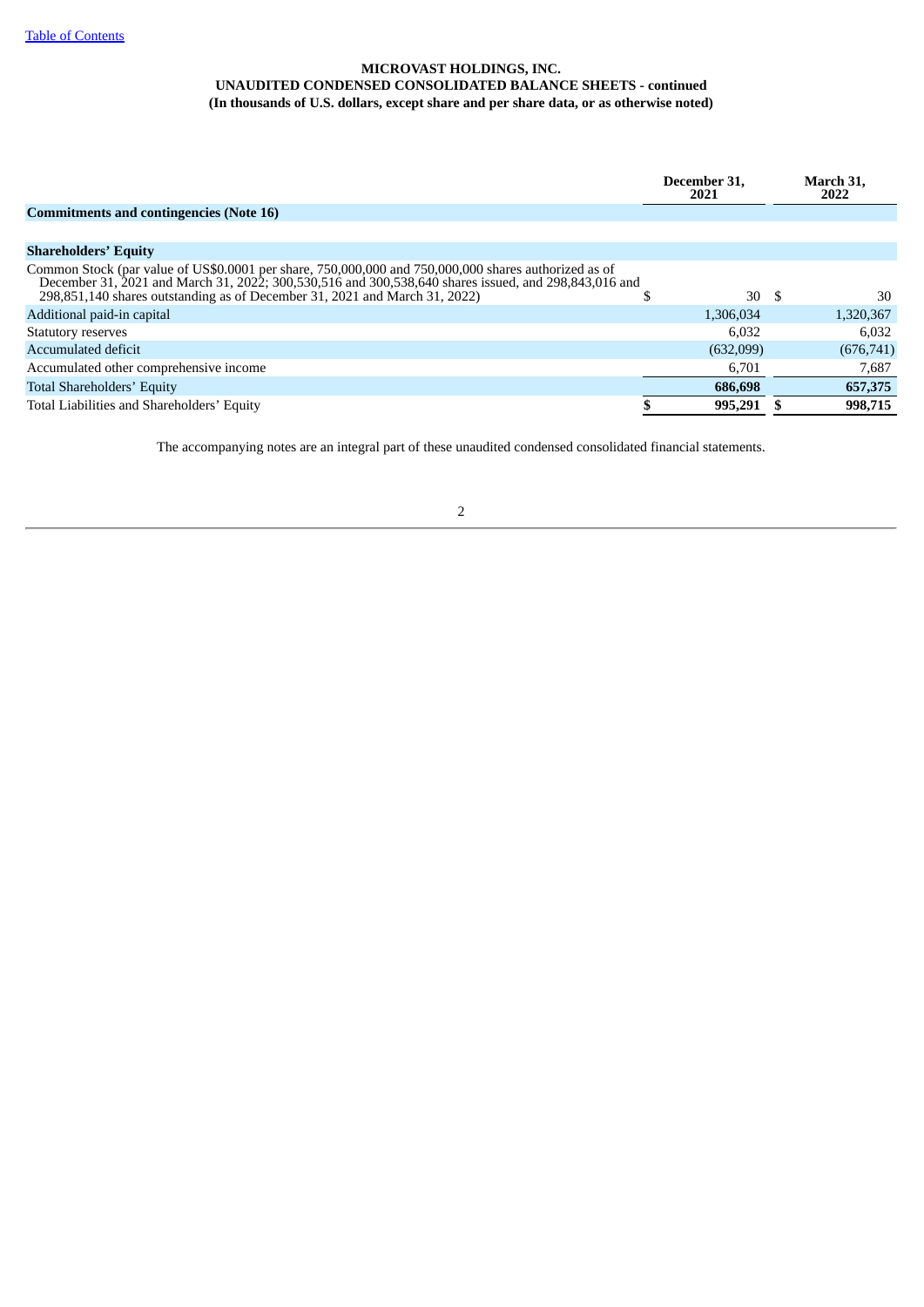# **MICROVAST HOLDINGS, INC.**

#### **UNAUDITED CONDENSED CONSOLIDATED STATEMENTS OF OPERATIONS (In thousands of U.S. dollars, except share and per share data, or as otherwise noted)**

|                                                                                          | <b>Three Months Ended</b><br>March 31, |               |  |             |
|------------------------------------------------------------------------------------------|----------------------------------------|---------------|--|-------------|
|                                                                                          |                                        | 2021          |  | 2022        |
| <b>Revenues</b>                                                                          | \$                                     | 14,938 \$     |  | 36,668      |
| Cost of revenues                                                                         |                                        | (16, 175)     |  | (36, 655)   |
| Gross (loss)/profit                                                                      |                                        | (1,237)       |  | 13          |
| <b>Operating expenses:</b>                                                               |                                        |               |  |             |
| General and administrative expenses                                                      |                                        | (4,574)       |  | (26, 101)   |
| Research and development expenses                                                        |                                        | (3,786)       |  | (11,309)    |
| Selling and marketing expenses                                                           |                                        | (3, 156)      |  | (5,998)     |
| <b>Total operating expenses</b>                                                          |                                        | (11, 516)     |  | (43, 408)   |
| Subsidy income                                                                           |                                        | 1,918         |  | 137         |
| <b>Loss from operations</b>                                                              |                                        | (10, 835)     |  | (43,258)    |
| Other income and expenses:                                                               |                                        |               |  |             |
| Interest income                                                                          |                                        | 96            |  | 314         |
| Interest expense                                                                         |                                        | (1,846)       |  | (796)       |
| Loss on changes in fair value of convertible notes                                       |                                        | (3,600)       |  |             |
| Loss on changes in fair value of warrant liability                                       |                                        |               |  | (435)       |
| Other (expense)/ income, net                                                             |                                        | (5)           |  | 399         |
| Loss before provision for income taxes                                                   |                                        | (16, 190)     |  | (43,776)    |
| Income tax expense                                                                       |                                        | (109)         |  |             |
| <b>Net loss</b>                                                                          | $\mathcal{S}$                          | $(16,299)$ \$ |  | (43,776)    |
| Less: Accretion of Series C1 Preferred                                                   |                                        | 1,003         |  |             |
| Less: Accretion of Series C2 Preferred                                                   |                                        | 2,281         |  |             |
| Less: Accretion of Series D1 Preferred                                                   |                                        | 4,759         |  |             |
| Less: Accretion for noncontrolling interests                                             |                                        | 3,971         |  |             |
| Net loss attributable to Common Stock shareholders of Microvast Holdings, Inc.           | \$                                     | $(28,313)$ \$ |  | (43,776)    |
| Net loss per share attributable to Common Stock shareholders of Microvast Holdings, Inc. |                                        |               |  |             |
| Basic and diluted                                                                        | \$                                     | $(0.29)$ \$   |  | (0.15)      |
| Weighted average shares used in calculating net loss per share of common stock           |                                        |               |  |             |
| Basic and diluted                                                                        |                                        | 99,028,297    |  | 298,843,016 |

<span id="page-6-0"></span>The accompanying notes are an integral part of these unaudited condensed consolidated financial statements.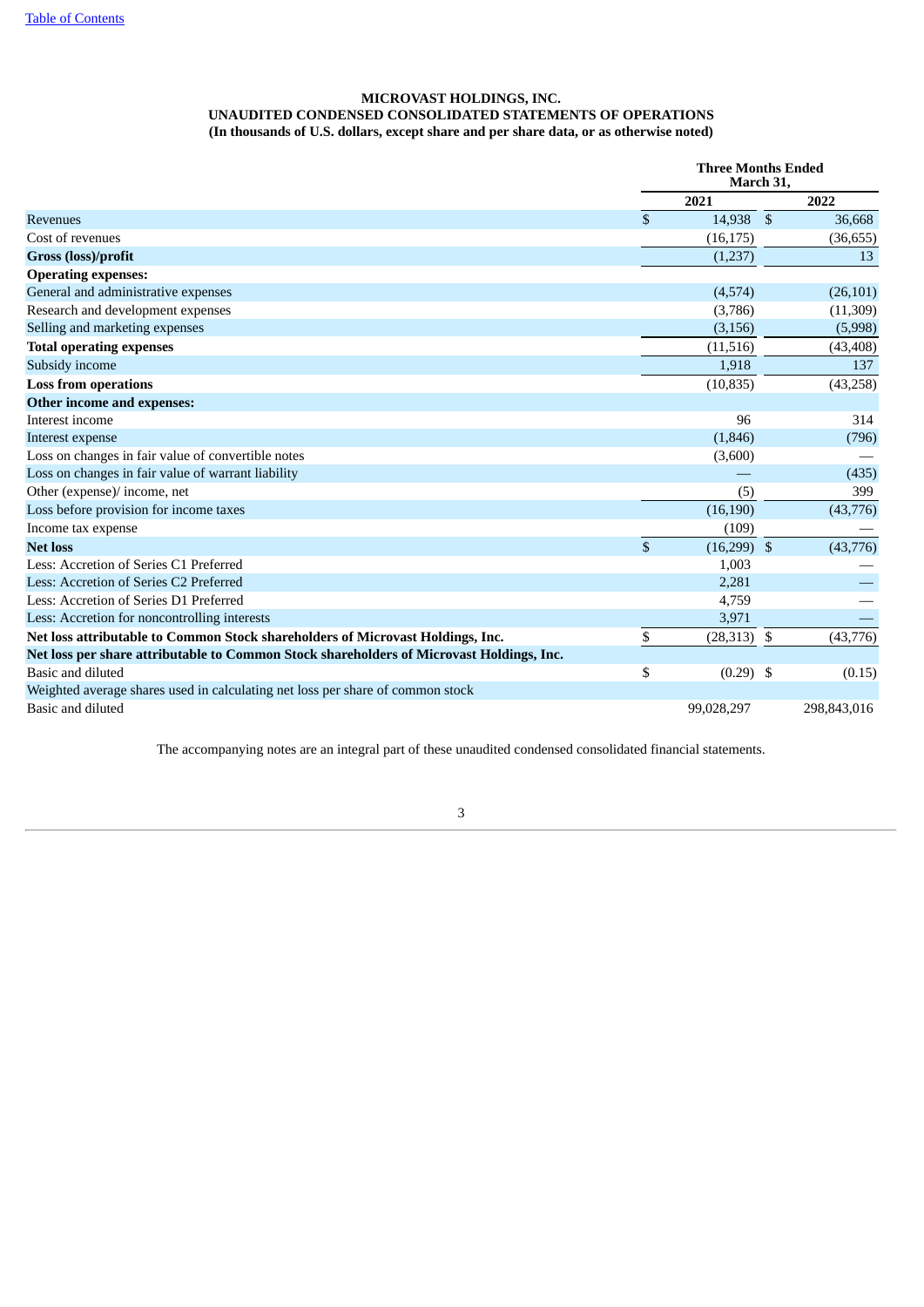## **MICROVAST HOLDINGS, INC. UNAUDITED CONDENSED CONSOLIDATED STATEMENTS OF COMPREHENSIVE LOSS (In thousands of U.S. dollars, except share and per share data, or as otherwise noted)**

|                                         |   | <b>Three Months Ended</b><br>March 31, |           |
|-----------------------------------------|---|----------------------------------------|-----------|
|                                         |   | 2021                                   | 2022      |
| Net loss                                | Φ | (16, 299)                              | (43, 776) |
| Foreign currency translation adjustment |   | (2,913)                                | 986       |
| Comprehensive loss                      |   | (19,212)                               | (42,790)  |

<span id="page-7-0"></span>The accompanying notes are an integral part of these unaudited condensed consolidated financial statements.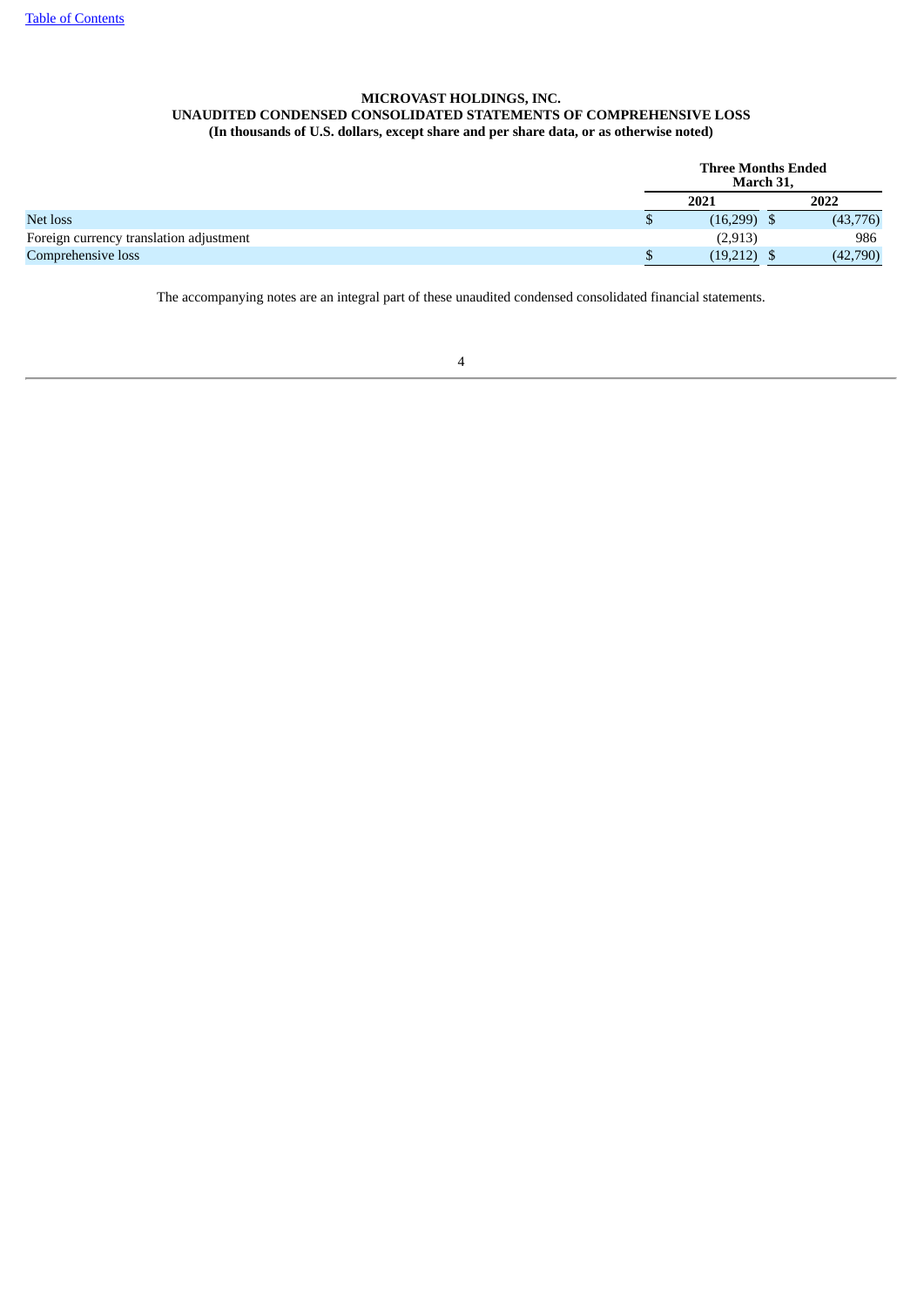## **MICROVAST HOLDINGS, INC. UNAUDITED CONDENSED CONSOLIDATED STATEMENTS OF CHANGES IN SHAREHOLDERS' (DEFICIT)/EQUITY (In thousands of U.S. dollars, except share and per share data, or as otherwise noted)**

|                                                    | Three Months Ended March 31, 2021       |    |                |              |                                                                   |    |                |                                                                               |          |  |            |                                                                                |            |
|----------------------------------------------------|-----------------------------------------|----|----------------|--------------|-------------------------------------------------------------------|----|----------------|-------------------------------------------------------------------------------|----------|--|------------|--------------------------------------------------------------------------------|------------|
|                                                    | <b>Common Stock</b><br>Shares<br>Amount |    |                |              | <b>Additional</b><br>paid-in<br>Accumulated<br>deficit<br>capital |    |                | Accumulated<br>other<br>Comprehensive<br><b>Statutory</b><br>loss<br>reserves |          |  |            | Total<br><b>Microvast</b><br>Holdings, Inc.<br>Shareholders'<br><b>Deficit</b> |            |
|                                                    |                                         |    |                |              |                                                                   |    |                |                                                                               |          |  |            |                                                                                |            |
| Balance as of January 1, 2021                      | 99,028,297                              | \$ | 6 <sup>5</sup> |              | $\overline{\phantom{m}}$                                          | -S | $(397,996)$ \$ |                                                                               | 7,356 \$ |  | $6,032$ \$ |                                                                                | (384, 602) |
| Net loss                                           |                                         |    |                |              |                                                                   |    | (16,299)       |                                                                               |          |  |            |                                                                                | (16,299)   |
| Accretion for Series C1 Preferred                  |                                         |    |                |              |                                                                   |    | (1,003)        |                                                                               |          |  |            |                                                                                | (1,003)    |
| Accretion for Series C2 Preferred                  |                                         |    |                |              |                                                                   |    | (2,281)        |                                                                               |          |  |            |                                                                                | (2, 281)   |
| Accretion for Series D1 Preferred                  | –                                       |    | –              |              |                                                                   |    | (4,759)        |                                                                               | __       |  | $-$        |                                                                                | (4,759)    |
| Accretion for the exiting noncontrolling interests |                                         |    |                |              |                                                                   |    | (1,394)        |                                                                               |          |  |            |                                                                                | (1, 394)   |
| Foreign currency translation adjustments           |                                         |    |                |              |                                                                   |    |                |                                                                               | (2,913)  |  | $-$        |                                                                                | (2,913)    |
| Accretion for redeemable noncontrolling interests  |                                         |    |                |              |                                                                   |    | (2,577)        |                                                                               |          |  |            |                                                                                | (2,577)    |
| Balance as of March 31, 2021                       | 99,028,297                              |    | 6              | $\mathbf{s}$ |                                                                   |    | $(426,309)$ \$ |                                                                               | 4,443    |  | 6,032      |                                                                                | (415, 828) |

|                                                                                                                                                      | Three Months Ended March 31, 2022                     |   |                 |              |                                         |     |                        |  |                                                 |  |                              |                                                                        |          |
|------------------------------------------------------------------------------------------------------------------------------------------------------|-------------------------------------------------------|---|-----------------|--------------|-----------------------------------------|-----|------------------------|--|-------------------------------------------------|--|------------------------------|------------------------------------------------------------------------|----------|
|                                                                                                                                                      | <b>Common Stock</b><br><b>Shares</b><br><b>Amount</b> |   |                 |              | <b>Additional</b><br>paid-in<br>capital |     | Accumulated<br>deficit |  | Accumulated<br>other<br>Comprehensive<br>Income |  | <b>Statutory</b><br>reserves | Total<br>Microvast<br>Holdings, Inc.<br>Shareholders'<br><b>Equity</b> |          |
| Balance as of January 1, 2022                                                                                                                        | 298,843,016                                           | Ъ | 30 <sup>°</sup> | $\mathbf{a}$ | 1,306,034                               | -\$ | $(632,099)$ \$         |  | $6,701$ \$                                      |  | $6,032$ \$                   |                                                                        | 686,698  |
| Net loss                                                                                                                                             |                                                       |   |                 |              |                                         |     | (43,776)               |  |                                                 |  |                              |                                                                        | (43,776) |
| Cumulative effect adjustment related to opening<br>retained earnings for adoption of ASU2016-13,<br>Financial instruments- Credit losses (Topic 326) |                                                       |   |                 |              |                                         |     | (866)                  |  |                                                 |  |                              |                                                                        | (866)    |
| Issuance of common stock in connection with vesting<br>of restricted stock units                                                                     | 8,124                                                 |   |                 |              |                                         |     |                        |  |                                                 |  |                              |                                                                        |          |
| Share-based compensation                                                                                                                             |                                                       |   |                 |              | 14,333                                  |     |                        |  | __                                              |  |                              |                                                                        | 14,333   |
| Foreign currency translation adjustments                                                                                                             |                                                       |   |                 |              |                                         |     |                        |  | 986                                             |  |                              |                                                                        | 986      |
| Balance as of March 31, 2022                                                                                                                         | 298,851,140                                           |   | 30              |              | 1,320,367                               |     | $(676, 741)$ \$        |  | 7,687                                           |  | 6,032                        |                                                                        | 657,375  |

<span id="page-8-0"></span>The accompanying notes are an integral part of these unaudited condensed consolidated financial statements.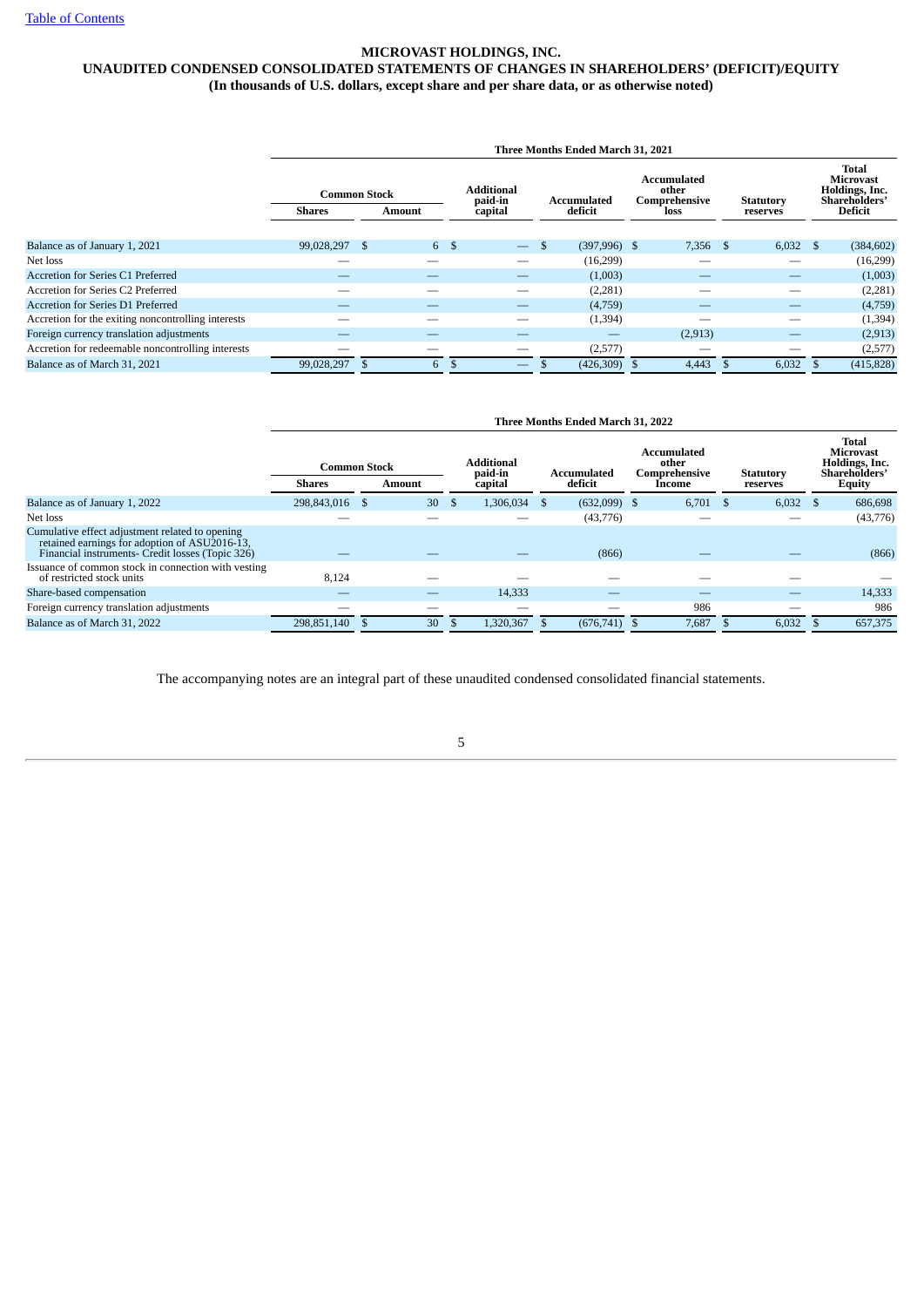## **MICROVAST HOLDINGS, INC. UNAUDITED CONDENSED CONSOLIDATED STATEMENTS OF CASH FLOWS (In thousands of U.S. dollars, except share and per share data, or as otherwise noted)**

| 2021<br>2022<br>Cash flows from operating activities<br>Net loss<br>\$<br>$(16,299)$ \$<br>(43,776)<br>Adjustments to reconcile net loss to net cash used in operating activities:<br>Loss on disposal of property, plant and equipment<br>12<br>Depreciation of property, plant and equipment<br>5,310<br>4,688<br>Amortization of land use right and intangible assets<br>143<br>188<br>557<br>Noncash lease expenses<br>Share-based compensation<br>28,130<br>Changes in fair value of warrant liability<br>435<br>$\equiv$<br>Changes in fair value of convertible notes<br>3,600<br>Reversal of credit losses<br>(545)<br>(514)<br>471<br>Provision for obsolete inventories<br>218<br>258<br>Impairment loss from property, plant and equipment<br>6<br>909<br>2,685<br>Product warranty<br>Changes in operating assets and liabilities:<br>Notes receivable<br>3,681<br>(13, 468)<br>13,790<br>8,746<br>Accounts receivable<br>(7, 374)<br>(4,878)<br>Inventories<br>Prepaid expenses and other current assets<br>(2,586)<br>(2,667)<br>Amount due from/to related parties<br>85<br>(175)<br>(18, 945)<br>Operating lease right-of-use assets<br>19<br>Other non-current assets<br>(51)<br>542<br>9,391<br>Notes payable<br>Accounts payable<br>(3, 419)<br>(8,605)<br>Advance from customers<br>203<br>2,063<br>Accrued expenses and other liabilities<br>178<br>(6, 165)<br>Operating lease liabilities<br>16,146<br>Other non-current liabilities<br>(75)<br>(2, 174)<br>Net cash used in operating activities<br>(24, 914)<br>Cash flows from investing activities<br>Purchases of property, plant and equipment<br>(25, 429)<br>(41,061)<br>Proceeds on disposal of property, plant and equipment<br>1<br>(41,060)<br>Net cash used in investing activities<br>(25, 429)<br>Cash flows from financing activities<br>Proceeds from borrowings<br>13,445<br>Repayment of bank borrowings<br>(12, 265)<br>Loans borrowing from related parties<br>4,242<br>Repayment of related party loans<br>(4,242)<br>Loans to related party<br>(1,874) |  | <b>Three Months Ended</b><br>March 31, |  |  |
|------------------------------------------------------------------------------------------------------------------------------------------------------------------------------------------------------------------------------------------------------------------------------------------------------------------------------------------------------------------------------------------------------------------------------------------------------------------------------------------------------------------------------------------------------------------------------------------------------------------------------------------------------------------------------------------------------------------------------------------------------------------------------------------------------------------------------------------------------------------------------------------------------------------------------------------------------------------------------------------------------------------------------------------------------------------------------------------------------------------------------------------------------------------------------------------------------------------------------------------------------------------------------------------------------------------------------------------------------------------------------------------------------------------------------------------------------------------------------------------------------------------------------------------------------------------------------------------------------------------------------------------------------------------------------------------------------------------------------------------------------------------------------------------------------------------------------------------------------------------------------------------------------------------------------------------------------------------------------------------------------------------------------------------------------|--|----------------------------------------|--|--|
|                                                                                                                                                                                                                                                                                                                                                                                                                                                                                                                                                                                                                                                                                                                                                                                                                                                                                                                                                                                                                                                                                                                                                                                                                                                                                                                                                                                                                                                                                                                                                                                                                                                                                                                                                                                                                                                                                                                                                                                                                                                      |  |                                        |  |  |
|                                                                                                                                                                                                                                                                                                                                                                                                                                                                                                                                                                                                                                                                                                                                                                                                                                                                                                                                                                                                                                                                                                                                                                                                                                                                                                                                                                                                                                                                                                                                                                                                                                                                                                                                                                                                                                                                                                                                                                                                                                                      |  |                                        |  |  |
|                                                                                                                                                                                                                                                                                                                                                                                                                                                                                                                                                                                                                                                                                                                                                                                                                                                                                                                                                                                                                                                                                                                                                                                                                                                                                                                                                                                                                                                                                                                                                                                                                                                                                                                                                                                                                                                                                                                                                                                                                                                      |  |                                        |  |  |
|                                                                                                                                                                                                                                                                                                                                                                                                                                                                                                                                                                                                                                                                                                                                                                                                                                                                                                                                                                                                                                                                                                                                                                                                                                                                                                                                                                                                                                                                                                                                                                                                                                                                                                                                                                                                                                                                                                                                                                                                                                                      |  |                                        |  |  |
|                                                                                                                                                                                                                                                                                                                                                                                                                                                                                                                                                                                                                                                                                                                                                                                                                                                                                                                                                                                                                                                                                                                                                                                                                                                                                                                                                                                                                                                                                                                                                                                                                                                                                                                                                                                                                                                                                                                                                                                                                                                      |  |                                        |  |  |
|                                                                                                                                                                                                                                                                                                                                                                                                                                                                                                                                                                                                                                                                                                                                                                                                                                                                                                                                                                                                                                                                                                                                                                                                                                                                                                                                                                                                                                                                                                                                                                                                                                                                                                                                                                                                                                                                                                                                                                                                                                                      |  |                                        |  |  |
|                                                                                                                                                                                                                                                                                                                                                                                                                                                                                                                                                                                                                                                                                                                                                                                                                                                                                                                                                                                                                                                                                                                                                                                                                                                                                                                                                                                                                                                                                                                                                                                                                                                                                                                                                                                                                                                                                                                                                                                                                                                      |  |                                        |  |  |
|                                                                                                                                                                                                                                                                                                                                                                                                                                                                                                                                                                                                                                                                                                                                                                                                                                                                                                                                                                                                                                                                                                                                                                                                                                                                                                                                                                                                                                                                                                                                                                                                                                                                                                                                                                                                                                                                                                                                                                                                                                                      |  |                                        |  |  |
|                                                                                                                                                                                                                                                                                                                                                                                                                                                                                                                                                                                                                                                                                                                                                                                                                                                                                                                                                                                                                                                                                                                                                                                                                                                                                                                                                                                                                                                                                                                                                                                                                                                                                                                                                                                                                                                                                                                                                                                                                                                      |  |                                        |  |  |
|                                                                                                                                                                                                                                                                                                                                                                                                                                                                                                                                                                                                                                                                                                                                                                                                                                                                                                                                                                                                                                                                                                                                                                                                                                                                                                                                                                                                                                                                                                                                                                                                                                                                                                                                                                                                                                                                                                                                                                                                                                                      |  |                                        |  |  |
|                                                                                                                                                                                                                                                                                                                                                                                                                                                                                                                                                                                                                                                                                                                                                                                                                                                                                                                                                                                                                                                                                                                                                                                                                                                                                                                                                                                                                                                                                                                                                                                                                                                                                                                                                                                                                                                                                                                                                                                                                                                      |  |                                        |  |  |
|                                                                                                                                                                                                                                                                                                                                                                                                                                                                                                                                                                                                                                                                                                                                                                                                                                                                                                                                                                                                                                                                                                                                                                                                                                                                                                                                                                                                                                                                                                                                                                                                                                                                                                                                                                                                                                                                                                                                                                                                                                                      |  |                                        |  |  |
|                                                                                                                                                                                                                                                                                                                                                                                                                                                                                                                                                                                                                                                                                                                                                                                                                                                                                                                                                                                                                                                                                                                                                                                                                                                                                                                                                                                                                                                                                                                                                                                                                                                                                                                                                                                                                                                                                                                                                                                                                                                      |  |                                        |  |  |
|                                                                                                                                                                                                                                                                                                                                                                                                                                                                                                                                                                                                                                                                                                                                                                                                                                                                                                                                                                                                                                                                                                                                                                                                                                                                                                                                                                                                                                                                                                                                                                                                                                                                                                                                                                                                                                                                                                                                                                                                                                                      |  |                                        |  |  |
|                                                                                                                                                                                                                                                                                                                                                                                                                                                                                                                                                                                                                                                                                                                                                                                                                                                                                                                                                                                                                                                                                                                                                                                                                                                                                                                                                                                                                                                                                                                                                                                                                                                                                                                                                                                                                                                                                                                                                                                                                                                      |  |                                        |  |  |
|                                                                                                                                                                                                                                                                                                                                                                                                                                                                                                                                                                                                                                                                                                                                                                                                                                                                                                                                                                                                                                                                                                                                                                                                                                                                                                                                                                                                                                                                                                                                                                                                                                                                                                                                                                                                                                                                                                                                                                                                                                                      |  |                                        |  |  |
|                                                                                                                                                                                                                                                                                                                                                                                                                                                                                                                                                                                                                                                                                                                                                                                                                                                                                                                                                                                                                                                                                                                                                                                                                                                                                                                                                                                                                                                                                                                                                                                                                                                                                                                                                                                                                                                                                                                                                                                                                                                      |  |                                        |  |  |
|                                                                                                                                                                                                                                                                                                                                                                                                                                                                                                                                                                                                                                                                                                                                                                                                                                                                                                                                                                                                                                                                                                                                                                                                                                                                                                                                                                                                                                                                                                                                                                                                                                                                                                                                                                                                                                                                                                                                                                                                                                                      |  |                                        |  |  |
|                                                                                                                                                                                                                                                                                                                                                                                                                                                                                                                                                                                                                                                                                                                                                                                                                                                                                                                                                                                                                                                                                                                                                                                                                                                                                                                                                                                                                                                                                                                                                                                                                                                                                                                                                                                                                                                                                                                                                                                                                                                      |  |                                        |  |  |
|                                                                                                                                                                                                                                                                                                                                                                                                                                                                                                                                                                                                                                                                                                                                                                                                                                                                                                                                                                                                                                                                                                                                                                                                                                                                                                                                                                                                                                                                                                                                                                                                                                                                                                                                                                                                                                                                                                                                                                                                                                                      |  |                                        |  |  |
|                                                                                                                                                                                                                                                                                                                                                                                                                                                                                                                                                                                                                                                                                                                                                                                                                                                                                                                                                                                                                                                                                                                                                                                                                                                                                                                                                                                                                                                                                                                                                                                                                                                                                                                                                                                                                                                                                                                                                                                                                                                      |  |                                        |  |  |
|                                                                                                                                                                                                                                                                                                                                                                                                                                                                                                                                                                                                                                                                                                                                                                                                                                                                                                                                                                                                                                                                                                                                                                                                                                                                                                                                                                                                                                                                                                                                                                                                                                                                                                                                                                                                                                                                                                                                                                                                                                                      |  |                                        |  |  |
|                                                                                                                                                                                                                                                                                                                                                                                                                                                                                                                                                                                                                                                                                                                                                                                                                                                                                                                                                                                                                                                                                                                                                                                                                                                                                                                                                                                                                                                                                                                                                                                                                                                                                                                                                                                                                                                                                                                                                                                                                                                      |  |                                        |  |  |
|                                                                                                                                                                                                                                                                                                                                                                                                                                                                                                                                                                                                                                                                                                                                                                                                                                                                                                                                                                                                                                                                                                                                                                                                                                                                                                                                                                                                                                                                                                                                                                                                                                                                                                                                                                                                                                                                                                                                                                                                                                                      |  |                                        |  |  |
|                                                                                                                                                                                                                                                                                                                                                                                                                                                                                                                                                                                                                                                                                                                                                                                                                                                                                                                                                                                                                                                                                                                                                                                                                                                                                                                                                                                                                                                                                                                                                                                                                                                                                                                                                                                                                                                                                                                                                                                                                                                      |  |                                        |  |  |
|                                                                                                                                                                                                                                                                                                                                                                                                                                                                                                                                                                                                                                                                                                                                                                                                                                                                                                                                                                                                                                                                                                                                                                                                                                                                                                                                                                                                                                                                                                                                                                                                                                                                                                                                                                                                                                                                                                                                                                                                                                                      |  |                                        |  |  |
|                                                                                                                                                                                                                                                                                                                                                                                                                                                                                                                                                                                                                                                                                                                                                                                                                                                                                                                                                                                                                                                                                                                                                                                                                                                                                                                                                                                                                                                                                                                                                                                                                                                                                                                                                                                                                                                                                                                                                                                                                                                      |  |                                        |  |  |
|                                                                                                                                                                                                                                                                                                                                                                                                                                                                                                                                                                                                                                                                                                                                                                                                                                                                                                                                                                                                                                                                                                                                                                                                                                                                                                                                                                                                                                                                                                                                                                                                                                                                                                                                                                                                                                                                                                                                                                                                                                                      |  |                                        |  |  |
|                                                                                                                                                                                                                                                                                                                                                                                                                                                                                                                                                                                                                                                                                                                                                                                                                                                                                                                                                                                                                                                                                                                                                                                                                                                                                                                                                                                                                                                                                                                                                                                                                                                                                                                                                                                                                                                                                                                                                                                                                                                      |  |                                        |  |  |
|                                                                                                                                                                                                                                                                                                                                                                                                                                                                                                                                                                                                                                                                                                                                                                                                                                                                                                                                                                                                                                                                                                                                                                                                                                                                                                                                                                                                                                                                                                                                                                                                                                                                                                                                                                                                                                                                                                                                                                                                                                                      |  |                                        |  |  |
|                                                                                                                                                                                                                                                                                                                                                                                                                                                                                                                                                                                                                                                                                                                                                                                                                                                                                                                                                                                                                                                                                                                                                                                                                                                                                                                                                                                                                                                                                                                                                                                                                                                                                                                                                                                                                                                                                                                                                                                                                                                      |  |                                        |  |  |
|                                                                                                                                                                                                                                                                                                                                                                                                                                                                                                                                                                                                                                                                                                                                                                                                                                                                                                                                                                                                                                                                                                                                                                                                                                                                                                                                                                                                                                                                                                                                                                                                                                                                                                                                                                                                                                                                                                                                                                                                                                                      |  |                                        |  |  |
|                                                                                                                                                                                                                                                                                                                                                                                                                                                                                                                                                                                                                                                                                                                                                                                                                                                                                                                                                                                                                                                                                                                                                                                                                                                                                                                                                                                                                                                                                                                                                                                                                                                                                                                                                                                                                                                                                                                                                                                                                                                      |  |                                        |  |  |
|                                                                                                                                                                                                                                                                                                                                                                                                                                                                                                                                                                                                                                                                                                                                                                                                                                                                                                                                                                                                                                                                                                                                                                                                                                                                                                                                                                                                                                                                                                                                                                                                                                                                                                                                                                                                                                                                                                                                                                                                                                                      |  |                                        |  |  |
|                                                                                                                                                                                                                                                                                                                                                                                                                                                                                                                                                                                                                                                                                                                                                                                                                                                                                                                                                                                                                                                                                                                                                                                                                                                                                                                                                                                                                                                                                                                                                                                                                                                                                                                                                                                                                                                                                                                                                                                                                                                      |  |                                        |  |  |
|                                                                                                                                                                                                                                                                                                                                                                                                                                                                                                                                                                                                                                                                                                                                                                                                                                                                                                                                                                                                                                                                                                                                                                                                                                                                                                                                                                                                                                                                                                                                                                                                                                                                                                                                                                                                                                                                                                                                                                                                                                                      |  |                                        |  |  |
|                                                                                                                                                                                                                                                                                                                                                                                                                                                                                                                                                                                                                                                                                                                                                                                                                                                                                                                                                                                                                                                                                                                                                                                                                                                                                                                                                                                                                                                                                                                                                                                                                                                                                                                                                                                                                                                                                                                                                                                                                                                      |  |                                        |  |  |
|                                                                                                                                                                                                                                                                                                                                                                                                                                                                                                                                                                                                                                                                                                                                                                                                                                                                                                                                                                                                                                                                                                                                                                                                                                                                                                                                                                                                                                                                                                                                                                                                                                                                                                                                                                                                                                                                                                                                                                                                                                                      |  |                                        |  |  |
|                                                                                                                                                                                                                                                                                                                                                                                                                                                                                                                                                                                                                                                                                                                                                                                                                                                                                                                                                                                                                                                                                                                                                                                                                                                                                                                                                                                                                                                                                                                                                                                                                                                                                                                                                                                                                                                                                                                                                                                                                                                      |  |                                        |  |  |
|                                                                                                                                                                                                                                                                                                                                                                                                                                                                                                                                                                                                                                                                                                                                                                                                                                                                                                                                                                                                                                                                                                                                                                                                                                                                                                                                                                                                                                                                                                                                                                                                                                                                                                                                                                                                                                                                                                                                                                                                                                                      |  |                                        |  |  |
|                                                                                                                                                                                                                                                                                                                                                                                                                                                                                                                                                                                                                                                                                                                                                                                                                                                                                                                                                                                                                                                                                                                                                                                                                                                                                                                                                                                                                                                                                                                                                                                                                                                                                                                                                                                                                                                                                                                                                                                                                                                      |  |                                        |  |  |
|                                                                                                                                                                                                                                                                                                                                                                                                                                                                                                                                                                                                                                                                                                                                                                                                                                                                                                                                                                                                                                                                                                                                                                                                                                                                                                                                                                                                                                                                                                                                                                                                                                                                                                                                                                                                                                                                                                                                                                                                                                                      |  |                                        |  |  |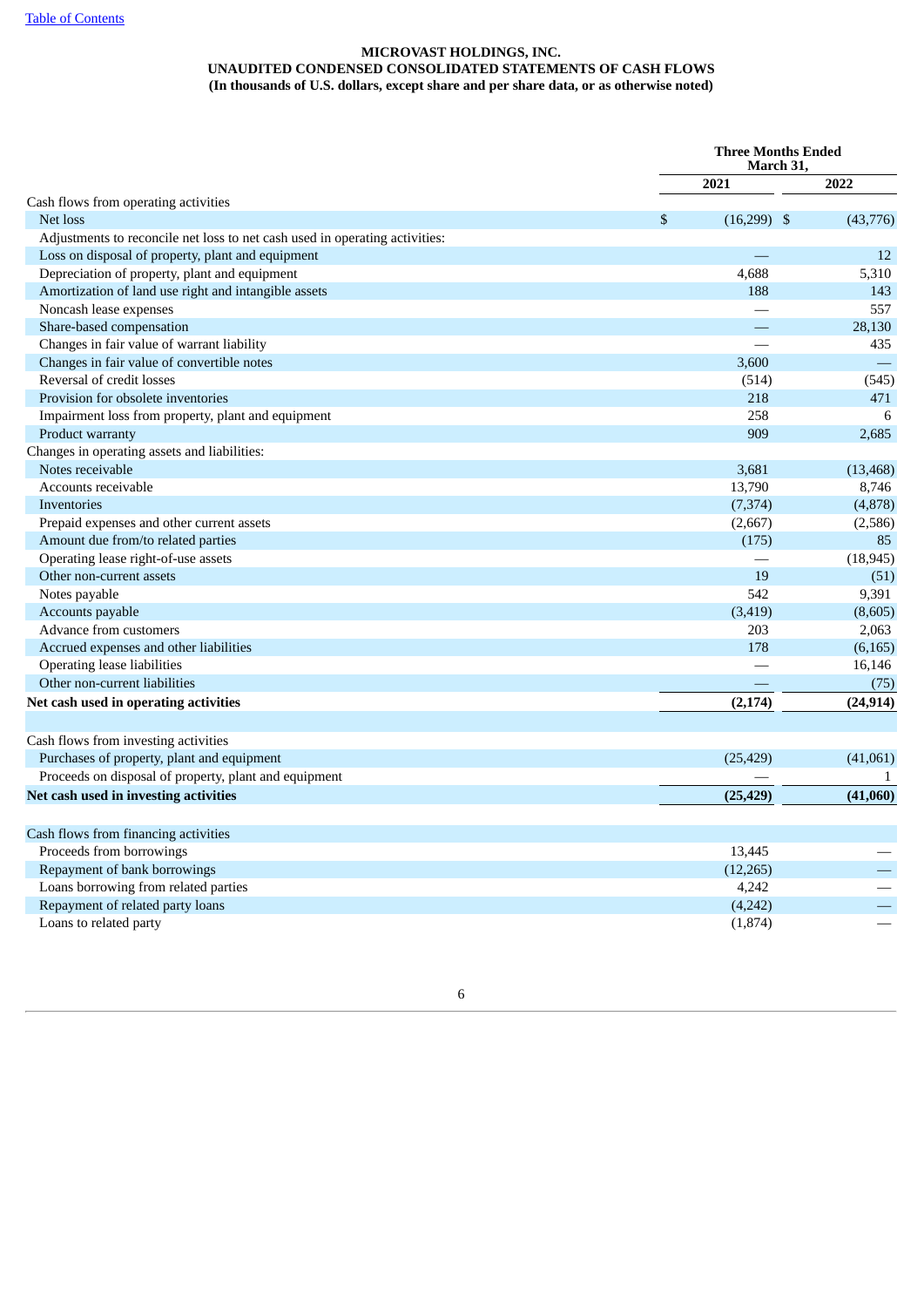## **MICROVAST HOLDINGS, INC. UNAUDITED CONDENSED CONSOLIDATED STATEMENTS OF CASH FLOWS - continued (In thousands of U.S. dollars, except share and per share data, or as otherwise noted)**

|                                                                       | <b>Three Months Ended</b><br>March 31, |  |           |
|-----------------------------------------------------------------------|----------------------------------------|--|-----------|
|                                                                       | 2021                                   |  | 2022      |
| Payment to exited noncontrolling interests                            | (33,047)                               |  |           |
| Issuance of convertible notes                                         | 57,500                                 |  |           |
| Net cash generated from financing activities                          | 23,759                                 |  |           |
| Effect of exchange rate changes                                       | 474                                    |  | 598       |
| Decrease in cash, cash equivalents and restricted cash                | (3,370)                                |  | (65, 376) |
| Cash, cash equivalents and restricted cash at beginning of the period | 41,196                                 |  | 536,109   |
| Cash, cash equivalents and restricted cash at end of the period       | 37,826                                 |  | 470,733   |

|                                                          | <b>Three Months Ended</b><br>March 31, |         |
|----------------------------------------------------------|----------------------------------------|---------|
|                                                          | 2021                                   | 2022    |
| Reconciliation to amounts on consolidated balance sheets |                                        |         |
| Cash and cash equivalents                                | 9,633                                  | 416,165 |
| Restricted cash                                          | 28.193                                 | 54,568  |
| Total cash, cash equivalents and restricted cash         | 37,826                                 | 470,733 |

<span id="page-10-0"></span>The accompanying notes are an integral part of these unaudited condensed consolidated financial statements.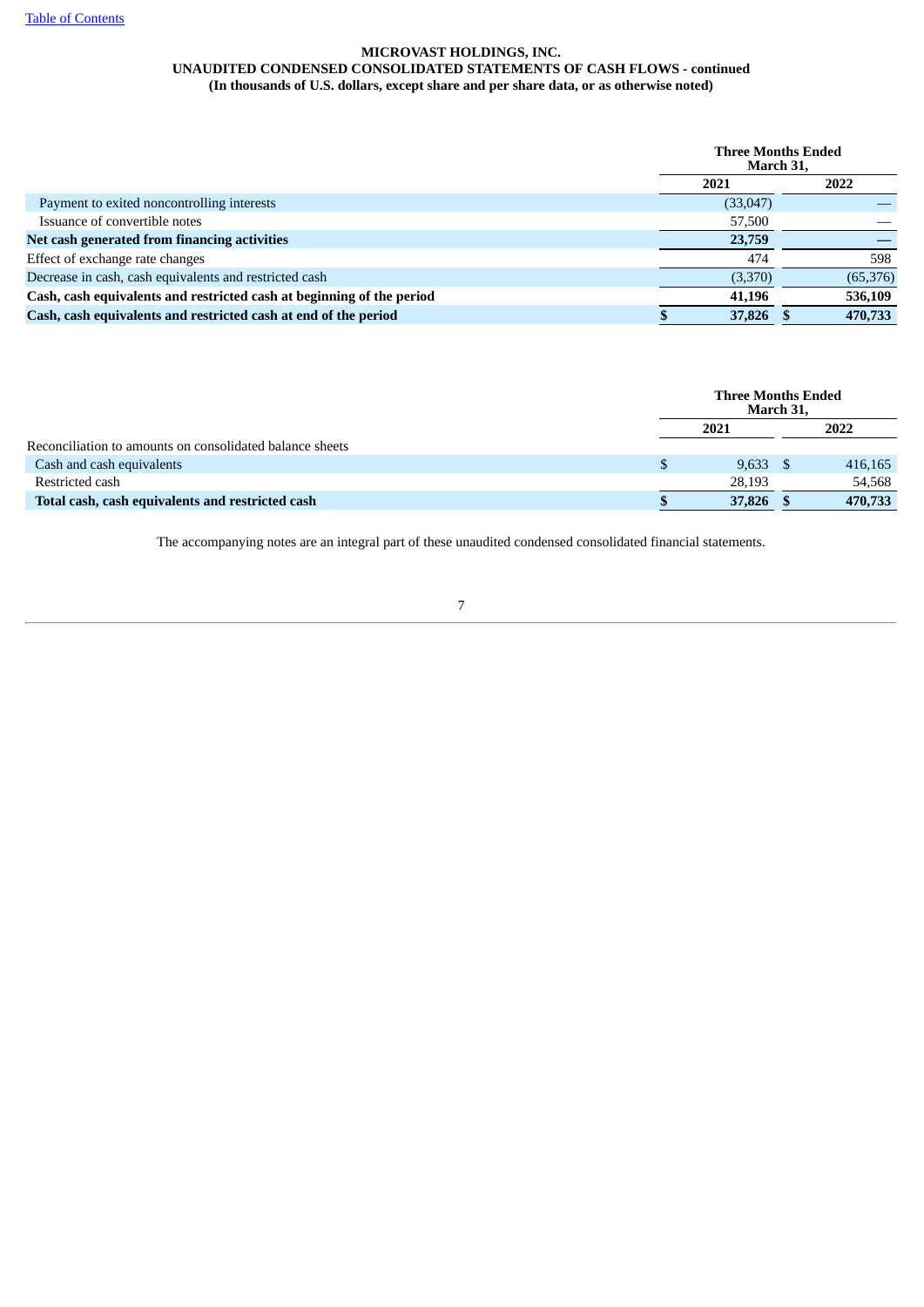## **NOTE 1. DESCRIPTION OF ORGANIZATION AND BUSINESS OPERATIONS**

Microvast Holdings, Inc. ("Microvast" or the "Company") and its subsidiaries (collectively, the "Group") are primarily engaged in developing, manufacturing, and selling electronic power products for electric vehicles primarily in the People's Republic of China ("PRC") and Europe.

## **NOTE 2. SIGNIFICANT ACCOUNTING POLICIES**

## *Basis of presentation and use of estimates*

The accompanying unaudited condensed consolidated financial statements include the accounts of the Company and its subsidiaries. The unaudited condensed consolidated financial statements have been prepared in accordance with the rules and regulations of the Security and Exchange Commission and U.S. generally accepted accounting standards ("U.S. GAAP") for interim financial reporting. Accordingly, certain information and disclosures normally included in the notes to the annual financial statements prepared in accordance with U.S. GAAP have been omitted from these interim financial statements.

The accompanying unaudited condensed consolidated financial statements should be read in conjunction with the Company's audited consolidated financial statements for the period ended December 31, 2021 included in the Company's Annual Report on Form 10-K filed with the SEC on March 29, 2022, which provides a more complete discussion of the Company's accounting policies and certain other information. In the opinion of the management, the accompanying unaudited condensed consolidated financial statements reflect all adjustments (which include normal recurring adjustments) necessary for a fair statement of financial results for the interim periods presented. The Company believes that the disclosures are adequate to make the information presented not misleading.

The results of operations for the three months ended March 31, 2022 are not necessarily indicative of the results to be expected for any subsequent quarter or for the fiscal year ending December 31, 2022.

The financial information as of December 31, 2021 included on the condensed consolidated balance sheets is derived from the Group's audited consolidated financial statements for the year ended December 31, 2021.

Except for the adoption of ASU 2016-02, Leases (Topic 842) and ASU 2016-13, Financial Instruments — Credit Losses (Topic 326) on January 1, 2022, there have been no significant changes to the significant accounting policies disclosed in Note 2 of the audited consolidated financial statements as of December 31, 2021 and 2020 and for the years ended December 31, 2021, 2020, and 2019.

Significant accounting estimates reflected in the Group's financial statements include allowance for credit losses, provision for obsolete inventories, impairment of long-lived assets, valuation allowance for deferred tax assets, product warranty, fair value measurement of warrant liability and share based compensation.

All intercompany transactions and balances have been eliminated upon consolidation.

On July 23, 2021 (the "Closing Date"), Tuscan Holdings Corp. ("Tuscan"), consummated the previously announced merger with Microvast, Inc., a Delaware corporation, pursuant to the Agreement and Plan of Merger (the "Merger Agreement") dated February 1, 2021, between Tuscan, Microvast, Inc. and TSCN Merger Sub Inc., a Delaware corporation ("Merger Sub"), pursuant to which the Merger Sub merged with and into Microvast, Inc., with Microvast, Inc. surviving the merger (the "Business Combination," and, collectively with the other transactions described in the Merger Agreement, the "Reverse Recapitalization"). As a result of the Business Combination, Tuscan was renamed "Microvast Holdings, Inc." .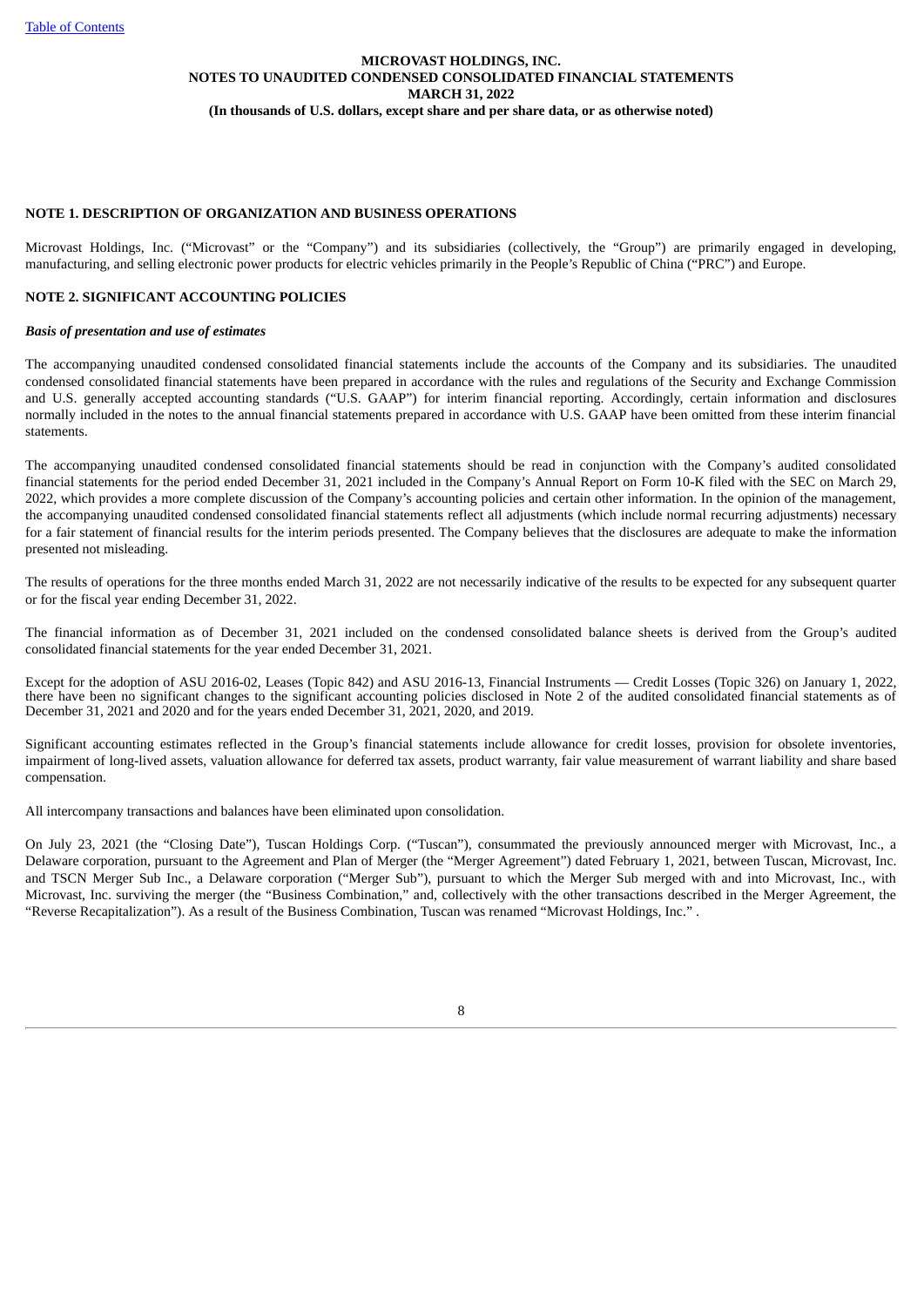## **NOTE 2. SIGNIFICANT ACCOUNTING POLICIES - continued**

### *Basis of presentation and use of estimates-continued*

The Business Combination is accounted for as a reverse recapitalization under U.S. GAAP. This determination is primarily based on (1) Microvast, Inc.'s stockholders comprising a relative majority of the voting power of the Company and having the ability to nominate the members of the Board, (2) Microvast, Inc.'s operations prior to the acquisition comprising the only ongoing operations of the Company, and (3) Microvast, Inc.'s senior management comprising a majority of the senior management of the Company. Under this method of accounting, Tuscan is treated as the "acquired" company for financial reporting purposes. Accordingly, the financial statements of the Company represent a continuation of the financial statements of Microvast, Inc. with the Business Combination being treated as the equivalent of Microvast, Inc. issuing stock for the net assets of Tuscan, accompanied by a recapitalization. The net assets of Tuscan are stated at historical costs, with no goodwill or other intangible assets recorded and are consolidated with Microvast Inc.'s financial statements on the Closing Date. Operations prior to the Business Combination are presented as those of Microvast, Inc. The shares and net loss per share available to holders of the Company's Common Stock, prior to the Business Combination, have been retroactively restated as shares reflecting the Common Exchange Ratio established in the Business Combination Agreement.

Each of the options to purchase Microvast, Inc.'s common stock that was outstanding before the Business Combination was converted into options to acquire Common Stock by computing the number of shares and converting the exercise price based on the exchange ratio of 160.3 (the "Common Exchange Ratio").

#### *Emerging Growth Company*

Pursuant to the JOBS Act, an emerging growth company (the "EGC") may adopt new or revised accounting standards that may be issued by FASB or the SEC either (i) within the same periods as those otherwise applicable to non-emerging growth companies or (ii) within the same time periods as private companies. The Company intends to take advantage of the exemption for complying with new or revised accounting standards within the same time periods as private companies. Accordingly, the information contained herein may be different than the information provided by other public companies.

The Company also intends to take advantage of some of the reduced regulatory and reporting requirements of emerging growth companies pursuant to the JOBS Act so long as the Company qualifies as an emerging growth company, including, but not limited to, an exemption from the auditor attestation requirements of Section 404(b) of the Sarbanes-Oxley Act, reduced disclosure obligations regarding executive compensation, and exemptions from the requirements of holding non-binding advisory votes on executive compensation and golden parachute payments.

#### *Revenue recognition*

#### *Nature of Goods and Services*

The Group's revenue consists primarily of sales of lithium-ion batteries. The obligation of the Group is providing the electronic power products. Revenue is recognized at the point of time when control of the promised goods or services is transferred to the customer, in an amount that reflects the consideration the Group expects to be entitled to in exchange for the goods or services.

#### *Disaggregation of revenue*

For the three months ended March 31, 2021 and 2022, the Group derived revenues from geographic regions as follows: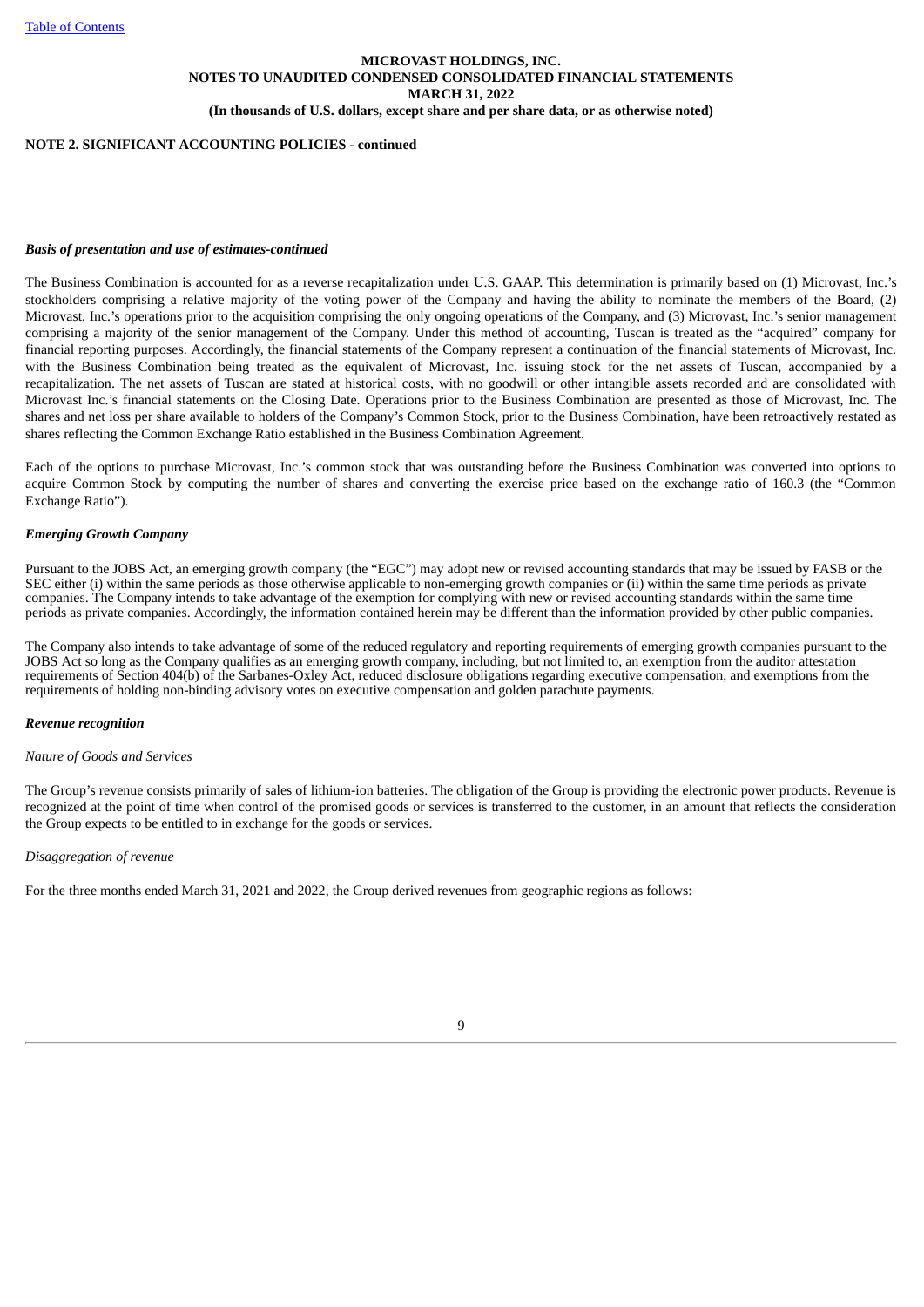### **NOTE 2. SIGNIFICANT ACCOUNTING POLICIES - continued**

#### *Revenue recognition-continued*

|                          |   | Three Months Ended March 31, |  |        |  |  |  |
|--------------------------|---|------------------------------|--|--------|--|--|--|
|                          |   | 2021                         |  | 2022   |  |  |  |
| China and Asia & Pacific | S | 12,484                       |  | 33,242 |  |  |  |
| Europe                   |   | 2,327                        |  | 2,751  |  |  |  |
| <b>USA</b>               |   | 127                          |  | 675    |  |  |  |
| <b>Total</b>             |   | 14,938                       |  | 36,668 |  |  |  |

#### *Contract balances*

Contract balances include accounts receivable and advances from customers. Accounts receivable represent cash not received from customers and are recorded when the rights to consideration is unconditional. The allowance for credit losses reflects the best estimate of probable losses inherent to the accounts receivable balance. Contract liabilities, recorded in advance from customers in the consolidated balance sheets, represent payment received in advance or payment received related to a material right provided to a customer to acquire additional goods or services at a discount in a future period. During the three months ended March 31, 2021 and 2022, the Group recognized \$1,186 and \$479 of revenue previously included in advance from customers as of January 1, 2021 and January 1, 2022, respectively, which consist of payments received in advance related to its sales of lithium batteries.

### **Share-based compensation**

Share-based payment transactions with employees are measured based on the grant date fair value of the equity instrument and recognized as compensation expense on a straight-line basis over the requisite service period, with a corresponding impact reflected in additional paid-in capital. For share-based awards granted with performance condition, the compensation cost is recognized when it is probable that the performance condition will be achieved. The Company reassesses the probability of achieving the performance condition at the end of each reporting date and records a cumulative catch-up adjustment for any changes to its assessment. For stock options and performance-based awards with a market condition, such as awards using total shareholder return ("TSR") as a performance metric, compensation expense is recognized on a straight-line basis over the estimated service period of the award, regardless of whether the market condition is satisfied. Forfeitures are recognized as they occur. Liability-classified awards are remeasured at their fair-value-based measurement as of each reporting date until settlement.

#### **Operating leases**

On January 1, 2022, the Company adopted ASU No. 2016-02, Leases (Topic 842) ("ASC 842"), using the modified retrospective transition method resulting in the recording of operating lease right-of-use (ROU) assets of \$18,826 and operating lease liabilities of \$18,776 upon adoption. Prior period amounts have not been adjusted and continue to be reported in accordance with the previous accounting guidance. The adoption of the new guidance did not have a material effect on the unaudited condensed consolidated statements of operations. As of March 31, 2022, the Company recorded operating lease right-of-use (ROU) assets of \$18,388 and operating lease liabilities of \$18,323, including current portion in the amount of \$2,177, which was recorded under accrued expenses and other current liabilities on the balance sheet.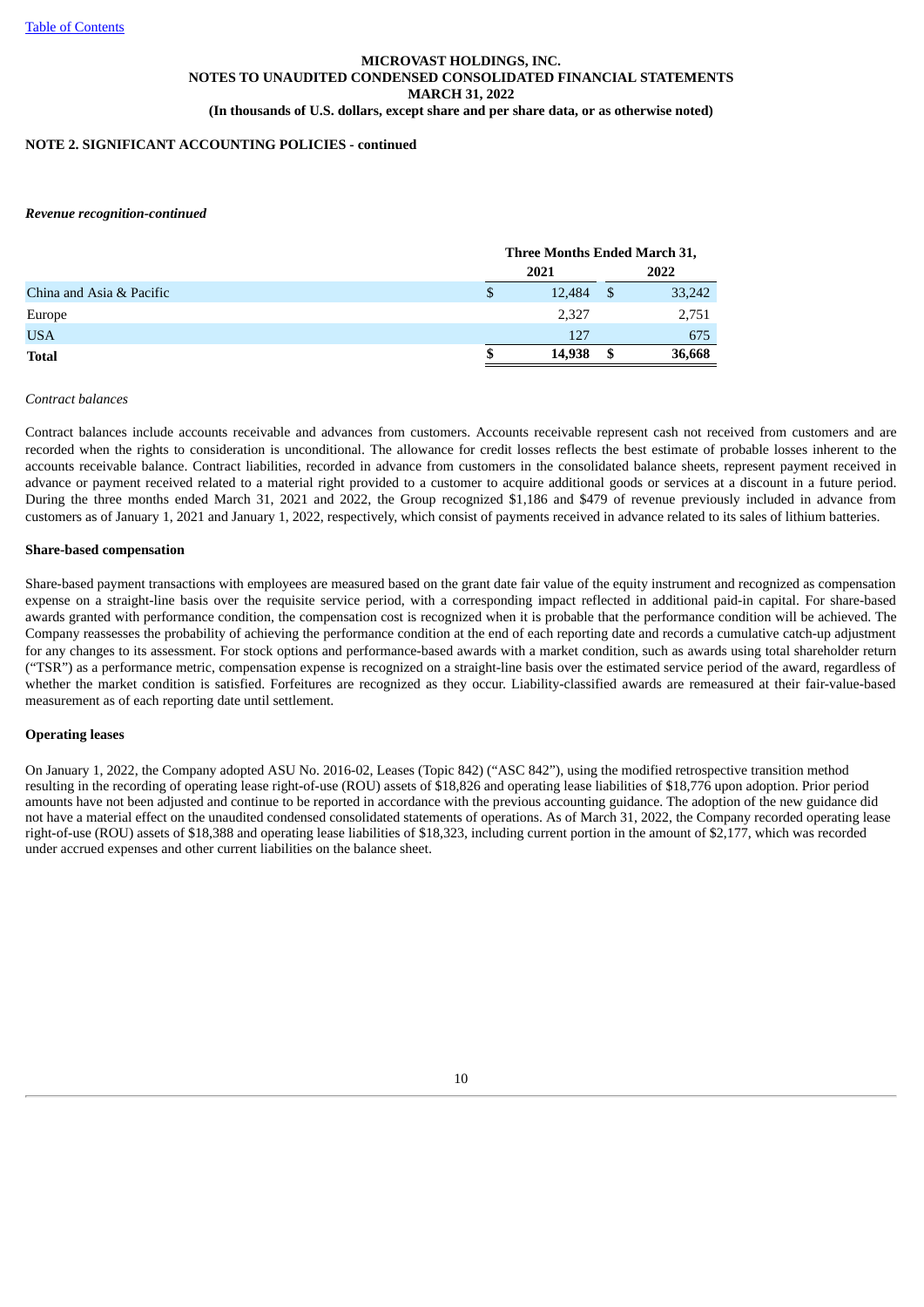## **NOTE 2. SIGNIFICANT ACCOUNTING POLICIES - continued**

### **Operating leases-continued**

The Company determines if an arrangement is a lease or contains a lease at lease inception. Operating leases are required to record in the statement of financial position as right-of-use assets and lease liabilities, initially measured at the present value of the lease payments. The Company has elected the package of practical expedients, which allows the Company not to reassess (1) whether any expired or existing contracts as of the adoption date are or contain a lease, (2) lease classification for any expired or existing leases as of the adoption date and (3) initial direct costs for any expired or existing leases as of the adoption date. The Company also elected the practical expedient not to separate lease and non-lease components of contracts. Lastly, for lease assets other than real estate, such as printing machine and electronic appliances, the Company elected the short-term lease exemption as their lease terms are 12 months or less.

As the rate implicit in the lease is not readily determinable, the Company estimates its incremental borrowing rate based on the information available at the commencement date in determining the present value of lease payments. The incremental borrowing rate is estimated in a portfolio approach to approximate the interest rate on a collateralized basis with similar terms and payments in a similar economic environment. Lease expense is recorded on a straight-line basis over the lease term.

### *Warrant Liability*

The Company accounts for warrants in accordance with the guidance contained in ASC 815-40 under which the warrants do not meet the criteria for equity treatment and must be recorded as liabilities. As the Private Warrants (as defined in Note 10 - Warrants) meet the definition of a derivative as contemplated in ASC 815, the Company classifies the Private Warrants as liabilities. This liability is subject to re-measurement at each balance sheet date until exercised, and any change in fair value is recognized in the condensed statements of operations. The Private Warrants are valued using a Monte Carlo simulation model on the basis of the quoted market price of Public Warrants.

### **Recent accounting pronouncements adopted**

In February 2016, the FASB issued ASU No. 2016-02, Leases (Topic 842). The guidance supersedes existing guidance on accounting for leases with the main difference being that operating leases are to be recorded in the statement of financial position as right-of-use assets and lease liabilities, initially measured at the present value of the lease payments. For operating leases with a term of 12 months or less, a lessee is permitted to make an accounting policy election not to recognize lease assets and liabilities. For public companies, the guidance is effective for fiscal years beginning after December 15, 2018, including interim periods within those fiscal years. Early application of the guidance is permitted. In July 2018, ASU 2016-02 was updated with ASU 2018-11, Targeted Improvements to ASC 842, which provides entities with relief from the costs of implementing certain aspects of the new leasing standard. Specifically, under the amendments in ASU 2018-11, (1) entities may elect not to recast the comparative periods presented when transitioning to ASC 842 and (2) lessors may elect not to separate lease and nonlease components when certain conditions are met. Before ASU 2018-11 was issued, transition to the new lease standard required application of the new guidance at the beginning of the earliest comparative period presented in the financial statements.

As an EGC, the Company adopted this standard on January 1, 2022, and elected not to recast the comparative periods presented. The adoption did not have a material impact on the Company's unaudited condensed consolidated statements of operations or consolidated statements of cash flows, and the adoption of Topic 842 did not result in a cumulative-effect adjustment to retained earnings. Further information is disclosed in Note 12 – Leases.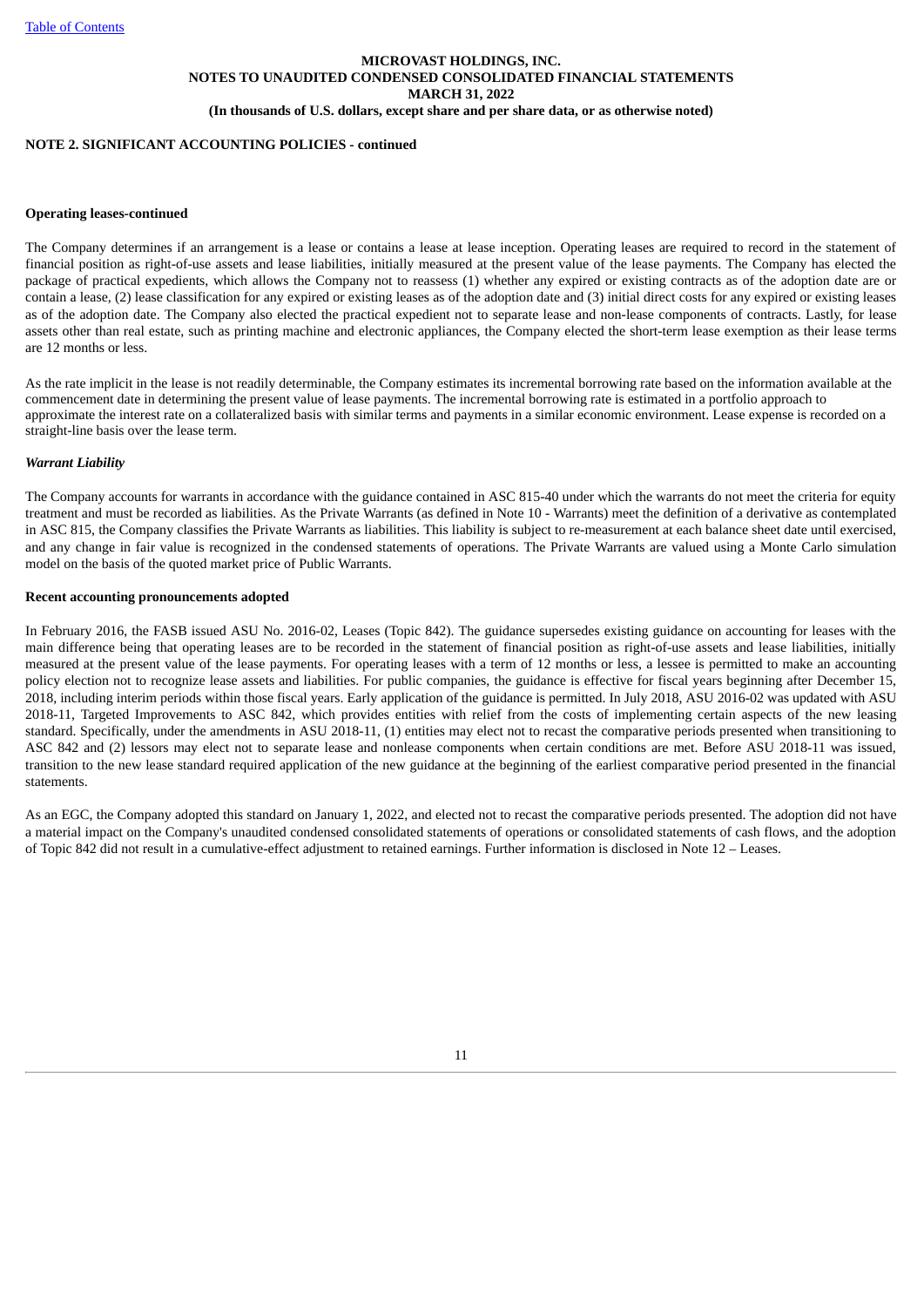## **NOTE 2. SIGNIFICANT ACCOUNTING POLICIES - continued**

#### **Recent accounting pronouncements adopted-continued**

In June 2016, the FASB issued ASU 2016-13, Financial Instruments — Credit Losses (Topic 326), which requires entities to measure all expected credit losses for financial assets held at the reporting date based on historical experience, current conditions, and reasonable and supportable forecasts. This replaces the existing incurred loss model and is applicable to the measurement of credit losses on loans, debt securities, trade receivables, net investments in leases, off balance sheet credit exposures, reinsurance receivables, and any other financial assets not excluded from the scope that have the contractual right to receive cash. This ASU is effective for fiscal years, and interim periods within those fiscal years, beginning after December 15, 2019. As an EGC, the Company adopted this standard on January 1, 2022, using a modified retrospective transition method and did not restate the comparable periods, which resulted in a cumulative-effect adjustment to decrease the opening balance of retained earnings on January 1, 2022 by \$866. The adoption did not have a material impact on the Company's unaudited condensed consolidated financial statements.

### **Recent accounting pronouncements not yet adopted**

In August 2020, the FASB issued ASU 2020-06, "Debt with Conversion and Other Options (Subtopic 470-20) and Derivatives and Hedging-Contracts in Entity's Own Equity (Subtopic 815-40)-Accounting for Convertible Instruments and Contracts in an Entity's Own Equity." The ASU simplifies accounting for convertible instruments by removing major separation models required under current GAAP. Consequently, more convertible debt instruments will be reported as a single liability instrument with no separate accounting for embedded conversion features. The ASU removes certain settlement conditions that are required for equity contracts to qualify for the derivative scope exception, which will permit more equity contracts to qualify for it. The ASU also simplifies the diluted net income per share calculation in certain areas. For SEC filers, excluding smaller reporting companies, ASU 2020-06 is effective for fiscal years beginning after December 15, 2021 including interim periods within those fiscal years. Early adoption is permitted, but no earlier than fiscal years beginning after December 15, 2020. For all other entities, ASU 2020-06 is effective for fiscal years beginning after December 15, 2023, including interim periods within those fiscal years. The Company is currently evaluating the impact that ASU 2020-06 may have on the condensed consolidated financial statements and related disclosures.

### **NOTE 3. ACCOUNTS RECEIVABLE**

Accounts receivable consisted of the following:

|                             | December 31,<br>2021 | March 31,<br>2022 |
|-----------------------------|----------------------|-------------------|
| Accounts receivable         | 93,722               | 85,324            |
| Allowance for credit losses | (5.005)              | (5,354)           |
| Accounts receivable, net    | 88,717               | 79,970            |

Movement of allowance for credit losses was as follows:

|                                                                                                               | <b>Three Months Ended</b><br>March 31, |       |  |       |
|---------------------------------------------------------------------------------------------------------------|----------------------------------------|-------|--|-------|
|                                                                                                               |                                        | 2021  |  | 2022  |
| Balance at beginning of the period                                                                            | ۵D                                     | 5.047 |  | 5,005 |
| Cumulative-effect adjustment upon adoption of ASU2016-13, Financial instruments- Credit losses (Topic<br>326) |                                        |       |  | 866   |
| Reversal of expenses                                                                                          |                                        | (514) |  | (545) |
| Write off                                                                                                     |                                        | (103) |  |       |
| Exchange difference                                                                                           |                                        | (14)  |  | 28    |
| Balance at end of the period                                                                                  |                                        | 4,416 |  | 5,354 |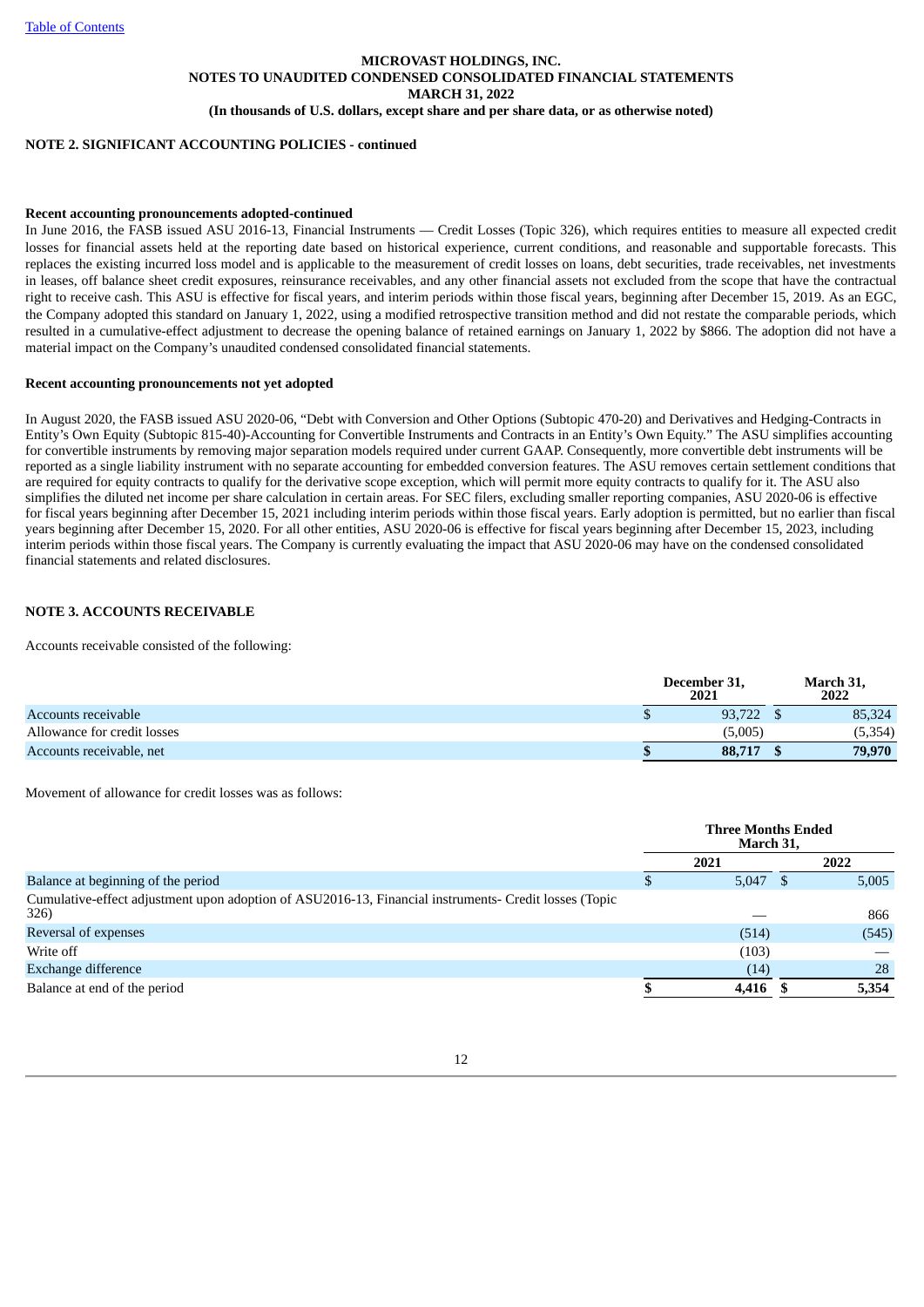## **NOTE 4. INVENTORIES, NET**

Inventories consisted of the following:

|                 |   | December 31,<br>2021 | March 31,<br>2022 |
|-----------------|---|----------------------|-------------------|
| Work in process | D | 20,760               | 23,124            |
| Raw materials   |   | 25,266               | 26,128            |
| Finished goods  |   | 7,398                | 8,829             |
| <b>Total</b>    |   | 53,424               | 58,081            |

Provision for obsolete inventories at \$218 and \$471 were recognized for the three months ended March 31, 2021 and 2022, respectively.

# **NOTE 5. ACCRUED EXPENSES AND OTHER CURRENT LIABILITIES**

|                                                        | December 31,<br>2021 | March 31,<br>2022 |
|--------------------------------------------------------|----------------------|-------------------|
| Product warranty, current                              | \$<br>$20,922$ \$    | 17,420            |
| Payables for purchase of property, plant and equipment | 18,500               | 20,313            |
| Other current liabilities                              | 10,636               | 10,817            |
| Accrued payroll and welfare                            | 3,476                | 3,763             |
| <b>Accrued expenses</b>                                | 2,444                | 3,101             |
| Interest payable                                       | 1,836                | 2,503             |
| Other tax payable                                      | 926                  | 1,009             |
| Operating lease liabilities, current                   |                      | 2,177             |
| <b>Total</b>                                           | 58,740 \$            | 61,103            |

## **NOTE 6. PRODUCT WARRANTY**

Movement of product warranty was as follows:

|                                     |   | <b>Three Months Ended</b><br>March 31, |      |         |
|-------------------------------------|---|----------------------------------------|------|---------|
|                                     |   | 2021                                   |      | 2022    |
| Balance at beginning of the period  | S | 19,356                                 | - \$ | 58,458  |
| Provided during the period          |   | 909                                    |      | 2,685   |
| Utilized during the period          |   | (1,160)                                |      | (9,712) |
| <b>Balance at end of the period</b> |   | 19,105                                 |      | 51,431  |

|                                  |   | December 31,<br>2021 | March 31,<br>2022 |
|----------------------------------|---|----------------------|-------------------|
| Product warranty – current       | ω | 20,922               | 17,420            |
| Product warranty $-$ non-current |   | 37,536               | 34,011            |
| <b>Total</b>                     |   | 58,458               | 51,431            |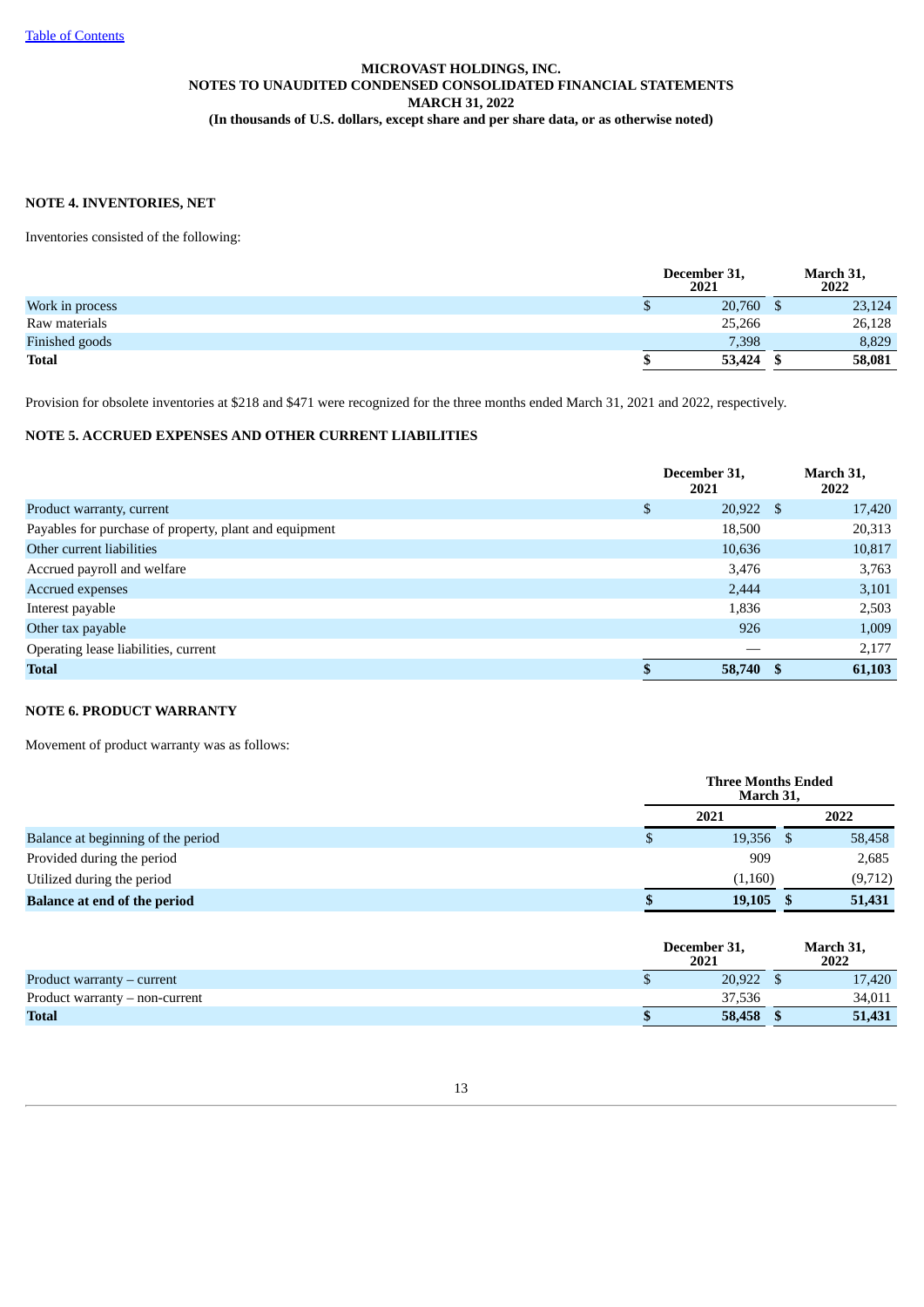## **NOTE 7. BANK BORROWINGS**

The Group entered into loan agreements and bank facilities with Chinese banks.

The original terms of the loans from Chinese banks range from 5 to 12 months and the interest rates range from 3.80% to 6.00% per annum.

Changes in bank borrowings are as follows:

|                               | <b>Three Months Ended</b><br>March 31, |        |
|-------------------------------|----------------------------------------|--------|
|                               | 2021                                   | 2022   |
| Beginning balance             | 12,184                                 | 13,301 |
| Proceeds from bank borrowings | 13,445                                 |        |
| Repayments of principal       | (12,265)                               |        |
| Exchange difference           | (208)                                  | 34     |
| <b>Ending balance</b>         | 13,156                                 | 13,335 |

All balance of bank borrowings as of March 31, 2022 and December 31, 2021 are current borrowings.

Certain assets of the Group had been pledged to secure the above banking facilities granted to the Group. The aggregate carrying amount of the assets pledged by the Group as of December 31, 2021 and March 31, 2022 are as follows:

|                         | December 31,<br>2021 | March 31,<br>2022 |
|-------------------------|----------------------|-------------------|
| <b>Buildings</b>        | 31,361               | 31,055            |
| Machinery and equipment | 7,376                | 6,559             |
| Land use rights         | 4.470                | 4,466             |
| <b>Total</b>            | 43,207               | 42,080            |

## **NOTE 8. OTHER NON-CURRENT LIABILITIES**

|                                      | December 31,<br>2021 | March 31.<br>2022 |
|--------------------------------------|----------------------|-------------------|
| Product warranty - non-current       | 37,536               | 34.011            |
| Deferred subsidy income- non-current | 2.286                | 2.222             |
| <b>Total</b>                         | 39,822               | 36,233            |

# **NOTE 9. BONDS PAYABLE**

|                         | December 31,<br>2021 | March 31,<br>2022 |        |
|-------------------------|----------------------|-------------------|--------|
| Long-term bonds payable |                      |                   |        |
| Huzhou Saiyuan          | 73.147               |                   | 73,147 |
| <b>Total</b>            | 73,147               |                   | 73,147 |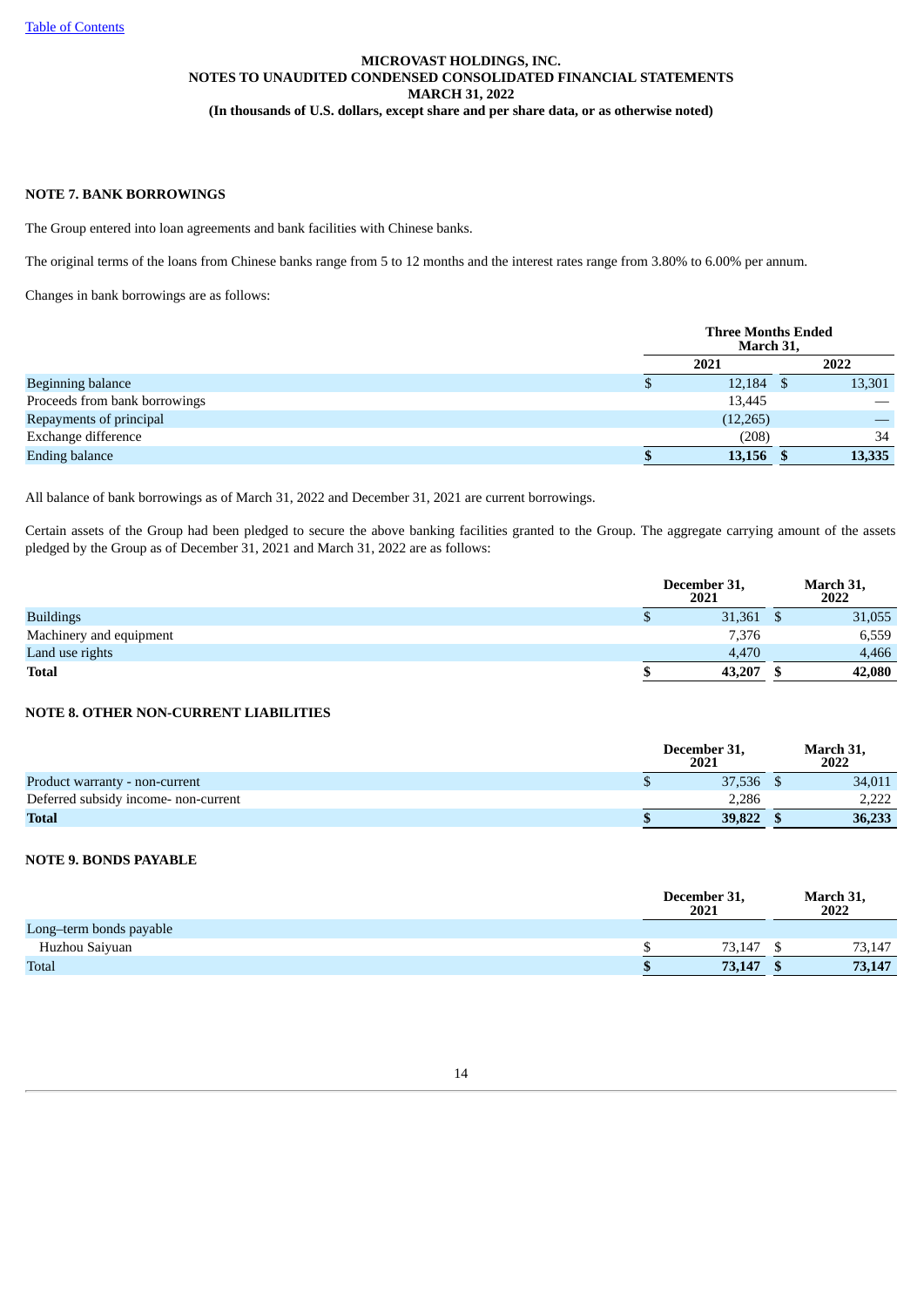# **NOTE 9. BONDS PAYABLE - continued**

## Convertible Bonds issued to Huzhou Saiyuan

On December 29, 2018, MPS signed an agreement with Huzhou Saiyuan, an entity established by the local government, to issue convertible bonds to Huzhou Saiyuan for a total consideration of \$87,776 (RMB600 million). The Company pledged its 12.39% equity holding over MPS to Huzhou Saiyuan to facilitate the issuance of convertible bonds. As of March 31, 2022, the subscription and outstanding balance of the convertible bonds was \$73,147 (RMB500 million).

If the subscribed bonds are not repaid by the maturity date, Huzhou Saiyuan has the right to dispose of the equity interests pledged by the Company in proportion to the amount of matured bonds, or convert the bond to the equity interests of MPS within 60 days after the maturity date. If Huzhou Saiyuan decides to convert the bonds to equity interests of MPS, the equity interests pledged would be released and the convertible bonds should be converted to the equity interest of MPS based on the entity value of MPS at \$950,000.

On September 28, 2020, MPS signed a supplemental agreement for extension on repayment of convertible bonds to Huzhou Saiyuan, and the terms on repayments and interests are as follows:

| <b>Issuance Date</b>    | <b>Subscribed Amount</b>  | <b>Maturity Date</b> | <b>Repayment Amount</b>   | Annual<br><b>Interest</b><br>Rate |
|-------------------------|---------------------------|----------------------|---------------------------|-----------------------------------|
| <b>February 1, 2019</b> | \$29,259 (RMB200 million) | June 30, 2023        | \$29,259 (RMB200 million) | $3\% \sim 4\%$                    |
| December 31, 2018       | \$29,259 (RMB200 million) | April 28, 2024       | \$14,629 (RMB100 million) | $0\% \sim 4\%$                    |
|                         |                           | July 11, 2024        | $$7,315$ (RMB50 million)  | $0\% \sim 4\%$                    |
|                         |                           | October 1, 2024      | \$7,315 (RMB50 million)   | $0\% \sim 4\%$                    |
| January 1, 2020         | \$14,629 (RMB100 million) | April 13, 2026       | \$14,629 (RMB100 million) | $3\% \sim 4\%$                    |

An additional one year extension could be granted to the Group if the Group submits a written application before the extended maturity date.

### Convertible Notes at Fair Value (the "Bridge Notes")

On January 4, 2021, the Company entered into a note purchase agreement to issue \$57,500 convertible promissory notes to certain investors, fully due and payable on the third anniversary of the initial closing date. The notes bore no interest, provided, however, if a liquidity event ("Liquidity Event") had not occurred prior to June 30, 2022, an interest rate of 6% would be applied retrospectively from the date of initial closing. The conversion of the promissory notes was contingent upon the occurrence of a Private Investment in Public Equity ("PIPE") financing, a Liquidity Event or a new financing after June 30, 2022 but before the maturity date ("Next Financing").

The fair value option was elected for the measurement of the convertible notes. Changes in fair value, a loss of \$3,600 were recorded in the unaudited condensed consolidated statements of operations for the three months ended March 31, 2021.

On July 23, 2021, upon the completion of the Business Combination between Microvast, Inc. and Tuscan, the convertible promissory notes were converted into 6,736,106 shares of Common Stock of the combined company.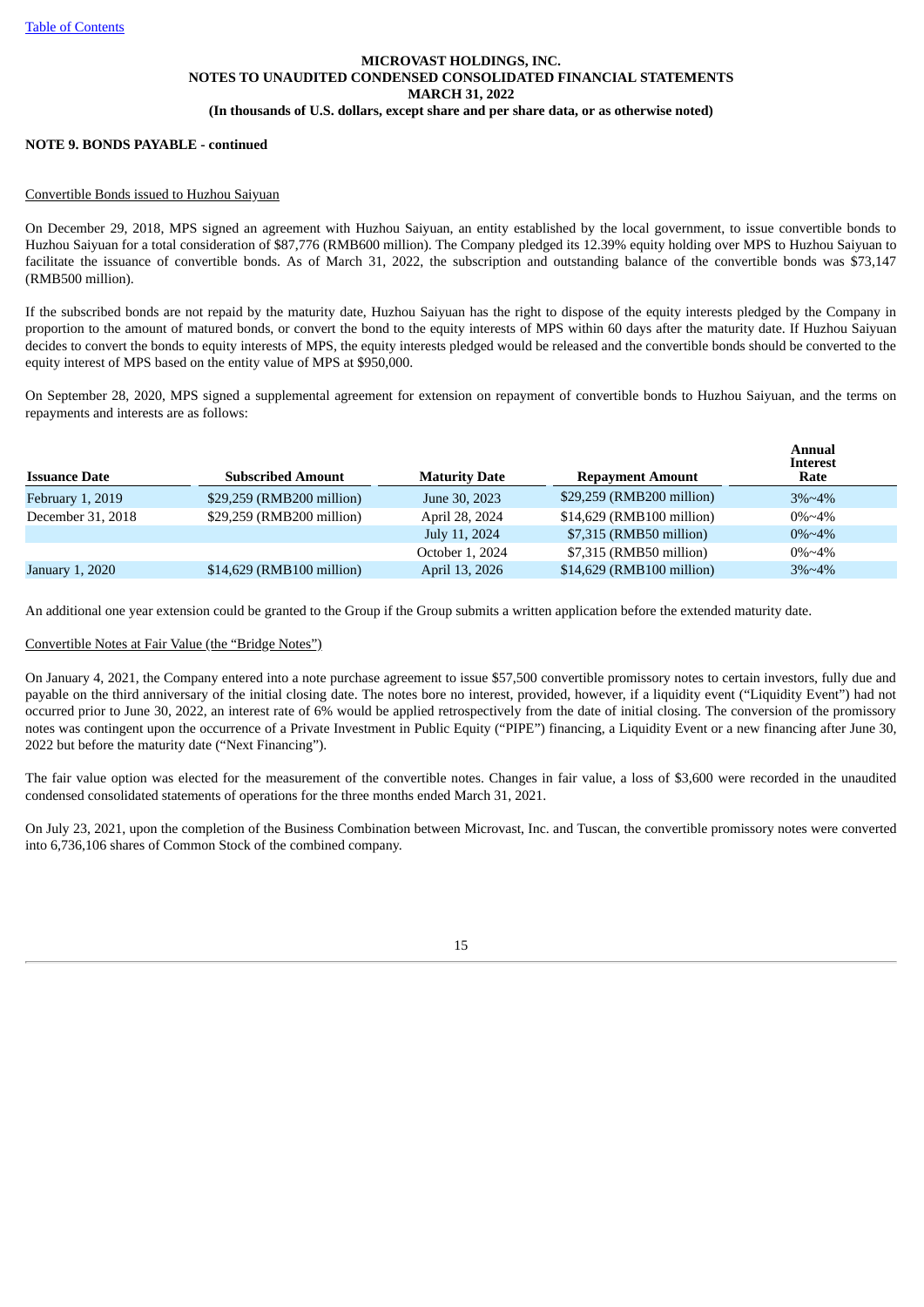#### **NOTE 10. WARRANTS**

The Company assumed 27,600,000 publicly-traded warrants ("Public Warrants") and 837,000 private placement warrants issued to Tuscan Holdings Acquisition LLC (the "Sponsor") and EarlyBirdCapital, Inc. ("EarlyBirdCapital") ("Private Warrants" and together with the Public Warrants, the "Warrants") upon the Business Combination, all of which were issued in connection with Tuscan's initial public offering (other than 150,000 Private Warrants that were issued in connection with the closing of the Business Combination) and entitle the holder to purchase one share of the Company's Common Stock at an exercise price of \$11.50 per share. During the three months ended March 31, 2022, none of Public Warrants and Private Warrants were exercised.

The Public Warrants became exercisable 30 days after the completion of the Business Combination. No Warrants will be exercisable for cash unless the Company registered Common Stock issuable upon exercise of the Warrants with the SEC. Since the registration of shares was not completed within 90 days following the Business Combination, warrant holders may exercise Warrants on a net-share settlement basis. The Public Warrants will expire five years after the completion of the Business Combination or earlier upon redemption or liquidation.

Once the Public Warrants became exercisable, the Company may redeem the Public Warrants:

- in whole and not in part;
- at a price of \$0.01 per warrant;
- upon not less than 30 days' prior written notice of redemption;
- if, and only if, the reported last sale price of the Company's Common Stock equals or exceeds \$18.00 per share for any 20-trading days within a 30-trading day period ending on the third business day prior to the notice of redemption to the warrant holders; and
- if, and only if, there is a current registration statement in effect with respect to the shares of Common Stock underlying the warrants.

If the Company calls the Public Warrants for redemption, management will have the option to require all holders that wish to exercise the Public Warrants to do so on a net-share settlement basis.

The Private Warrants are identical to the Public Warrants, except that the Private Warrants will be exercisable for cash or on a net-share settlement basis, at the holder's option, and be non-redeemable so long as they are held by the initial purchasers or their permitted transferees. If the Private Warrants are held by someone other than the initial purchasers or their permitted transferees, the Private Warrants will be redeemable by the Company and exercisable by such holders on the same basis as the Public Warrants. In addition, so long as the Private Warrants are held by EarlyBirdCapital and its designee, the Private Warrants will expire five years from the effective date of the Business Combination.

The exercise price and number of shares of Common Stock issuable upon exercise of the Warrants may be adjusted in certain circumstances including in the event of a stock dividend, or recapitalization, reorganization, merger or consolidation. However, the Warrants will not be adjusted for issuance of Common Stock at a price below its exercise price. Additionally, in no event will the Company be required to net cash settle the Warrants.

The private warrant liability was remeasured at fair value as of March 31, 2022, resulting in a loss of \$435 for the three months ended March 31, 2022, classified within change in fair value of warrant liability in the unaudited condensed consolidated statements of operations.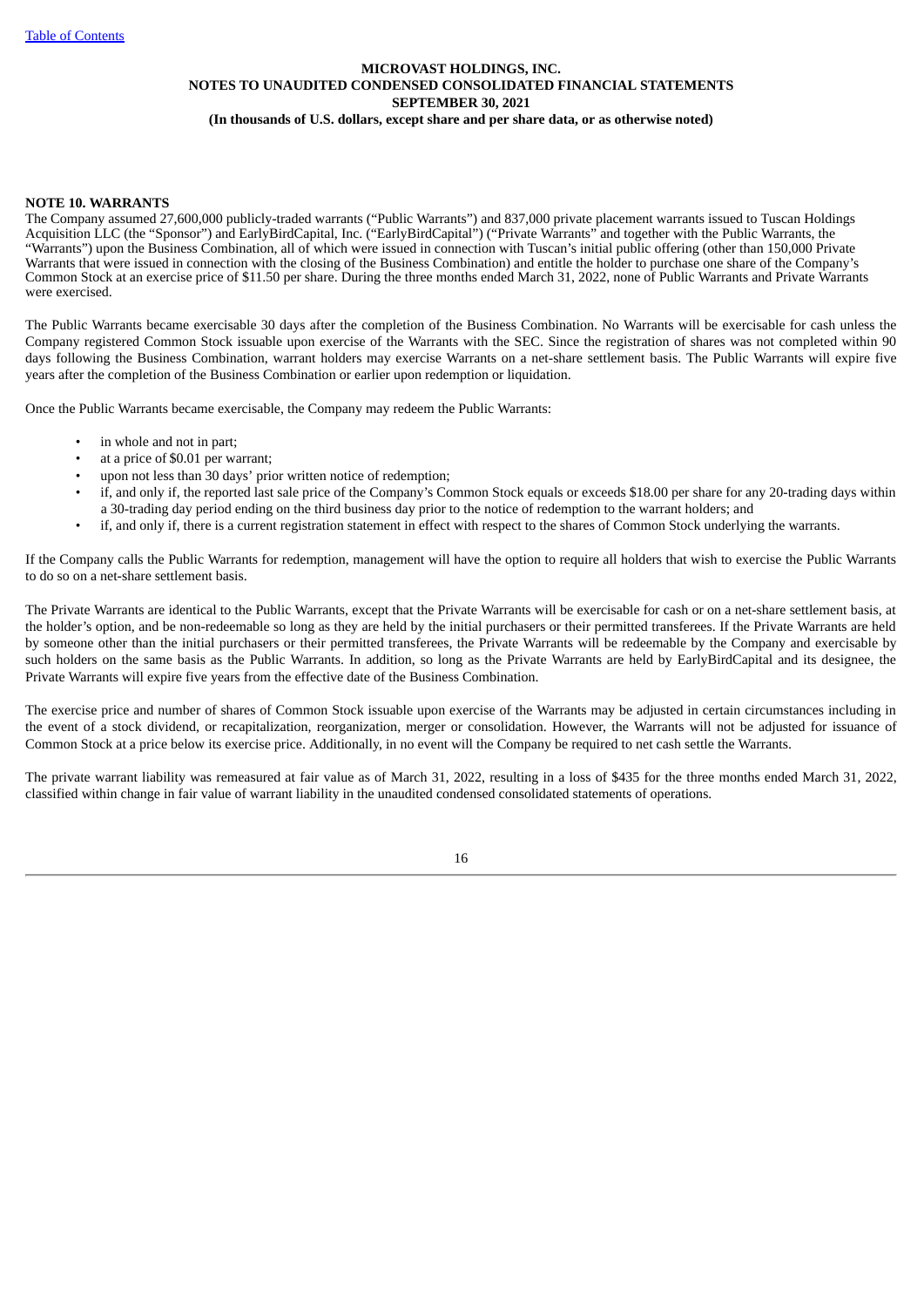# **NOTE 10. WARRANTS - continued**

The Private Warrants were valued using the following assumptions under the Monte Carlo Model that assumes optimal exercise of the Company's redemption option at the earliest possible date:

|                              |   | March 31,<br>2022 |
|------------------------------|---|-------------------|
| Market price of public stock |   | 6.70              |
| Exercise price               | S | 11.50             |
| Expected term (years)        |   | 4.32              |
| Volatility                   |   | 50.41 %           |
| Risk-free interest rate      |   | 2.41 %            |
| Dividend rate                |   | $0.00 \%$         |

The market price of public stock is the quoted market price of the Company's Common Stock as of the valuation date. The exercise price is extracted from the warrant agreements. The expected term is derived from the exercisable years based on the warrant agreements. The expected volatility is a blend of implied volatility from the Company's own public warrant pricing and the average volatility of peer companies. The risk-free interest rate was estimated based on the market yield of US Government Bond with maturity close to the expected term of the warrants. The dividend yield was estimated by the Company based on its expected dividend policy over the expected term of the warrants.

## **NOTE 11. FAIR VALUE MEASUREMENT**

#### *Measured or disclosed at fair value on a recurring basis*

The Group measured its financial assets and liabilities, including cash and cash equivalents, restricted cash and warrant liability at fair value on a recurring basis as of December 31, 2021 and March 31, 2022. Cash and cash equivalents and restricted cash are classified within Level 1 of the fair value hierarchy because they are valued based on the quoted market price in an active market. The fair value of the warrant liability is based on significant unobservable inputs, which represent Level 3 measurements within the fair value hierarchy. In determining the fair value of the warrant liability, the Company used the Monte Carlo that assumes optimal exercise of the Company's redemption option at the earliest possible date. See Note 10 – Warrants.

As of December 31, 2021 and March 31, 2022, information about inputs for the fair value measurements of the Group's assets and liabilities that are measured at fair value on a recurring basis in periods subsequent to their initial recognition is as follow:

|                                  | <b>Fair Value Measurement as of December 31, 2021</b> |                                                                                      |                                                                   |                                                               |  |              |
|----------------------------------|-------------------------------------------------------|--------------------------------------------------------------------------------------|-------------------------------------------------------------------|---------------------------------------------------------------|--|--------------|
| (In thousands)                   |                                                       | <b>Quoted Prices in</b><br><b>Active Market</b><br>for Identical Assets<br>(Level 1) | <b>Significant Other</b><br><b>Observable Inputs</b><br>(Level 2) | <b>Significant</b><br><b>Unobservable Inputs</b><br>(Level 3) |  | <b>Total</b> |
| Cash and cash equivalents        |                                                       | 480,931                                                                              |                                                                   | $\overline{\phantom{m}}$                                      |  | 480,931      |
| Restricted cash                  |                                                       | 55,178                                                                               |                                                                   |                                                               |  | 55,178       |
| <b>Total financial asset</b>     |                                                       | 536,109                                                                              |                                                                   | $\overline{\phantom{0}}$                                      |  | 536,109      |
| Warrant liability                |                                                       |                                                                                      |                                                                   | 1,105                                                         |  | 1,105        |
| <b>Total financial liability</b> |                                                       |                                                                                      |                                                                   | $1,105$ \$                                                    |  | 1,105        |

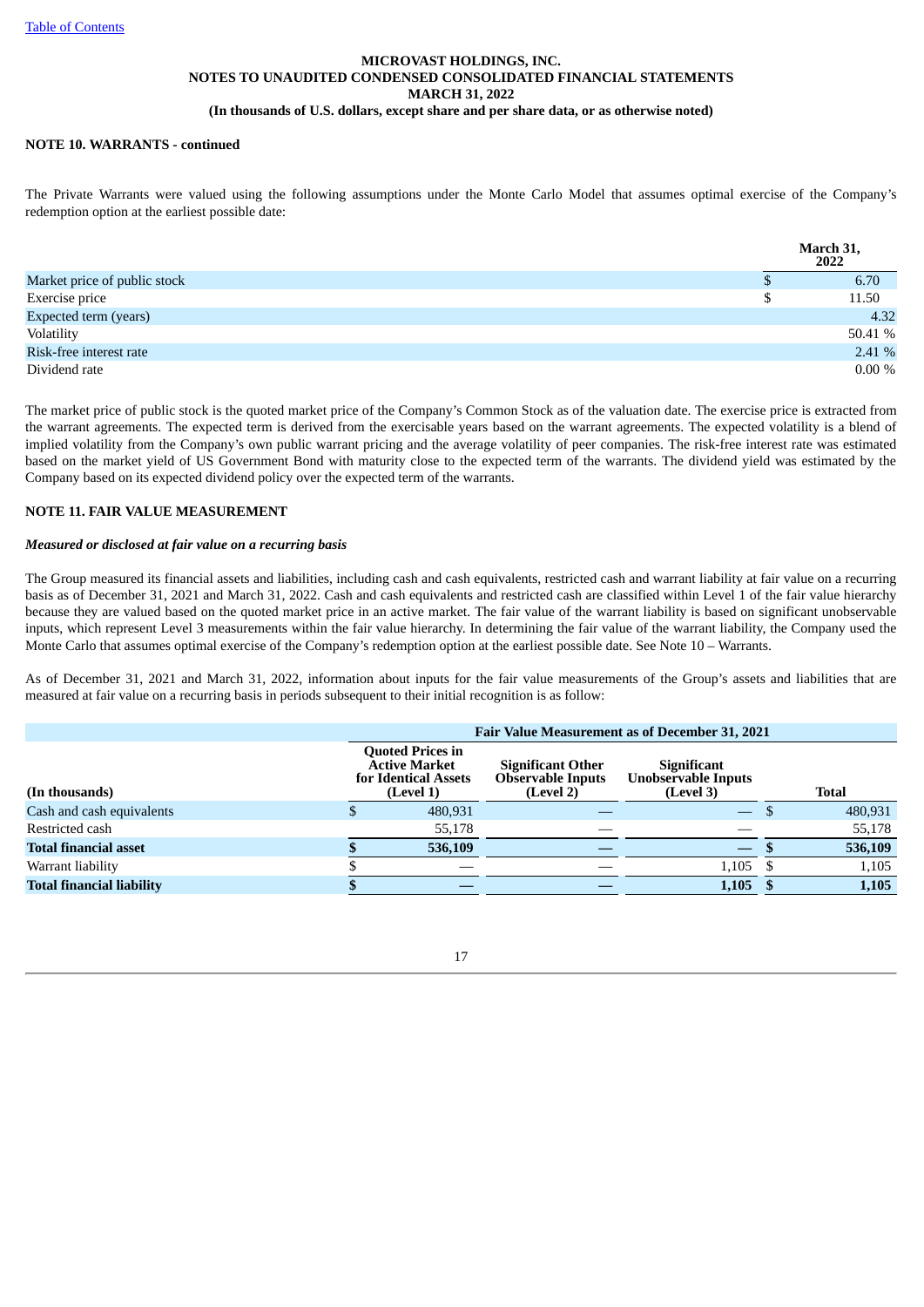## **NOTE 11. FAIR VALUE MEASUREMENT - continued**

## *Measured or disclosed at fair value on a recurring basis-continued*

|                                  | Fair Value Measurement as of March 31, 2022 |                                                                                      |                                                                   |                                                               |  |              |
|----------------------------------|---------------------------------------------|--------------------------------------------------------------------------------------|-------------------------------------------------------------------|---------------------------------------------------------------|--|--------------|
| (In thousands)                   |                                             | <b>Quoted Prices in</b><br><b>Active Market</b><br>for Identical Assets<br>(Level 1) | <b>Significant Other</b><br><b>Observable Inputs</b><br>(Level 2) | <b>Significant</b><br><b>Unobservable Inputs</b><br>(Level 3) |  | <b>Total</b> |
| Cash and cash equivalents        |                                             | 416,165                                                                              |                                                                   | $\overbrace{\phantom{13333}}$                                 |  | 416,165      |
| Restricted cash                  |                                             | 54,568                                                                               |                                                                   | $\overbrace{\hspace{25mm}}^{}$                                |  | 54,568       |
| <b>Total financial asset</b>     |                                             | 470,733                                                                              |                                                                   |                                                               |  | 470,733      |
| Warrant liability                |                                             |                                                                                      |                                                                   | 1,540                                                         |  | 1,540        |
| <b>Total financial liability</b> |                                             |                                                                                      |                                                                   | 1,540                                                         |  | 1,540        |

The following is a reconciliation of the beginning and ending balances for Level 3 convertible notes during the three months ended March 31, 2021:

| (In thousands)                             | <b>Convertible Notes</b> |
|--------------------------------------------|--------------------------|
| Balance as of January 1, 2021              |                          |
| Issuance of convertible notes              | 57,500                   |
| Changes in fair value of convertible notes | 3,600                    |
| Balance as of March 31, 2021               | 61.100                   |

The following is a reconciliation of the beginning and ending balances for Level 3 warrant liability during the three months ended March 31, 2022 and March 31, 2021:

| (In thousands)                         | <b>Three Months Ended</b><br>March 31, |  |       |
|----------------------------------------|----------------------------------------|--|-------|
|                                        | 2021                                   |  | 2022  |
| Balance at the beginning of the period |                                        |  | 1,105 |
| Changes in fair value                  |                                        |  | 435   |
| Balance at end of the period           | $-$ S $-$ S                            |  | 1,540 |

#### *Measured or disclosed at fair value on a nonrecurring basis*

The Group measured the long-lived assets using the income approach—discounted cash flow method, when events or changes in circumstances indicate that the carrying amount of an asset may no longer be recoverable.

## **NOTE 12. LEASES**

The Group has operating leases for office spaces and warehouses. Certain leases include renewal options and/or termination options, which are factored into the Group's determination of lease payments when appropriate.

Operating lease cost for the three months ended March 31, 2022 was \$783, which excluded cost of short-term contracts. Short-term lease cost for the three months ended March 31, 2022 was \$108.

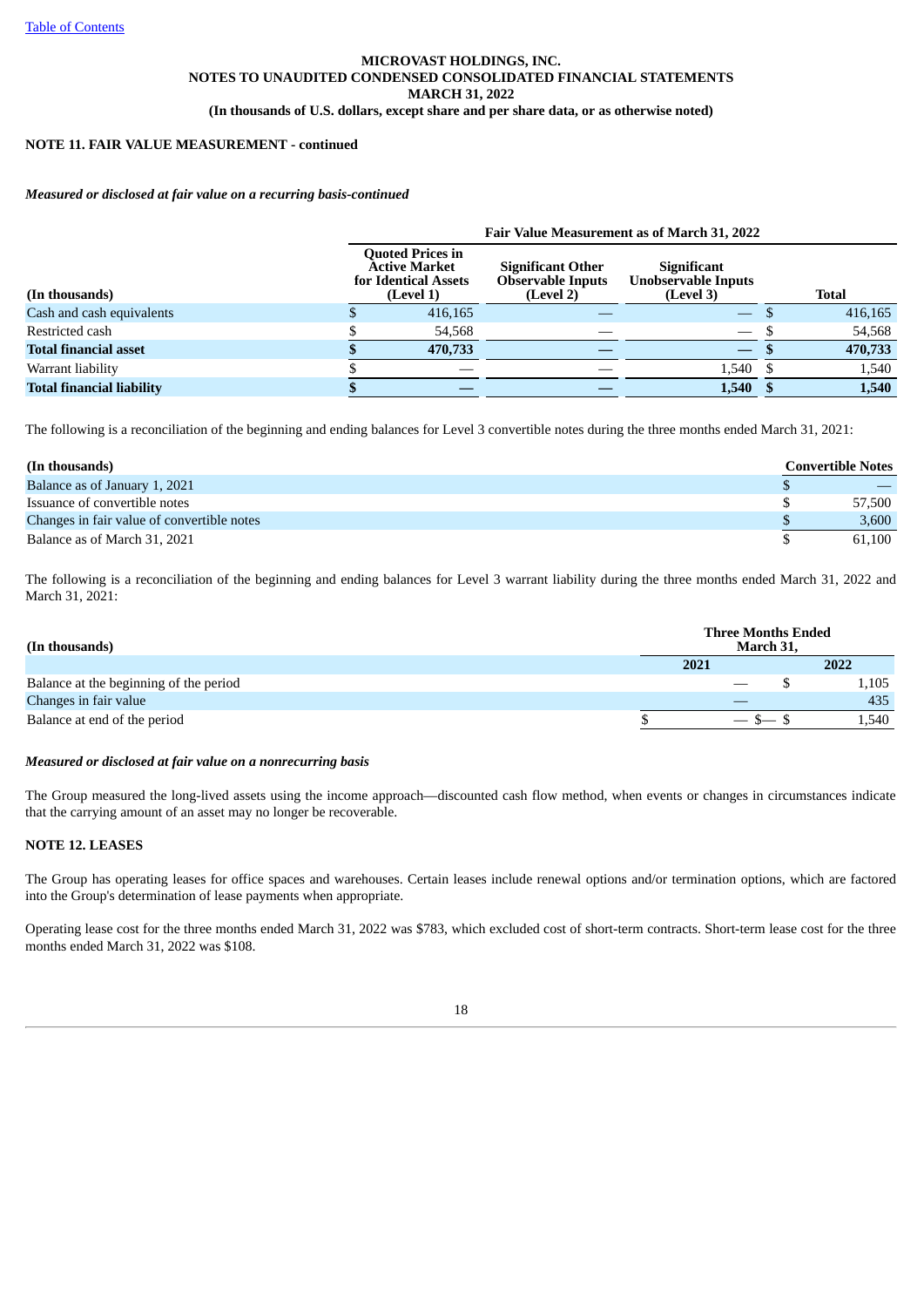## **NOTE 12. LEASES - continued**

As of March 31, 2022, the weighted average remaining lease term was 12.2 years and weighted average discount rate was 4.9% for the Group's operating leases.

Supplemental cash flow information of the leases were as follows:

|                                                                              | For the period ended March<br>31, 2022 |     |
|------------------------------------------------------------------------------|----------------------------------------|-----|
| Cash payments for operating leases                                           |                                        | 798 |
| Right-of-use assets obtained in exchange for new operating lease liabilities |                                        | 119 |

The following is a maturity analysis of the annual undiscounted cash flows for lease liabilities as of March 31, 2022:

|                                              | As of March 31, 2022 |
|----------------------------------------------|----------------------|
| Nine months period ending December 31, 2022  | 2,321                |
| 2023                                         | 2,665                |
| 2024                                         | 2,004                |
| 2025                                         | 1,552                |
| 2026                                         | 1,552                |
| 2027                                         | 1,552                |
| Thereafter                                   | 12,546               |
| <b>Total future lease payments</b>           | 24,192               |
| Less: Imputed interest                       | (5,869)              |
| Present value of operating lease liabilities | 18,323               |

### **NOTE 13. SHARE-BASED PAYMENT**

On July 21, 2021, the Company adopted the Microvast Holdings, Inc. 2021 Equity Incentive Plan (the "2021 Plan"), effective upon the Closing Date. The 2021 Plan provides for the grant of incentive and non-qualified stock option, restricted stock units, restricted share awards, stock appreciation awards, and cash-based awards to employees, directors, and consultants of the Company. Options awarded under the 2021 Plan expire no more than 10 years from the date of grant. Concurrently with the closing of the Business Combination, the share awards granted under 2012 Share Incentive Plan of Microvast, Inc. (the "2012 Plan") were rolled over by removing original performance conditions and converting into options and capped non-vested share units with modified vesting schedule, using the Common Exchange Ratio of 160.3. The 2021 Plan reserves 5% of the fully-diluted shares of Common Stock outstanding immediately following the Closing Date (not including the shares underlying awards rolled over from the 2012 Plan) for issuance in accordance with the 2021 Plan's terms. As of March 31, 2022, 76,660,009 shares of Common Stock was available under the 2021 Plan.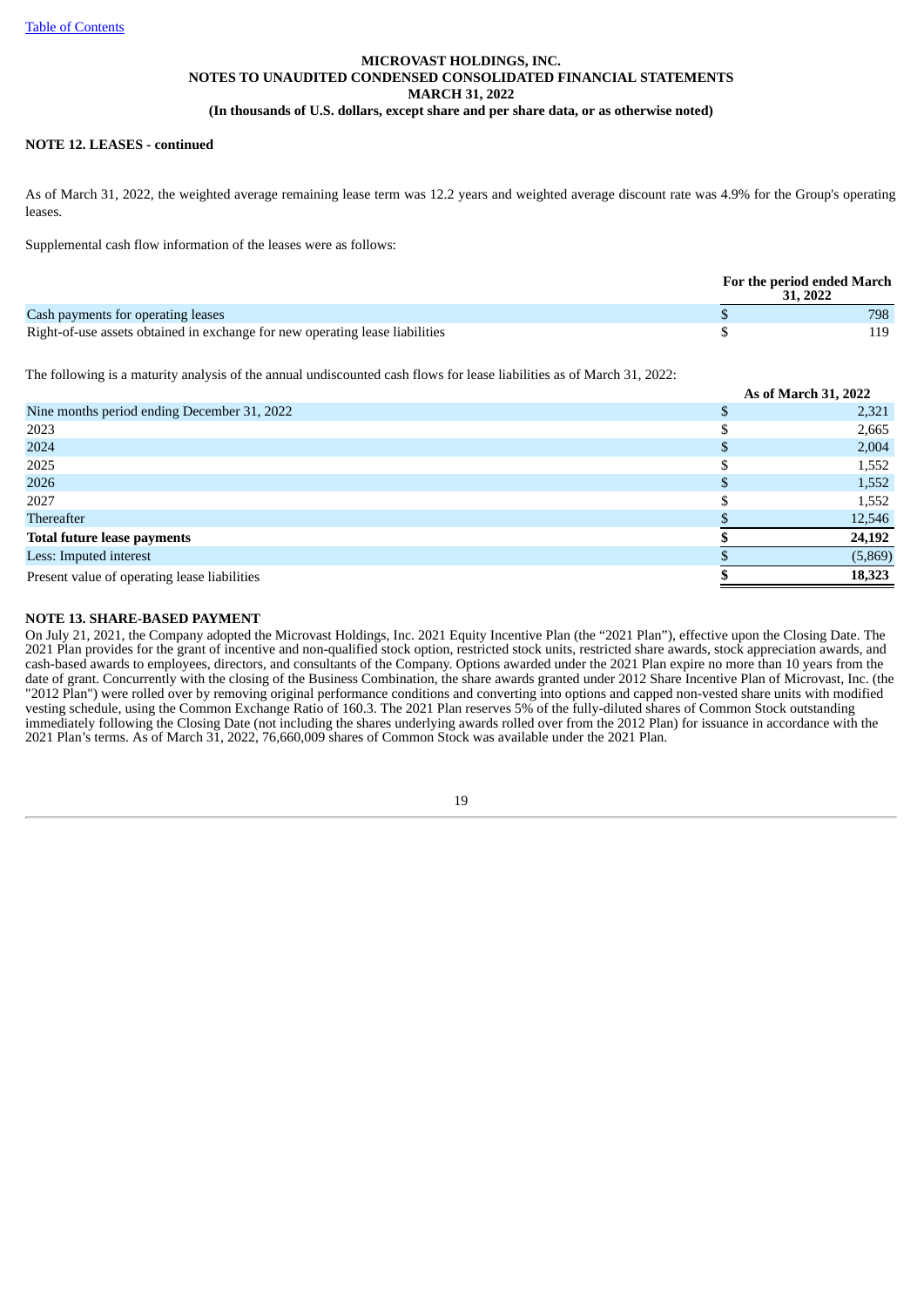## **NOTE 13. SHARE-BASED PAYMENT - continued**

#### *Stock options*

During three months ended March 31, 2022, the Company recorded share-based compensation expense of \$13,630 related to the option awards.

Stock options activity for the three months ended March 31, 2021 and 2022 was as follows (all stock award activity was retroactively restated to reflect the conversion in July 2021):

| <b>Stock options life</b>                             | <b>Number of Shares</b> |      | <b>Weighted Average</b><br><b>Exercise Price</b><br>(US\$) |      | <b>Weighted Average</b><br><b>Grant Date</b><br><b>Fair Value (US\$)</b> | <b>Weighted Average</b><br><b>Remaining</b><br><b>Contractual Life</b> |
|-------------------------------------------------------|-------------------------|------|------------------------------------------------------------|------|--------------------------------------------------------------------------|------------------------------------------------------------------------|
| Outstanding as of January 1, 2021                     | 34,737,967              | \$.  | 6.19                                                       | - \$ | 2.92                                                                     | 9.0                                                                    |
| Grant                                                 |                         |      |                                                            |      |                                                                          |                                                                        |
| Forfeited                                             | (913,710)               |      | 6.28                                                       |      | 2.97                                                                     |                                                                        |
| Outstanding as of March 31, 2021                      | 33,824,257              | -S   | 6.19                                                       | - S  | 2.92                                                                     | 8.7                                                                    |
| Expected to vest and exercisable as of March 31, 2021 | 33,824,257              | -S   | 6.19                                                       | - S  | 2.92                                                                     | 8.7                                                                    |
| Outstanding as of January 1, 2022                     | 33,503,657              |      | 6.19                                                       |      | 4.95                                                                     | 7.9                                                                    |
| Forfeited                                             | (72, 135)               |      | 6.28                                                       |      | 4.92                                                                     |                                                                        |
| Outstanding as of March 31, 2022                      | 33,431,522              | - \$ | 6.18                                                       | - \$ | 4.98                                                                     | 7.7                                                                    |
| Expected to vest and exercisable as of March 31, 2022 | 33,431,522              |      | 6.18                                                       | - \$ | 4.98                                                                     | 7.7                                                                    |

The total unrecognized equity-based compensation costs as of March 31, 2022 related to the stock options was \$128,612, which is expected to be recognized over a weighted-average period of 2.3 years. The aggregate intrinsic value of the stock options as of March 31, 2022 was \$17,217.

### *Capped Non-vested share units*

The capped non-vested share units represent rights for the holder to receive cash determined by the number of shares granted multiplied by the lower of the fair market value and the capped price, which will be settled in the form of cash payments. The capped non-vested share units were accounted for as liability classified awards. Upon conversion, the Company adjusted the terms of capped non-vested share units outstanding as described above. The Company recorded share-based compensation expense of \$13,959 related to these non-vested share units awards based on the fair value determined by the lower of stock market price and the capped price as of March 31, 2022.

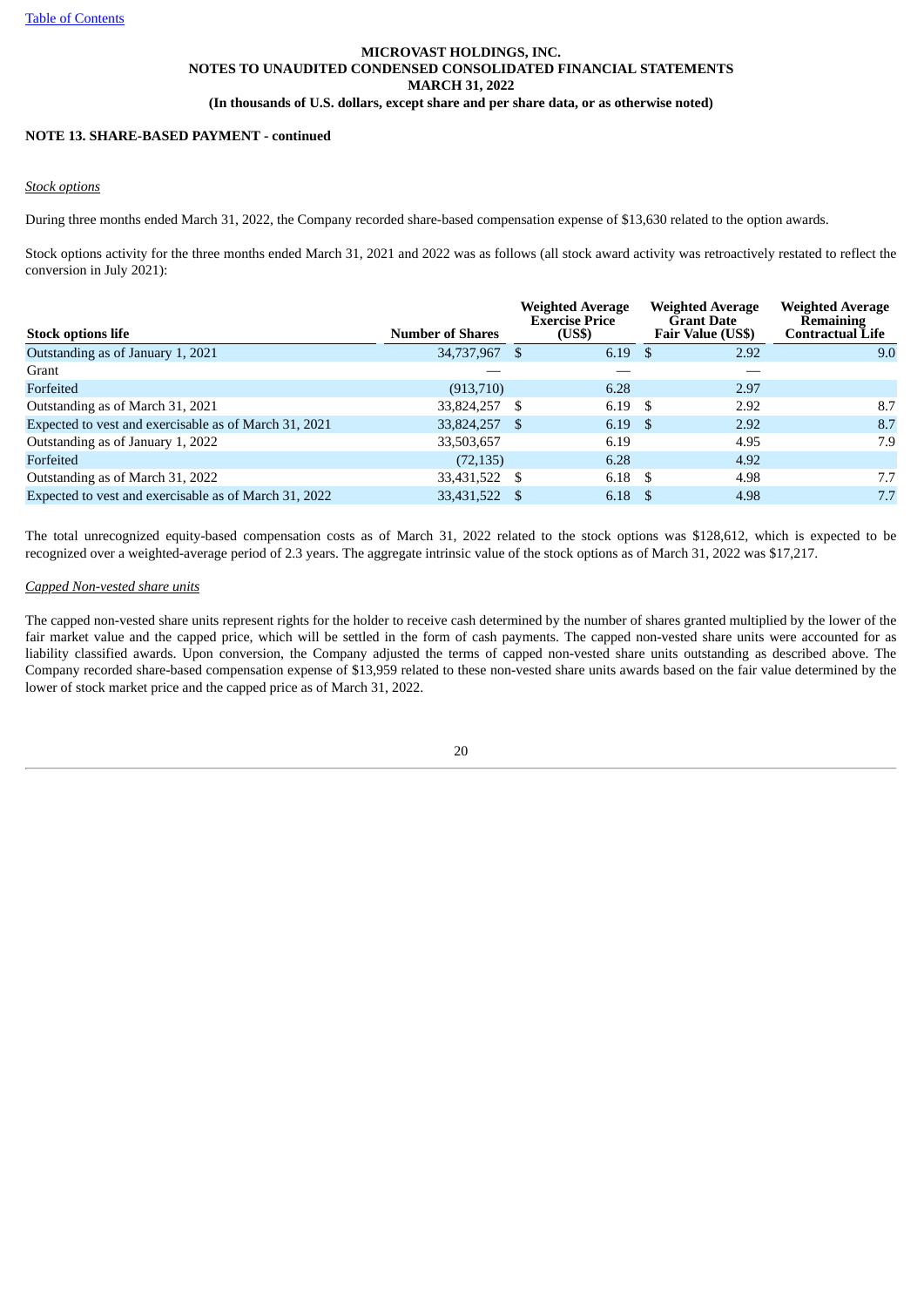## **NOTE 13. SHARE-BASED PAYMENT - continued**

### *Capped Non-vested share units -Continued*

Non-vested share units activity for the three months ended March 31, 2021 and 2022 was as follows (all award activity was retroactively restated to reflect the conversion in July 2021):

|                                   | Number on<br><b>Non-Vested</b><br><b>Shares</b> | <b>Weighted Average</b><br>Grant<br>Date Fair Value<br>per Share (US\$) |
|-----------------------------------|-------------------------------------------------|-------------------------------------------------------------------------|
| Outstanding as of January 1, 2021 | 23,027,399 \$                                   | 0.93                                                                    |
| Outstanding as of March 31, 2021  | 23.027.399 \$                                   | 0.93                                                                    |
| Outstanding as of March 31, 2022  | 23,027,399 \$                                   | 8.74                                                                    |

The total unrecognized equity-based compensation costs as of March 31, 2022 related to the non-vested share units was \$111,728.

### *Restricted Stock Units*

Following the Business Combination, the Company granted 437,377 restricted stock units ("RSUs") and 328,789 performance-based restricted stock unit ("PSU") awards subject to service, performance and/or market conditions. The service condition requires the participant's continued services or employment with the Company through the applicable vesting date, and the performance condition requires the achievement of the performance criteria defined in the award agreement. The market condition is based on the Company's TSR relative to a comparator group during a specified performance period.

The fair value of RSUs is determined by the market closing price of Common Stock at the grant date and is amortized over the vesting period on a straightline basis. For RSU awards with performance conditions, share-based compensation expense is only recognized if the performance conditions become probable to be satisfied.

The fair value of PSUs that include vesting based on market conditions are estimated using the Monte Carlo valuation method. Compensation cost for these awards is amortized on a straight-line basis over the vesting period based on the grant date fair value, regardless of whether the market condition is satisfied.

Accordingly, the Company recorded share-based compensation expense of \$344 related to these RSUs and \$359 related to these PSUs during the three months ended March 31, 2022.

 $1$ <sup>1</sup> The amount represented modification date value per share. As of modification date, the settled price was the capped price as described above.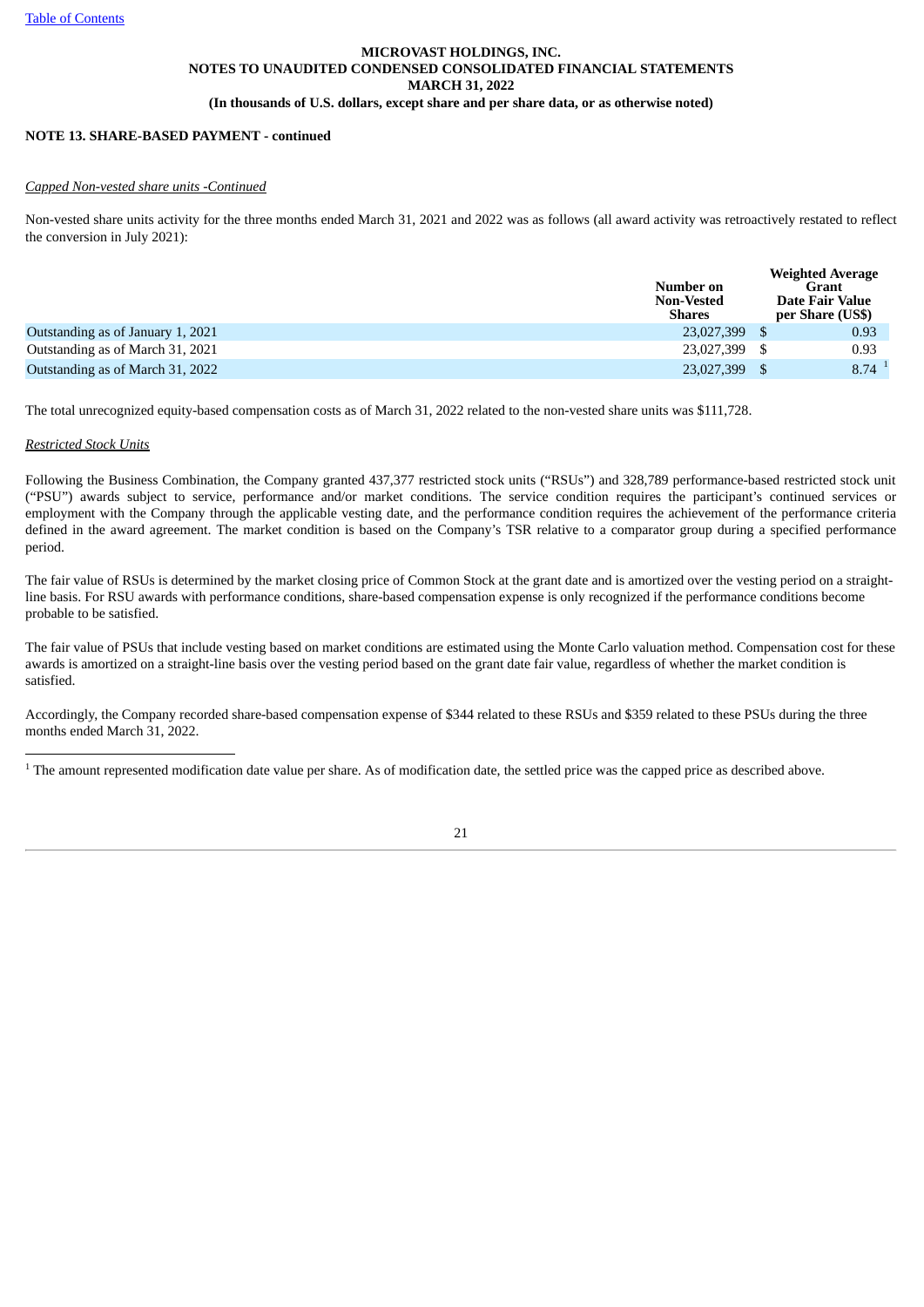## **NOTE 13. SHARE-BASED PAYMENT - continued**

### *Restricted Stock Units -Continued*

The non-vested shares activity for the three months ended March 31, 2021 and 2022 was as follows:

|                                   | Number of<br>Non-Vested<br><b>Shares</b> | Weighted<br><b>Average Grant</b><br>Date Fair Value<br>Per Share (US\$) |
|-----------------------------------|------------------------------------------|-------------------------------------------------------------------------|
| Outstanding as of January 1, 2021 |                                          |                                                                         |
| Outstanding as of March 31, 2021  |                                          |                                                                         |
| Outstanding as of January 1, 2022 | 671,441                                  | 9.08                                                                    |
| Grant                             | 38,566 \$                                | 6.78                                                                    |
| Vested                            | $(8,124)$ \$                             | 8.52                                                                    |
| Forfeited                         | $(13, 196)$ \$                           | 8.87                                                                    |
| Outstanding as of March 31, 2022  | 688,687                                  | 8.96                                                                    |
|                                   |                                          |                                                                         |

The total unrecognized equity-based compensation costs as of March 31, 2022 related to the non-vested shares was \$4,904.

The following summarizes the classification of share-based compensation:

|                                     |   | <b>Three Months</b><br>Ended<br><b>March 31, 2022</b> |
|-------------------------------------|---|-------------------------------------------------------|
| Cost of revenues                    | w | 1,934                                                 |
| General and administrative expenses |   | 18,136                                                |
| Research and development expenses   |   | 5,139                                                 |
| Selling and marketing expenses      |   | 2,921                                                 |
| Construction in process             |   | 162                                                   |
| <b>Total</b>                        |   | 28,292                                                |

## **NOTE 14. RELATED PARTY BALANCES AND TRANSACTIONS**

| Name                                                 | Relationship with the Group |
|------------------------------------------------------|-----------------------------|
| Ochem Chemical Co., Ltd ("Ochem")                    | Controlled by CEO           |
| Ochemate Material Technologies Co., Ltd ("Ochemate") | Controlled by CEO           |

(1) Related party transaction

|                          | Three Months Ended March 31. |      |  |
|--------------------------|------------------------------|------|--|
|                          | 2021                         | 2022 |  |
| w material sold to Ochem | $-10$                        |      |  |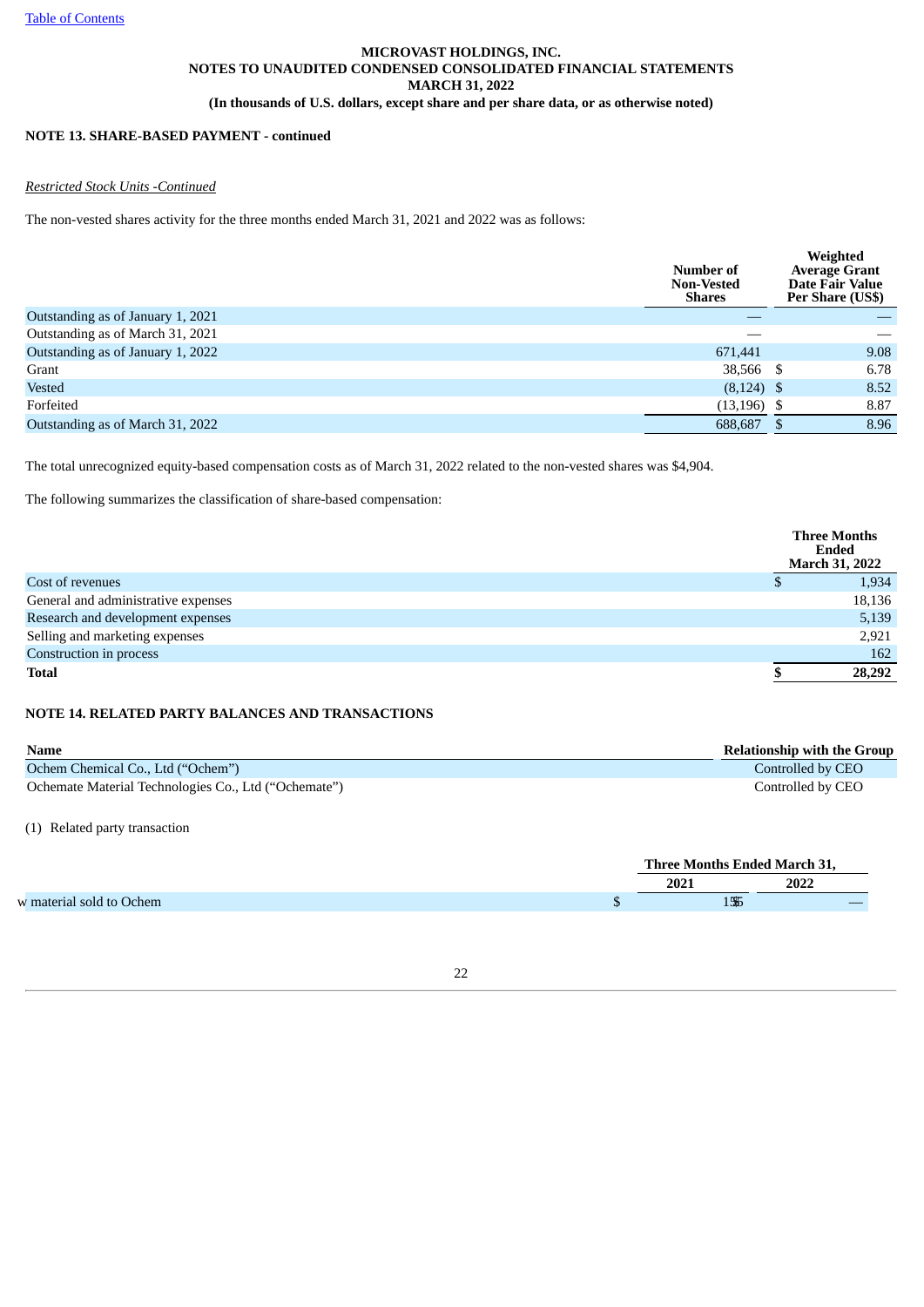## **NOTE 14. RELATED PARTY BALANCES AND TRANSACTIONS - continued**

## (2) Interest-free loans

MPS received certain interest-free loans from related parties, Ochemate and Ochem, for the three months ended March 31, 2021 and 2022 with accumulative amounts of \$1,874 and \$0, respectively.

The outstanding balance for the amount due from Ochem was \$85 as of December 31, 2021 and \$0 as of March 31, 2022, respectively.

## **NOTE 15. NET LOSS PER SHARE**

The following table sets forth the computation of basic and diluted net loss per share for the periods indicated:

|                                                                                      | Three Months Ended March 31, |               |             |
|--------------------------------------------------------------------------------------|------------------------------|---------------|-------------|
|                                                                                      |                              | 2021          | 2022        |
| Numerator:                                                                           |                              |               |             |
| Net loss attributable to common stock shareholders                                   |                              | $(28,313)$ \$ | (43,776)    |
| Denominator:                                                                         |                              |               |             |
| Weighted average common stock used in computing basic and diluted net loss per share |                              | 99.028.297    | 298,843,016 |
| Basic and diluted net loss per share                                                 | <b>S</b>                     | $(0.29)$ \$   | (0.15)      |

For the three months ended March 31, 2021 and 2022, the following Common Stock outstanding were excluded from the calculation of diluted net loss per share, as their inclusion would have been anti-dilutive for the periods prescribed.

|                                                                                            | <b>Three Months Ended March 31,</b> |  |
|--------------------------------------------------------------------------------------------|-------------------------------------|--|
| 2021<br>2022                                                                               |                                     |  |
| Shares issuable upon exercise of stock options<br>34,203,051                               | 33,482,818                          |  |
| Shares issuable upon vesting of non-vested shares                                          | 673,534                             |  |
| Shares issuable upon exercise of warrants                                                  | 28,437,000                          |  |
| Shares issuable upon conversion of Series B2 Preferred<br>8,545,490                        |                                     |  |
| Shares issuable upon conversion of Series C1 Preferred<br>26,757,258                       |                                     |  |
| Shares issuable upon conversion of Series C2 Preferred<br>20,249,450                       |                                     |  |
| Shares issuable upon conversion of Series D1 Preferred<br>22,311,516                       |                                     |  |
| Shares issuable upon conversion of Series D2 Preferred<br>16,432,674                       |                                     |  |
| Shares issuable upon conversion of non-controlling interests of a subsidiary<br>17,253,182 |                                     |  |
| Shares issuable upon vesting of Earn-out shares                                            | 19,999,988                          |  |
| Shares issuable that may be subject to cancellation                                        | 1,687,500                           |  |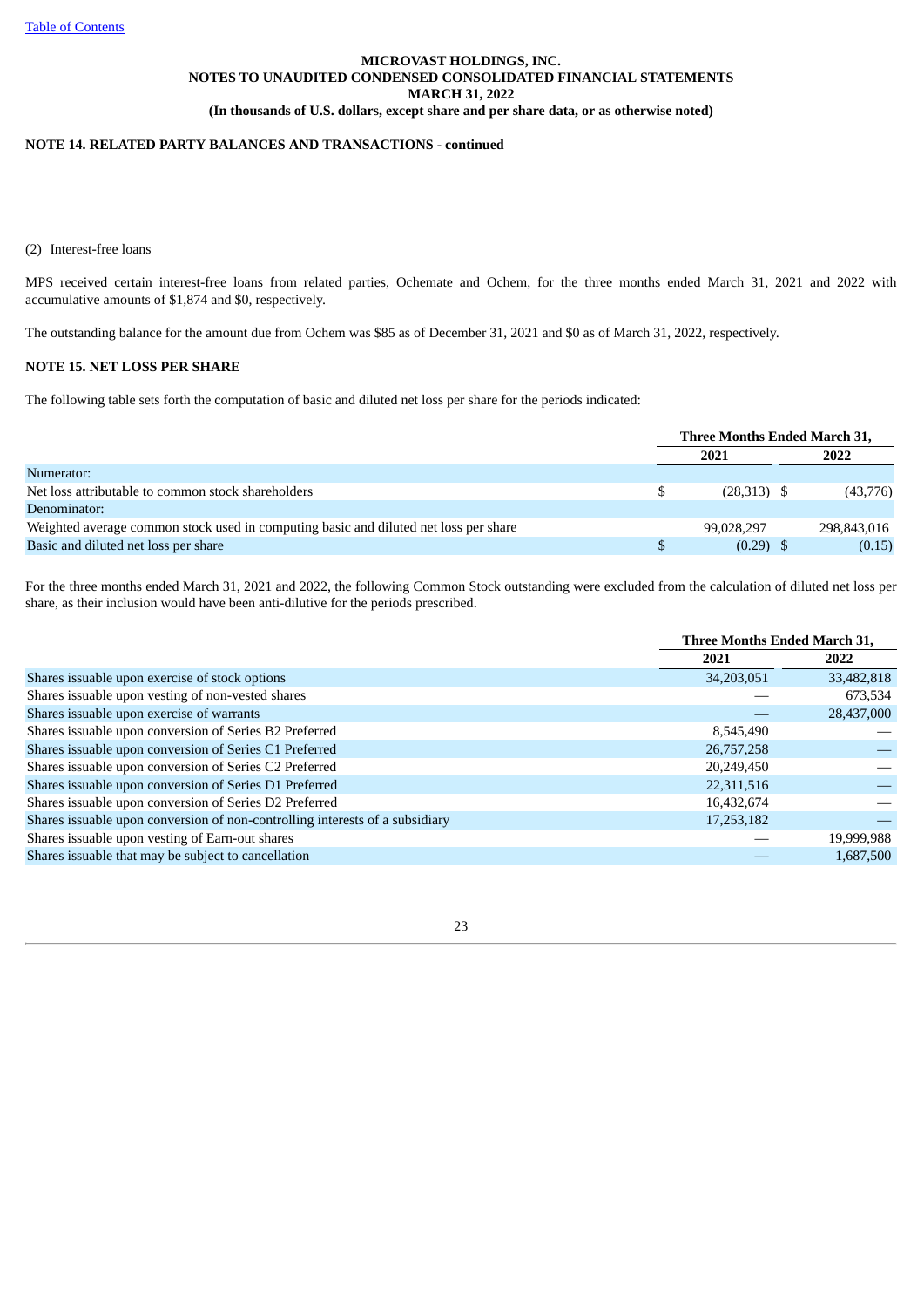### **NOTE 16. COMMITMENTS AND CONTINGENCIES**

#### *Litigation*

### • *Mr. Smith*

On September 4, 2017, Matthew Smith, a former employee of the Company, sent a demand letter to the Company alleging claims for breach of contract (involving stock options) and discrimination. On October 5, 2017, Mr. Smith filed a charge of discrimination with the United States Equal Employment Opportunity Commission ("EEOC") alleging the same discrimination claims and also claiming his employment was terminated in retaliation for his prior discrimination complaints. On September 18, 2019, EEOC dismissed Matthew Smith's claim in its entirety and stated that "No finding is made as to any other issues that might be constructed as having been raised by this charge."

On February 5, 2018, Mr. Smith filed suit against the Company asserting claims for breach of contract and asserting discrimination and retaliation claims. In this action, Mr. Smith seeks the following relief: (1) a declaration that he owns 2,600 ordinary shares (the equivalent of 416,780 shares following the Business Combination) and (2) various damages and other equitable remedies over \$1,000. The Company has denied all allegations and wrongful conduct. A trial is currently expected to begin in mid-2022.

The outcome of any litigation is inherently uncertain and the amount of potential loss if any, associated with the resolution of such litigation, cannot be reasonably estimated. As such, no accrual for contingency loss was recorded in the unaudited condensed consolidated financial statements for the three months ended March 31, 2021 and 2022.

#### *Capital commitments*

Capital commitments for construction of property and purchase of property, plant and equipment were \$234,613 as of March 31, 2022, which is mainly for the construction of lithium battery production lines.

#### **NOTE 17. SUBSEQUENT EVENTS**

#### *New RSU and PSU Grants*

On April 28, 2022, the Company granted 513,067 RSUs and 432,366 PSUs to employees, subject to performance and market conditions, respectively, as well as a service condition. The service condition requires the participant's continued employment with the Company through the applicable vesting date(s), the performance condition requires the achievement of the performance criteria defined in the award agreement, and the market condition is based on the Company's TSR relative to a comparator group during a specified performance period.

#### *New Stock Option Grants*

On April 14, 2022, the Company granted 1,800,000 stock options to two new executive officers with an exercise price of \$5.69 per share, subject to service conditions. The service conditions require the participant's continued employment with the Company through the applicable vesting dates.

#### *Acceleration of Outstanding Equity Awards*

<span id="page-27-0"></span>On April 14, 2022, the former chief financial officer's employment with the Company terminated. Simultaneously, a transition services agreement was entered into between the Company and the former chief financial officer for the provision of advisory services with an initial term of 18 months commencing on the date of employment termination. In connection with the employment termination, all 2,860,713 non-vested capped restricted share units and 1,122,100 stock options held by the former chief financial officer were immediately vested in full, with the stock options remaining exercisable until three months following the termination of his transition services in accordance with the terms and conditions of the stock option award agreement. The Company is in process of assessing any accounting implications.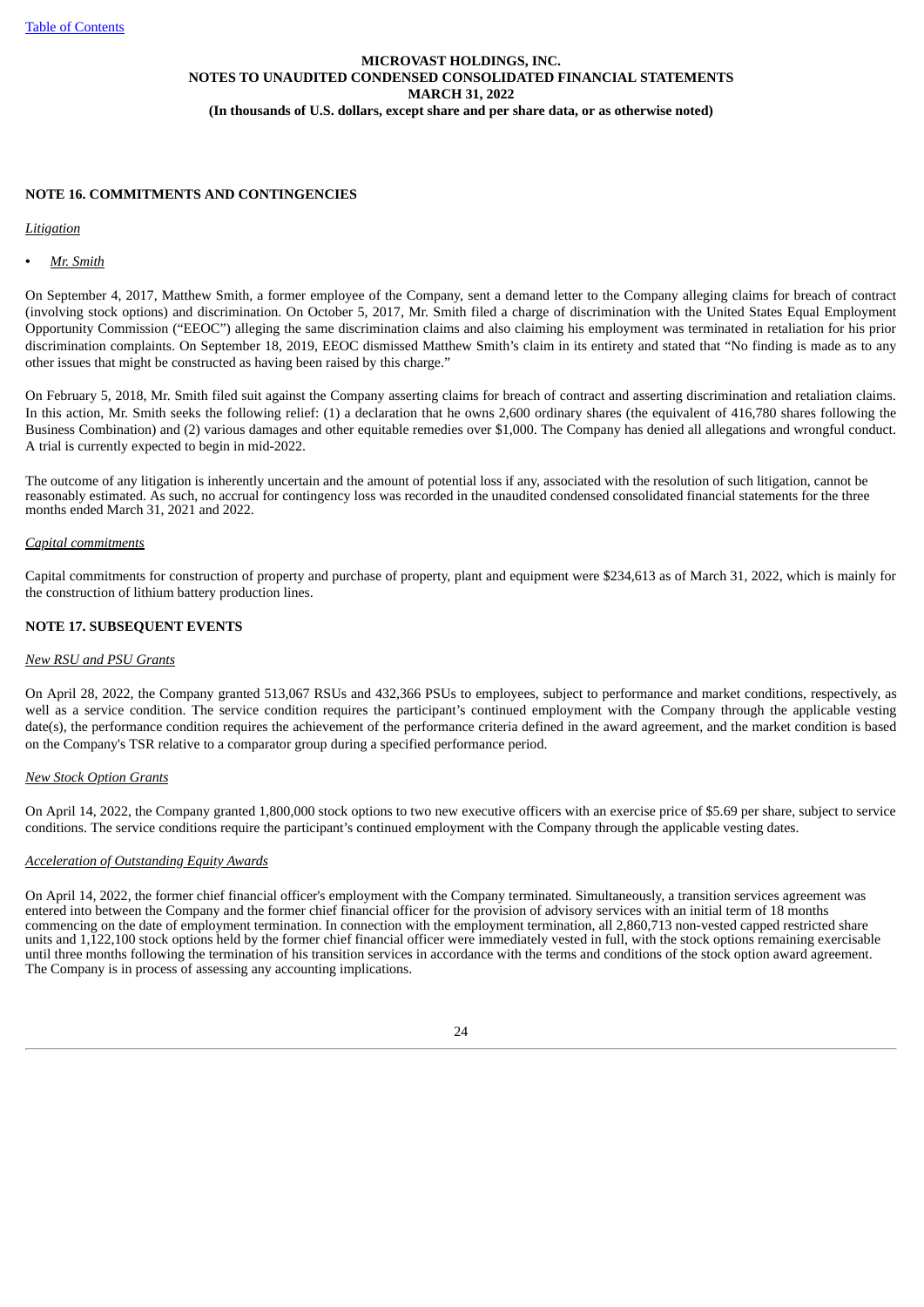#### **Item 2. Management's Discussion and Analysis of Financial Condition and Results of Operations.**

References in this Report to the "Company," "Microvast Holdings, Inc.," "Microvast," "our," "us" or "we" refer to Microvast Holdings, Inc. The following discussion and analysis of the Company's financial condition and results of operations should be read in conjunction with the unaudited interim condensed financial statements and the notes thereto contained elsewhere in this report. Certain information contained in the discussion and analysis set *forth below includes forward-looking statements that involve risks and uncertainties.*

#### **Completion of the Business Combination**

On July 23, 2021, Microvast Holdings, Inc. (formerly known as Tuscan Holdings Corp.) consummated the previously announced acquisition of Microvast, Inc., a Delaware corporation, pursuant to the Agreement and Plan of Merger dated February 1, 2021, between Tuscan Holdings Corp., Microvast and TSCN Merger Sub Inc., a Delaware corporation ("Merger Sub"), pursuant to which Merger Sub merged with and into Microvast, with Microvast surviving the merger (the "Business Combination").

#### **Company's Business following the Business Combination**

We are a technology innovator for lithium ion batteries. We design, develop and manufacture battery systems for electric vehicles and energy storage that feature ultra-fast charging capabilities, long life and superior safety. Our vision is to solve the key constraints in electric vehicle development and in high-performance energy storage applications. We believe the ultra-fast charging capabilities of our battery systems make charging electric vehicles as convenient as fueling conventional vehicles. We believe that the long battery life of our battery systems also reduces the total cost of ownership of electric vehicles and energy storage applications.

We offer our customers a broad range of cell chemistries: lithium titanate oxide ("LTO"), lithium iron phosphate ("LFP"), nickel manganese cobalt version 1 ("NMC-1") and nickel manganese cobalt version 2 ("NMC-2"). Based on our customer's application, we design, develop and integrate the preferred chemistry into our cell, module and pack manufacturing capabilities. Our strategic priority is to offer these battery solutions for commercial vehicles and energy storage systems. We define commercial vehicles as light, medium, heavy-duty trucks, buses, trains, mining trucks, marine applications, automated guided and specialty vehicles. For energy storage applications, we focus on high-performance applications such as grid management and frequency regulation.

Additionally, as a vertically integrated battery company, we design, develop and manufacture the following battery components: cathode, anode, electrolyte and separator. We also intend to market our full concentration gradient ("FCG") cathode and polyaramid separator to passenger car original equipment manufacturers ("OEMs") and consumer electronics manufacturers.

As of March 31, 2022, we had a backlog order of approximately \$120.8 million for our battery systems, equivalent to approximately 327.6 megawatt hours ("MWh"), compared to a backlog order of approximately \$65.1 million for our battery systems, equivalent to approximately 184.2 MWh, as of March 31, 2021. The backlog increase was a result of increased customer demand for our products. Our revenue for the three months ended March 31, 2022 increased \$21.7 million, or 145.5%, compared to the same period in 2021.

After initially focusing on the PRC and the Asia & Pacific regions, we have expanded and continue to expand our presence and product promotion to Europe and the U.S. to capitalize on their rapidly growing electrification markets. We have many prototype projects ongoing with regard to sports cars, commercial vehicles, trucks, port equipment and marine applications with customers in the Western Hemisphere. In addition, we are jointly developing electric power-train solutions with leading commercial vehicle OEMs and a first-tier automotive supplier using LTO, NMC-1 and NMC-2 technologies.

### **Key Factors Affecting Our Performance**

We believe that our future success will be dependent on several factors, including the factors discussed below. While these areas represent opportunities for us, they also represent challenges and risks that we must successfully address in order to continue the growth of our business and improve our results of operations.

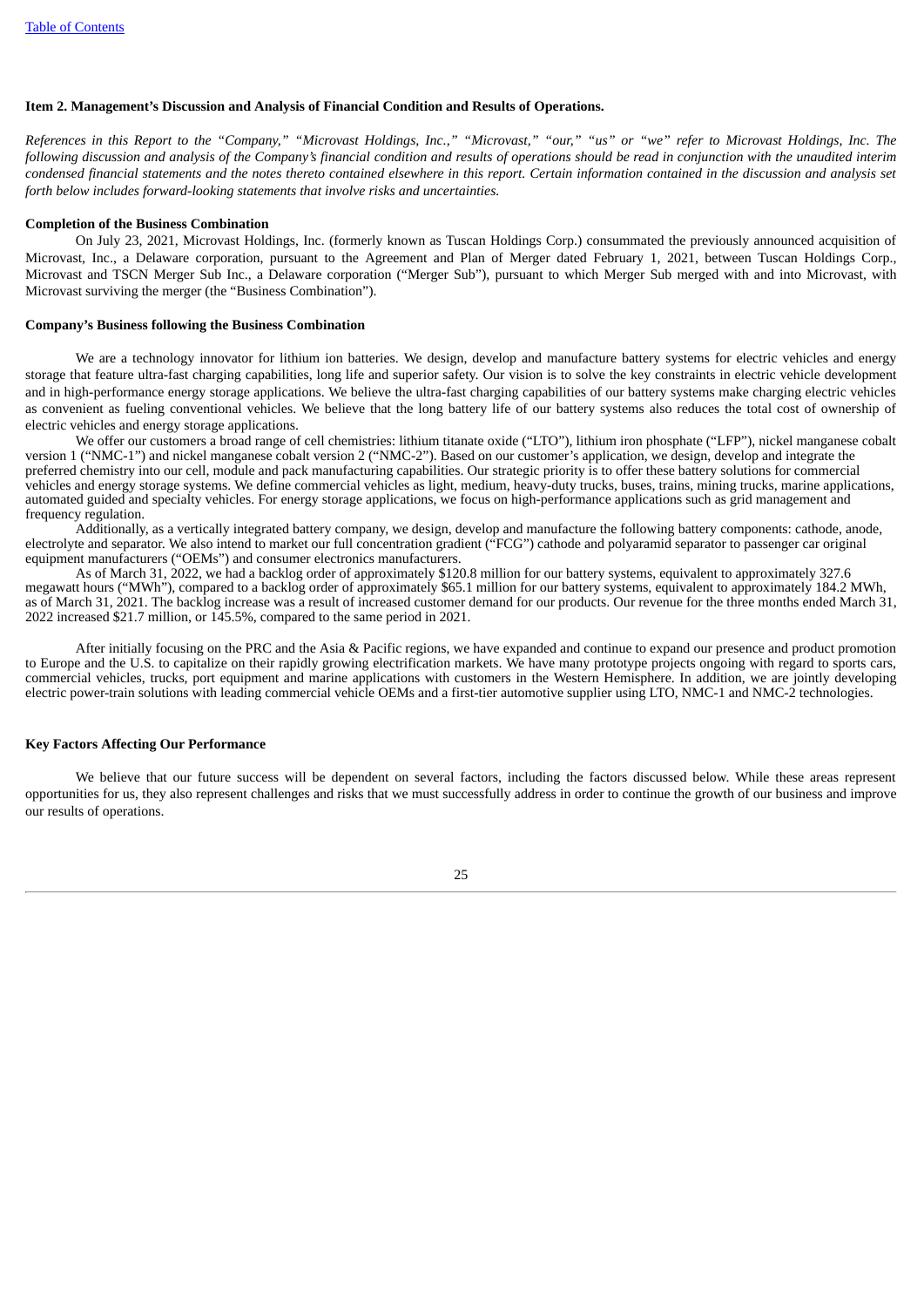#### *Technology and Product Innovation*

Our financial performance is driven by development and sales of new products with innovative technology. Our ability to develop innovative technology has been and will continue to be dependent on our dedicated research team. As part of our efforts to develop innovative technology, in October 2021, we expanded our research and development ("R&D") in Orlando by purchasing a 75,000 square foot facility dedicated to R&D. We plan to continue expanding our R&D presence in the U.S. We also plan to continue leveraging our knowledge base in the PRC and to continue expanding our R&D efforts there as well. We expect our results of operations will continue to be impacted by our ability to develop new products with improved performance and reduced ownership cost, as well as the cost of our R&D efforts.

#### *Market Demand*

Our revenue and profitability depend substantially on the demand for battery systems and battery components, which is driven by the growth of the commercial and passenger electric vehicle and energy storage markets. Many factors contribute to the development of the electric vehicles sector, including product innovation, general economic and political conditions, environmental concerns, energy demand, government support and economic incentives. While governmental economic incentives and mandates can drive market demand for electric vehicles, and as a result, battery systems and components, governmental economic incentives are being gradually reduced or eliminated. Any reduction or elimination of governmental economic incentives may result in reduced demand for our products and adversely affect our financial performance.

#### *Manufacturing Capacity*

Our growth depends on being able to meet anticipated demand for our products. In order to do this, we will need to increase our manufacturing capacity. As of March 31, 2022, we had a backlog of approximately \$120.8 million for our battery systems, equivalent to approximately 327.6 MWh. So far, we have used \$87.9 million and \$41.1 million of the proceeds from the Business Combination to expand our manufacturing facilities and for the purchase of property and equipment associated with our existing manufacturing and R&D facilities, in 2021 and first quarter of 2022, respectively. This investment program allows us to increase our manufacturing output, enabling us to address our backlog and to capture growing market opportunities. We expect the total capital expenditures related to these capacity expansions in Huzhou, China and Clarksville, Tennessee which will give us an additional 4 GWh of capacity, to be in the range of \$446.0 million.

Future capacity expansions will be carried out in a measured manner based on our ongoing assessment of medium- and long-term demand for our solutions. Any such capacity expansions will require significant additional capital expenditures and will require corresponding expansion of our supporting infrastructure, further development of our sales and marketing team, expansion of our customer base and strengthened quality control.

#### *Sales Geographic Mix*

After primarily being focused on the PRC and Asia & Pacific regions, we have expanded and are continuing to expand our presence and product promotion to Europe and the U.S. to capitalize on the rapidly growing electric vehicle markets in those geographies. As we continue to expand our geographic focus to Europe and the U.S., we believe sales of our products in Europe and the U.S. will continue to generate higher gross margins because average sales prices for customers in the U.S. and Europe are typically significantly higher than the average sales prices in the PRC. It has been our experience that buyers in Europe and the U.S. are more motivated by the technologies, and the quality of our products than are buyers in the PRC, making them less sensitive to the price of our products than are similarly situated buyers in the PRC. Therefore, the geographic source of our revenue will have an impact on our revenue and gross margins.

#### *Manufacturing Costs*

Our profitability may also be affected by our ability to effectively manage our manufacturing costs. Our manufacturing costs are affected by fluctuations in the price of raw materials. If raw material prices increase, we will have to offset these higher costs either through price increases to our customers or through productivity improvements. Our ability to control our raw materials costs is also dependent on our ability to negotiate with our suppliers for a better price and our ability to source raw materials from reliable suppliers in a cost-efficient manner. In addition, we expect that an increase in our sales volume will enable us to lower our manufacturing costs through economies of scale.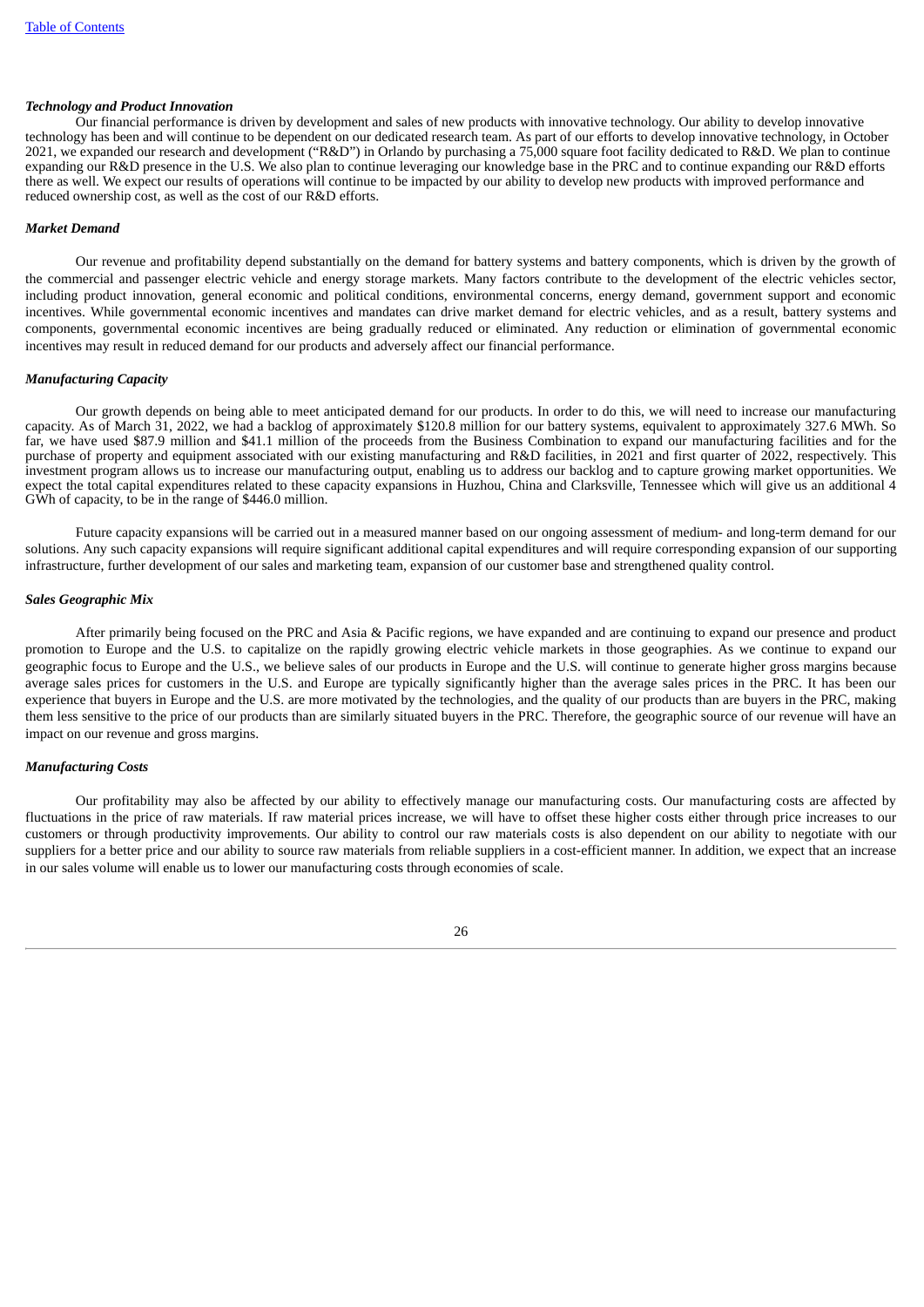#### *Regulatory Landscape*

We operate in an industry that is subject to many established environmental regulations, which have generally become more stringent over time, particularly with respect to hazardous waste generation and disposal and pollution control. These regulations affect the cost of our products and our gross margins. We are also affected by regulations in our target markets such as economic incentives to purchasers of electric vehicles, tax credits for electric vehicle manufacturers, and economic penalties that may apply to a car manufacturer based on its fleet-wide emissions. Each of these regulations may expand the market size of electric vehicles, which would, in turn, benefit us. We have operations and sales in the PRC, the Asia & Pacific region, Europe and the U.S. and, as a result, changes in trade restrictions and tariffs could impact our ability to meet projected sales or margins.

#### *COVID-19*

To date, COVID-19 has had an adverse impact on our sales and operations. During the three months ended March 31, 2022, we continued to face unanticipated challenges caused by the continued impact of global pandemic and emerging variants of the virus, in particular due to new lockdowns and restrictive measures in Shanghai, China. The most recent lockdowns measures in China began in March 2022 and have not yet directly impacted our manufacturing facility in Huzhou, China (located in a neighboring province to Shanghai). However, these lockdowns have impacted the operations of certain of our third-party suppliers, our ability to book transportation of goods to, from and through Shanghai (a major port), and the restrictive measures have further disrupted supply chains across many industries around the globe. These and future lockdown measures may impact our ability to produce and/or timely deliver goods and services to our clients globally and further disruptions to supply chains in the automotive industry may continue to reduce and/or delay our customers' demand for our products and services.

#### **Basis of Presentation**

We currently conduct our business through one operating segment. Our historical results are reported in accordance with U.S. GAAP and in U.S. dollars.

#### **Liquidity and Capital Resources**

Since inception, we have financed our operations primarily from capital contributions from equity holders, the issuance of convertible notes and bank borrowings. We expect existing cash, cash equivalents, short-term marketable securities, and cash flows from operations and financing activities to continue to be sufficient to fund our operating activities and cash commitments for investing and financing activities for at least the next 12 months and thereafter for the foreseeable future.

As of March 31, 2022, our principal sources of liquidity were our cash and cash equivalents in the amount of \$416.2 million.

The consolidated net cash position as of March 31, 2022 included cash and cash equivalents of \$20.1 million, \$3.2 million and \$0.3 million held by our PRC, German and UK subsidiaries, respectively, that is not available to fund domestic operations unless funds are repatriated. Should we need to repatriate to the U.S. part or all of the funds held by our international subsidiaries in the form of a dividend, we would need to accrue and pay withholding taxes. We do not intend to pay any cash dividends on our common stock in the foreseeable future and intend to retain all of the available funds and any future earnings for use in the operation and expansion of our business in the PRC, Europe and the U.S.

We continue to assess the effect of the COVID-19 pandemic as well as the Russia/Ukraine crisis on our operations. The extent to which the COVID-19 pandemic will impact our business and operations will depend on future developments that are highly uncertain and cannot be predicted with confidence, such as the continuing spread of the infection, new and emerging variants of the virus, the duration of the pandemic, and the effectiveness of actions taken in the U.S. and other countries to contain and treat the disease. The extent to which the Russia/Ukraine crisis will impact our business and operations will also depend on future developments that are highly uncertain and cannot be predicted with confidence, including restrictive actions that have been and may be taken in the future by the U.S. and/or other countries, such as sanctions or export controls, and the duration of the conflict.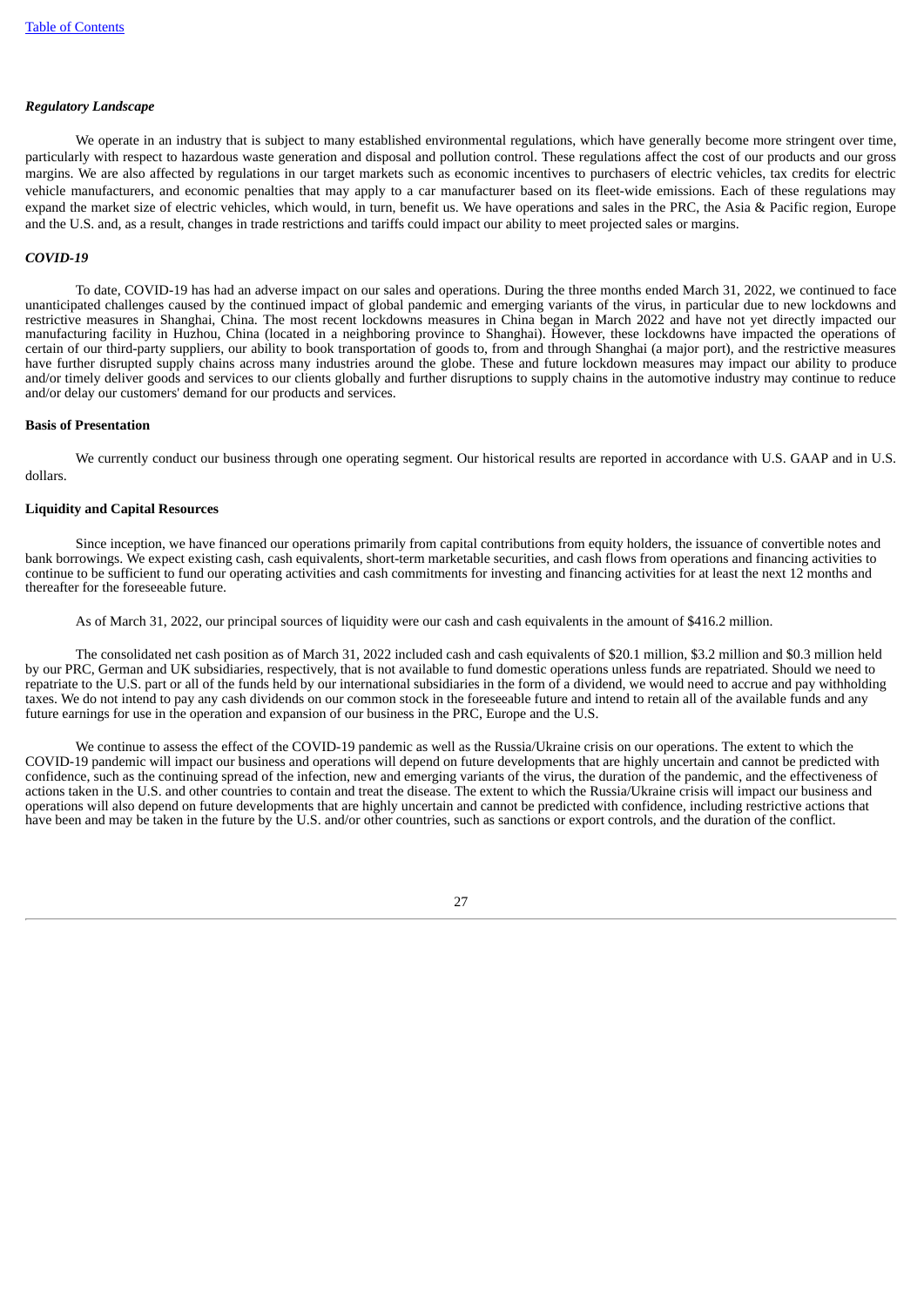#### *Financings*

As of March 31, 2022, we had bank borrowings of \$13.3 million, the terms of which range from 5 months to 12 months. The interest rates of our bank borrowings ranged from 3.80% to 6.00% per annum. As of March 31, 2022, we had convertible bonds of \$73.1 million, with interest rates ranging from 0% to 4%. The convertible bonds are due as follows: \$29.2 million in 2023; \$29.2 million in 2024; and \$14.7 million in 2026. As of March 31, 2022, we were in compliance with all material terms and covenants of our loan agreements, credit agreements, bonds and notes.

On July 23, 2021, we received \$708.4 million from the completion of the Business Combination, \$705.1 million net of transaction costs paid by Microvast, Inc. We used \$87.9 million and \$41.1 million of the net proceeds from the Business Combination to expand our manufacturing facilities and for the purchase of property and equipment associated with our existing manufacturing and R&D facilities, and \$23.9 million and \$18.3 million of the net proceeds were used for working capital during 2021 and first quarter of 2022, respectively. For the rest of 2022, we plan to spend an additional \$260.0 million to \$310.0 million on these capacity expansions at our facilities with the timing of payments being linked to various agreed milestones with our third-party contractors.

We believe we will be able to meet our working capital requirements for at least the next 12 months and fund our expansion plans with proceeds from the Business Combination.

#### *Capital expenditures and other contractual obligations*

Our future capital requirements will depend on many factors, including, but not limited to, funding for planned production capacity expansion and general working capital. We believe the proceeds from the Business Combination will be sufficient to cover our planned expansions and our general working capital needs. In addition, we may in the future enter into arrangements to acquire or invest in complementary businesses or technologies. We may need to seek additional equity or debt financing in order to meet these future capital requirements. If we are unable to raise additional capital when desired, or on terms that are acceptable to us, our business, financial condition and results of operations could be adversely affected.

#### *Lease Commitments*

We lease certain facilities and equipment under non-cancellable lease agreements that expire at various dates through 2036. For additional information, see Note 12 – Leases, in the Notes to the Unaudited Condensed Consolidated Financial Statements in Part I, Item 1 of this Quarterly Report on Form 10-Q.

### *Capital Expenditures*

In 2021, we started our capacity expansion plans in Huzhou, China, Berlin, Germany and Clarksville, Tennessee. The project in Germany was completed in 2021, and the Huzhou, China and Clarksville, Tennessee projects are expected to be completed in 2023. The completion of these projects is expected to increase our existing production capacity by 4 GWh once operational. We expect the total capital expenditures related to these capacity expansions in Huzhou, China and Clarksville, Tennessee to be approximately \$446.0 million, which we plan to finance primarily through the proceeds from the Business Combination, which we believe will be sufficient to cover all of the disclosed and estimated costs.

Our planned capital expenditures are based on management's current estimates and may be subject to change. There can be no assurance that we will execute our capital expenditure plans as contemplated at or below-estimated costs, and we may also from time-to-time determine to undertake additional capital projects and incur additional capital expenditures. As a result, actual capital expenditures in future years may be more or less than the amounts shown.

There have not been any other material changes during the three-month period ended March 31, 2022 to the amounts presented in the table summarizing our contractual obligations included in our Annual Report on Form 10-K for the fiscal year ended December 31, 2021.

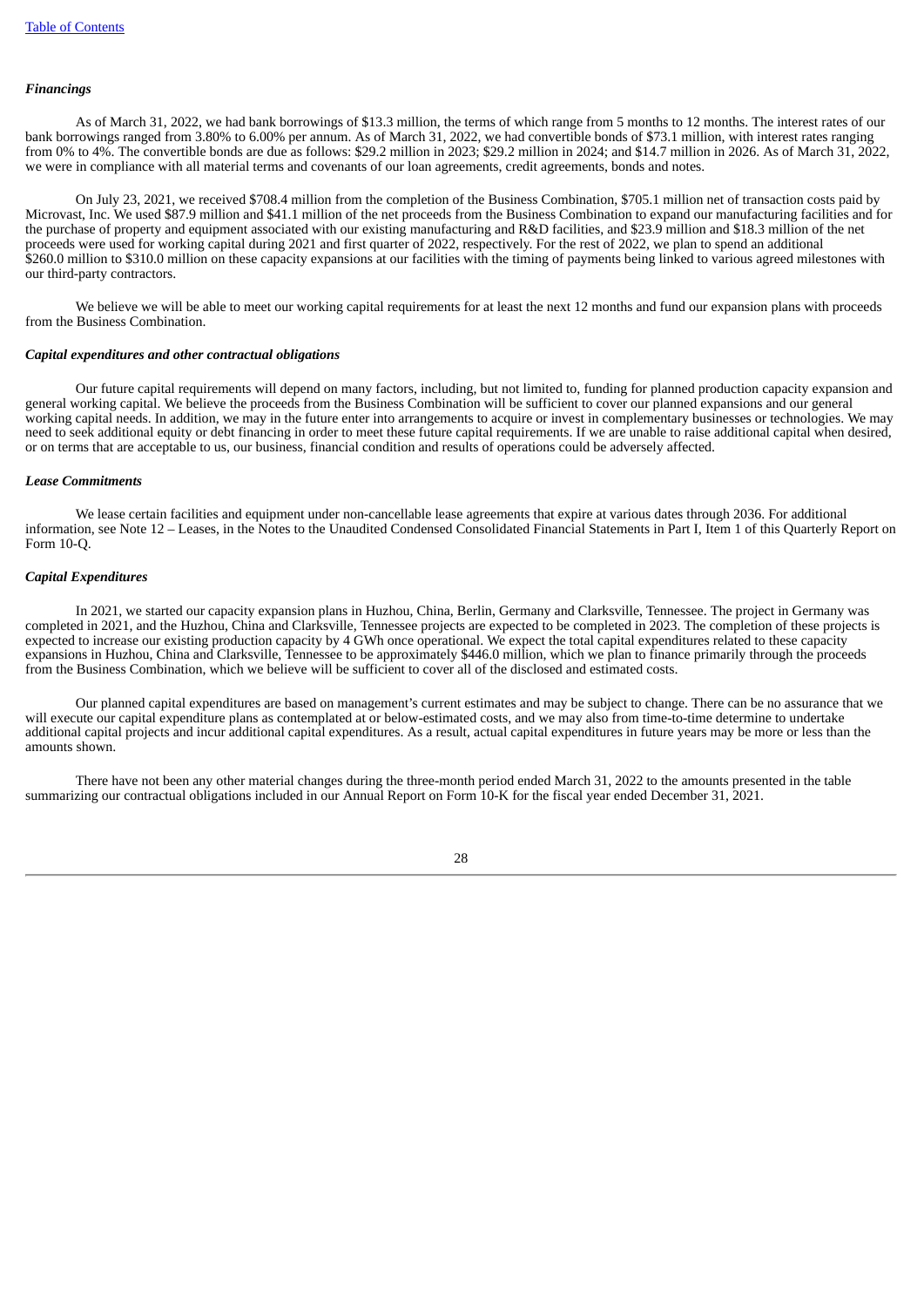### *Cash Flows*

The following table provides a summary of our cash flow data for the periods indicated:

|                                           |           | Three Months Ended March 31, |  |  |
|-------------------------------------------|-----------|------------------------------|--|--|
|                                           | 2021      | 2022                         |  |  |
| Amount in thousands                       |           |                              |  |  |
| Net cash used in operating activities     | (2,174)   | (24, 914)                    |  |  |
| Net cash used in investing activities     | (25, 429) | (41,060)                     |  |  |
| Net cash provided by financing activities | 23,759    |                              |  |  |

#### *Cash Flows from Operating Activities*

During the three months ended March 31, 2022, our operating activities used \$24.9 million in cash. This decrease in cash consisted of (1) \$6.6 million in cash paid after adjusting our net loss for non-cash and non-operating items, of which \$5.3 million is depreciation of property, plant and equipment and \$0.4 million loss on change in fair value of warrant; (2) \$18.3 million decrease in cash flows from operating assets and liabilities including \$4.7 million cash outflow due to the net increase of accounts receivable and notes receivable.

#### *Cash Flows from Investing Activities*

During the three months ended March 31, 2022, cash used in investing activities totaled \$41.1 million. This cash outflow primarily consisted of capital expenditures related to purchase of property and equipment in connection with our expansion plans.

### *Cash Flows from Financing Activities*

During the three months ended March 31, 2022, there were no significant cash flow in financing activities.

## **Components of Results of Operations**

### *Revenues*

We derive revenue from the sales of our electric battery products, including LpTO, LpCO, MpCo and HnCo battery power systems. While we have historically marketed and sold our products primarily in the PRC, we have expanded and are continuing to expand our sales presence internationally. The following table sets forth a breakdown of our revenue by major geographic regions in which our customers are located, for the periods indicated:

|                               |      | Three Months Ended March 31, |             |        |       |  |
|-------------------------------|------|------------------------------|-------------|--------|-------|--|
|                               | 2021 |                              |             | 2022   |       |  |
| (In thousands)                |      | Amt                          | $\%$        | Amt    | $\%$  |  |
| China & Asia & Pacific Region | Φ    | 12,484                       | 84 % \$     | 33,242 | 91 %  |  |
| Europe                        |      | 2,327                        | 15 %        | 2,751  | 7 %   |  |
| <b>USA</b>                    |      | 127                          | $1\%$       | 675    | $2\%$ |  |
| <b>Total</b>                  |      | 14,938                       | $100 \%$ \$ | 36,668 | 100 % |  |

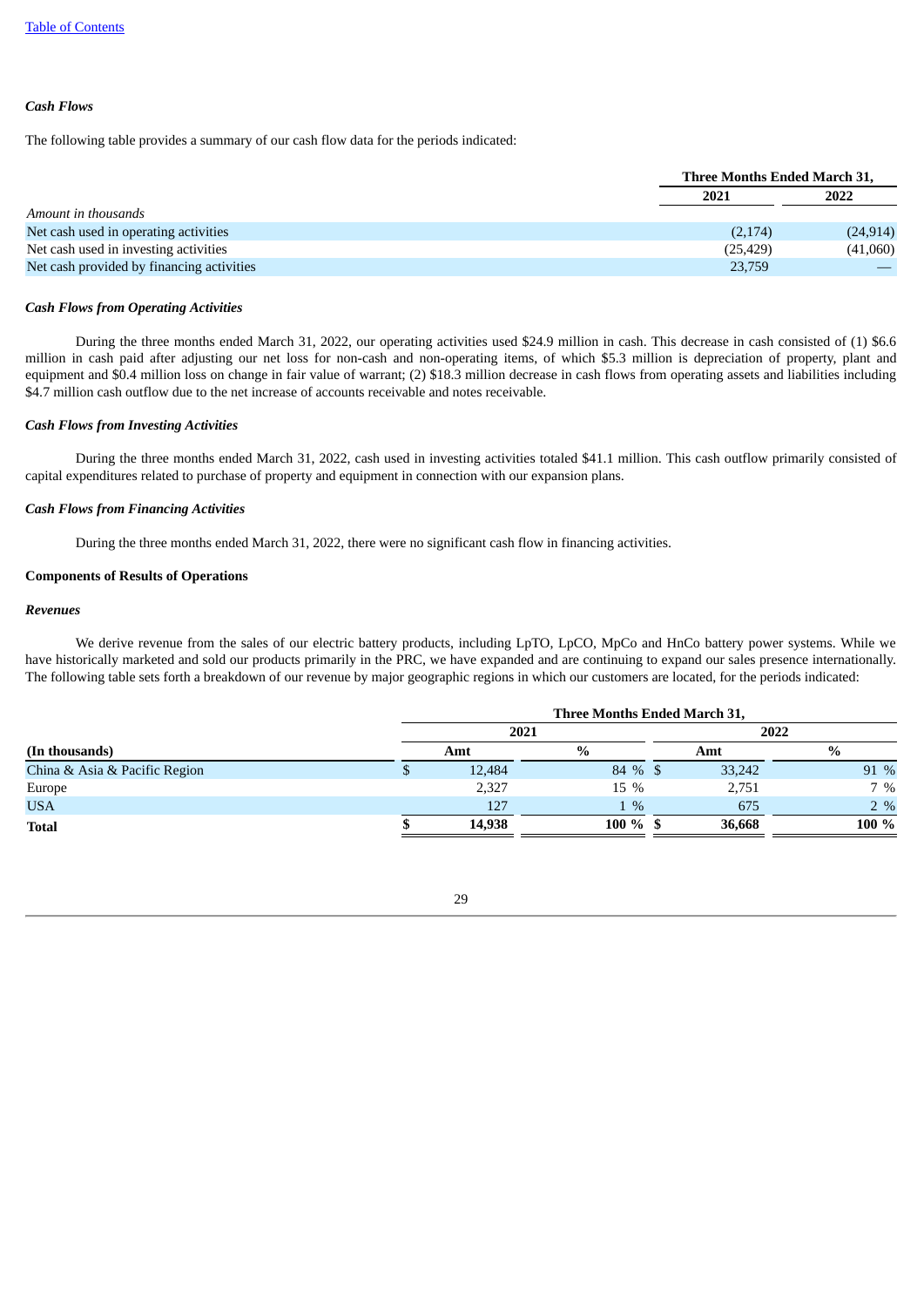We have historically derived a portion of our revenue in a given reporting period from a limited number of key customers, which vary from period to period. The following table summarizes net revenues from customers that accounted for over 10% of our net revenues for the periods indicated:

|                 |        | Three Months Ended March 31, |  |  |
|-----------------|--------|------------------------------|--|--|
|                 | 2021   | 2022                         |  |  |
| A               | 24 %   | $*9/0$                       |  |  |
| B               | 11 %   | $*9/0$                       |  |  |
| $\sqrt{ }$<br>◡ | $*9/0$ | 14 %                         |  |  |
| D               | $*9/6$ | 13 %                         |  |  |

\*Revenue from such customers represented less than 10% of our revenue during the respective periods.

#### *Cost of Revenues and Gross Profit*

Cost of revenues include direct and indirect materials, manufacturing overhead (including depreciation, freight and logistics), warranty reserves and expenses, and labor costs and related personnel expenses, including share-based compensation and other related expenses that are directly attributable to the manufacturing of products.

Gross profit is equal to revenues less cost of revenues. Gross profit margin is equal to gross profit divided by revenues.

### *Operating Expenses*

Operating expenses consist of selling and marketing, general and administrative and research and development expenses.

*Selling and marketing expenses*. Selling and marketing expenses consist primarily of personnel-related costs associated with our sales and marketing functions, including share-based compensation, and other expenses related to advertising and promotions of our products. We intend to hire additional sales personnel, initiate additional marketing programs and build additional relationships with our customers. Accordingly, we expect that our selling and marketing expenses will continue to increase in absolute dollars in the long term as we expand our business.

*General and administrative expenses*. General and administrative expenses consist primarily of personnel-related expenses associated with our executive team members, including share-based compensation, legal, finance, human resource and information technology functions, as well as fees for professional services, depreciation and amortization and insurance expenses. We expect to incur additional costs as we hire personnel and enhance our infrastructure to support the anticipated growth of our business.

*Research and development expenses*. Research and development expenses consist primarily of personnel-related expenses, including share-based compensation, raw material expenses relating to materials used for experiments, utility expenses and depreciation expenses attributable to research and development activities. Over time, we expect our research and development expense to increase in absolute dollars as we continue to make significant investments in developing new products, applications, functionality and other offerings.

### *Subsidy Income*

Government subsidies represent government grants received from local government authorities. The amounts of and conditions attached to each subsidy were determined at the sole discretion of the relevant governmental authorities. Our subsidy income is non-recurring in nature.

#### *Other Income and Expenses*

Other income and expenses consist primarily of interest expense associated with our debt financing arrangements, interest income earned on our cash balances, gains and losses from foreign exchange conversion, and gains and losses on disposal of assets.

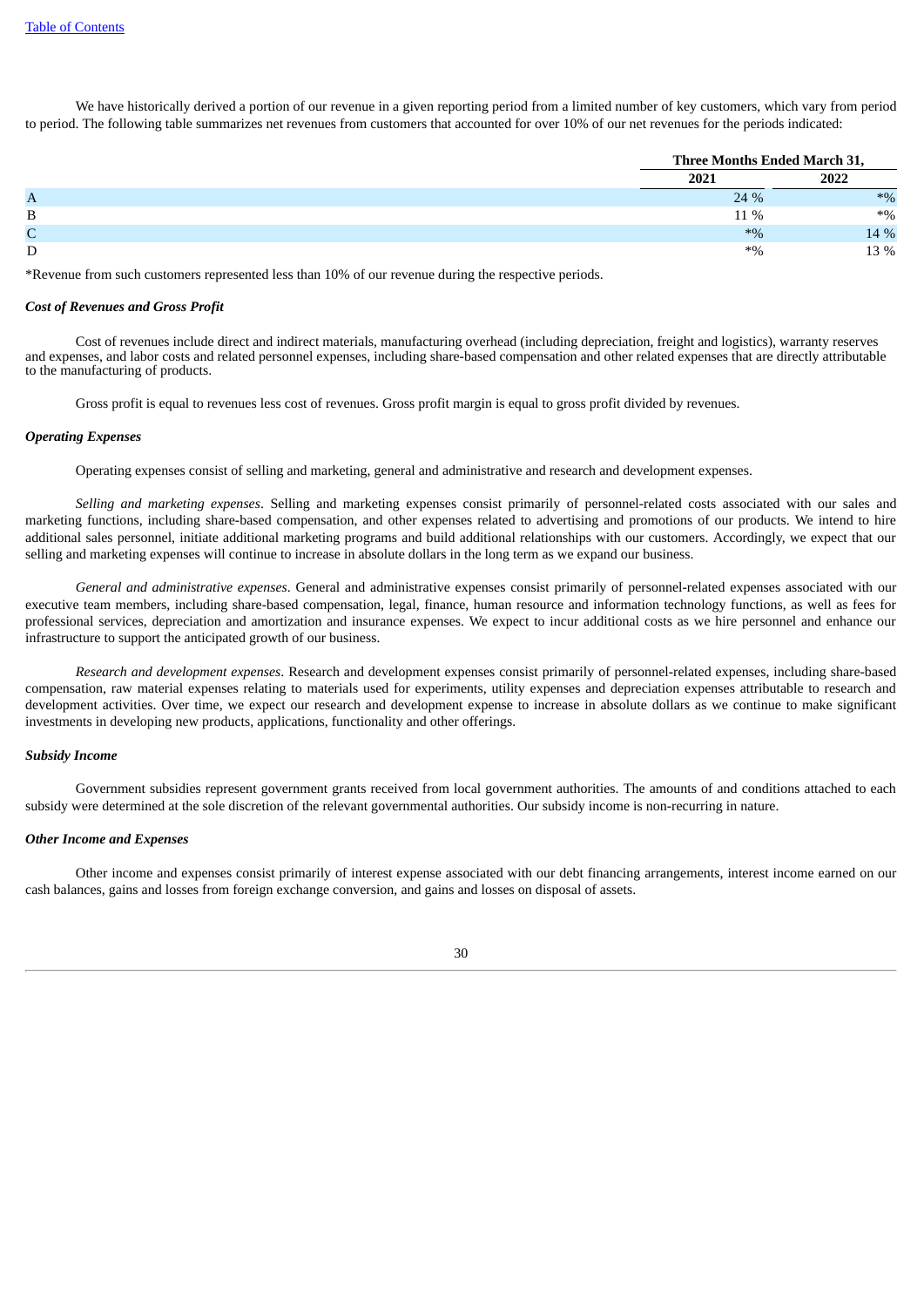### *Income Tax Expense*

We are subject to income taxes in the U.S. and foreign jurisdictions in which we do business, namely the PRC, Germany and the United Kingdom. These foreign jurisdictions have statutory tax rates different from those in the U.S. Accordingly, our effective tax rates will vary depending on the relative proportion of foreign to U.S. income, the absorption of foreign tax credits, changes in the valuation of our deferred tax assets and liabilities and changes in tax laws. We regularly assess the likelihood of adverse outcomes resulting from the examination of our tax returns by the U.S. Internal Revenue Service (the "IRS"), and other tax authorities to determine the adequacy of our income tax reserves and expense. Should actual events or results differ from our current expectations, charges or credits to our income tax expense may become necessary. Any such adjustments could have a significant impact on our results of operations.

Income tax in the PRC is generally calculated at 25% of the estimated assessable profit of our subsidiaries in the PRC, except that two of our PRC subsidiaries were qualified as "High and New Tech Enterprises" and thus enjoyed a preferential income tax rate of 15%. Federal corporate income tax rate of 21% is applied for our U.S. entity. Income tax in the United Kingdom is calculated at an average tax rate of 19% of the estimated assessable profit of our subsidiary in the United Kingdom. German enterprise income tax, which is a combination of corporate income tax and trade tax, is calculated at 29.1% of the estimated assessable profit of our subsidiary in Germany.

### **Results of Operations**

#### *Comparison of the Three Months Ended March 31, 2022 to the Three Months Ended March 31, 2021*

The following table sets forth our historical operating results for the periods indicated:

|                                                    | <b>Three Months Ended March 31,</b> |           | \$            | $\frac{0}{0}$<br><b>Change</b> |  |
|----------------------------------------------------|-------------------------------------|-----------|---------------|--------------------------------|--|
|                                                    | 2021                                | 2022      | <b>Change</b> |                                |  |
| <b>Revenues</b>                                    | 14,938                              | 36,668    | 21,730        | 145.5 %                        |  |
| Cost of revenues                                   | (16, 175)                           | (36, 655) | (20, 480)     | 126.6 %                        |  |
| Gross (loss)/profit                                | (1,237)                             | 13        | 1,250         | $(101.1)\%$                    |  |
|                                                    | $(8.3)\%$                           | $-$ %     |               |                                |  |
| <b>Operating expenses:</b>                         |                                     |           |               |                                |  |
| General and administrative expenses                | (4,574)                             | (26, 101) | (21,527)      | 470.6%                         |  |
| Research and development expenses                  | (3,786)                             | (11, 309) | (7,523)       | 198.7 %                        |  |
| Selling and marketing expenses                     | (3, 156)                            | (5,998)   | (2, 842)      | 90.1 %                         |  |
| <b>Total operating expenses</b>                    | (11, 516)                           | (43, 408) | (31, 892)     | 276.9 %                        |  |
| Subsidy income                                     | 1,918                               | 137       | (1,781)       | $(92.9)\%$                     |  |
| <b>Operating loss</b>                              | (10, 835)                           | (43,258)  | (32, 423)     | 299.2 %                        |  |
| Other income and expenses:                         |                                     |           |               |                                |  |
| Interest income                                    | 96                                  | 314       | 218           | 227.1 %                        |  |
| Interest expense                                   | (1,846)                             | (796)     | 1,050         | $(56.9)\%$                     |  |
| Other (expense)/income, net                        | (5)                                 | 399       | 404           | $(8080.0)\%$                   |  |
| Loss on changes in fair value of convertible notes | (3,600)                             |           | 3,600         | $(100.0)\%$                    |  |
| Loss on change in fair value of warrant liability  |                                     | (435)     | (435)         | 100.0%                         |  |
| Loss before income tax                             | (16, 190)                           | (43,776)  | (27, 586)     | 170.4 %                        |  |
| Income tax expense                                 | (109)                               |           | 109           | $(100.0)\%$                    |  |
| <b>Net loss</b>                                    | (16, 299)                           | (43, 776) | (27, 477)     | 168.6 %                        |  |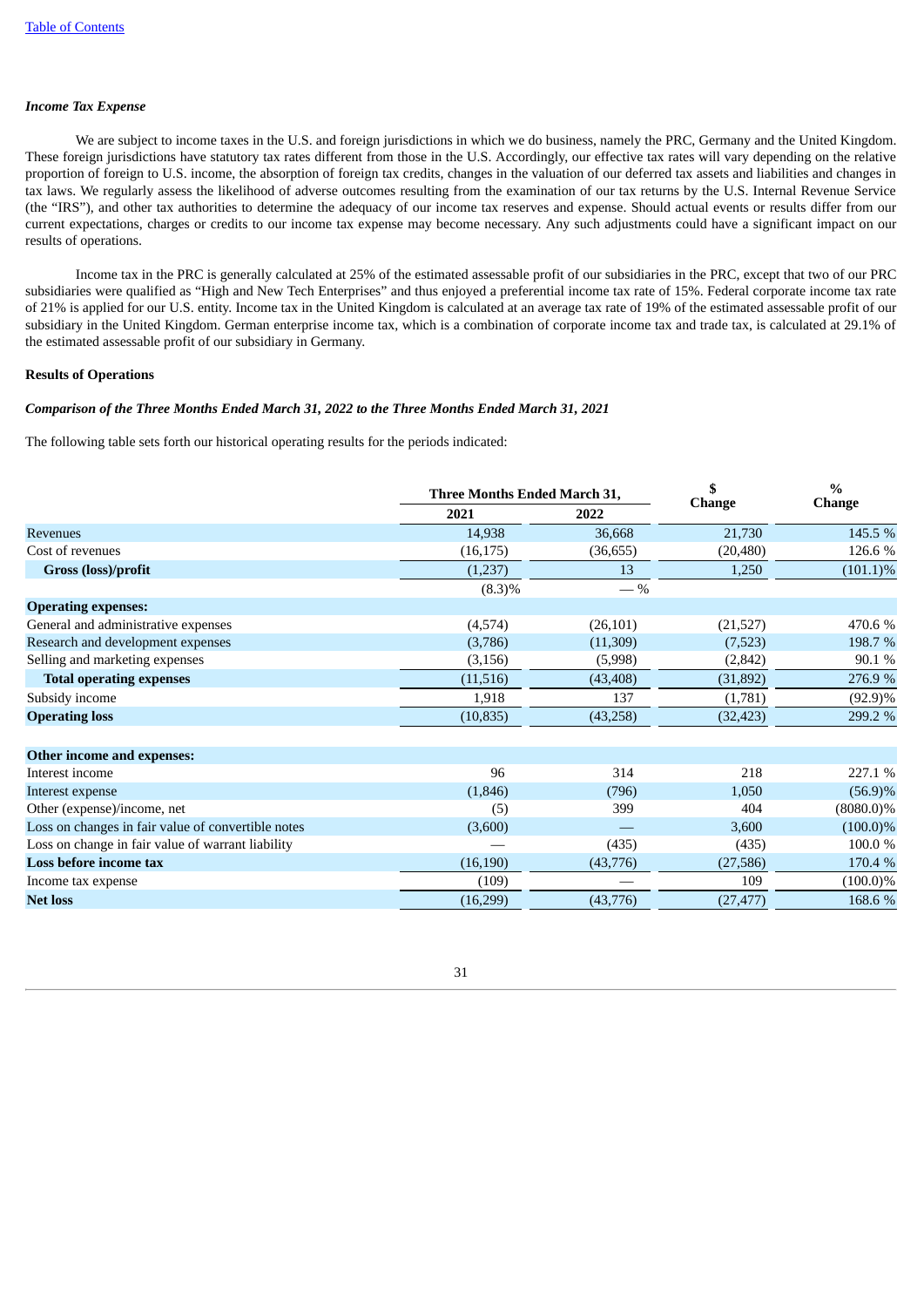#### *Revenues*

Our revenues increased from approximately \$14.9 million for the three months ended March 31, 2021 to approximately \$36.7 million for the same period in 2022, primarily driven by (i) an increase in sales volume from approximately 58.5 MWh for three months ended March 31, 2021 to approximately 113.9 MWh for the same period in 2022, (ii) an increase in average selling price due primarily to product mix and (iii) a higher mix of sales outside of the PRC, which generally have a higher average selling price per unit.

#### *Cost of Revenues and Gross Profit*

Our cost of revenues for the three months ended March 31, 2022 increased \$20.5 million, or 126.6%, compared to the same period in 2021.

Our gross margin increased from (8.3)% for the three months ended March 31, 2021 to 0.0% for the same period in 2022. The increase in gross margin was primarily due to the increase in the average selling price of our products for the three months ended March 31, 2022 and a result of better economies of scale resulting from increasing sales volume, offset by (i) the increases in material prices and (ii) \$1.9 million of share-based compensation expenses we began recognizing based on modified vesting conditions after the Business Combination.

### *Operating Expenses*

#### *Selling and Marketing*

Selling and marketing expenses for the three months ended March 31, 2022 increased \$2.8 million, or 90.1%, compared to the same period in 2021. The increase in selling and marketing expenses was primarily due to \$2.9 million of share-based compensation expenses we began recognizing based on modified vesting conditions after the Business Combination.

#### *General and Administrative*

General and Administrative expenses for the three months ended March 31, 2022 increased \$21.5 million, or 470.6%, compared to the same period in 2021. The increase in General and Administrative expenses was primarily due to \$18.1 million of share-based compensation expenses we began recognizing based on modified vesting conditions after the Business Combination and other increases of business expansion.

#### *Research and Development*

R&D expenses for the three months ended March 31, 2022 increased \$7.5 million, or 198.7%, compared to the same period in 2021. The increase in R&D expenses was primarily due to \$5.1 million of share-based compensation expenses we began recognizing based on modified vesting conditions after the Business Combination and other increases of business expansion.

#### *Subsidy Income*

Subsidy income decreased from \$1.9 million for the three months ended March 31, 2021 to \$0.1 million in the same period in 2022, primarily due to a one-time award granted by local governments in the PRC in 2021.

#### *Loss on change in fair value of warrant liability*

In the three months ended March 31, 2022, we incurred a loss of \$0.4 million due to the change in fair value of the warrant liability.

#### **Critical Accounting Policies and Estimates**

Our unaudited condensed consolidated financial statements are prepared in accordance with U.S. GAAP. The preparation of these unaudited condensed consolidated financial statements requires us to make estimates and assumptions that affect the reported amounts of assets, liabilities, revenue, expenses and related disclosures. We evaluate our estimates and assumptions on an ongoing basis. Our estimates are based on historical experience and various other assumptions that we believe to be reasonable under the circumstances. Our actual results could differ from these estimates.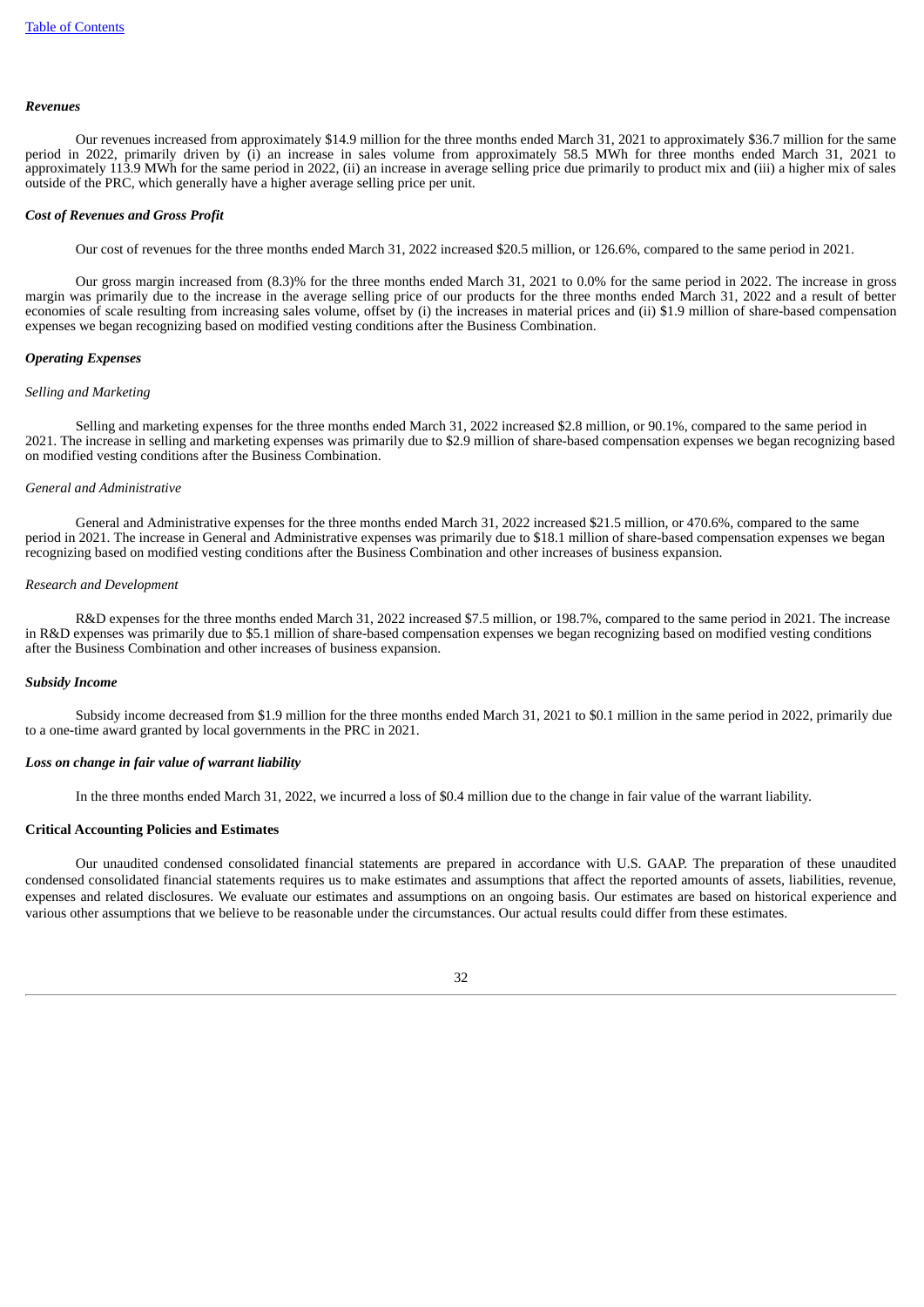There have been no substantial changes to these estimates, or the policies related to them during the three months ended March 31, 2022. For a full discussion of these estimates and policies, see "Management's Discussion and Analysis of Financial Condition and Results of Operations - Critical Accounting Policies and Estimates" in Item 7 of our Annual Report on Form 10-K for the year ended December 31, 2021.

### <span id="page-36-0"></span>**Item 3. Quantitative and Qualitative Disclosures About Market Risk**

#### **Interest Rate Risk**

Our cash and cash equivalents consist of cash and money market accounts. Such interest-earning instruments carry a degree of interest rate risk. To date, fluctuations in interest income have not been significant. Our borrowings under our line of credit carry variable interest rates so such risks are limited as it relates to our current borrowings.

The primary objective of our investment activities is to preserve principal while maximizing income without significantly increasing risk. Because our cash equivalents have a short maturity, our portfolio's fair value is relatively insensitive to interest rate changes. We do not believe that an increase or decrease in interest rates of 100 basis points would have a material effect on our operating results or financial condition. In future periods, we will continue to evaluate our investment policy in order to ensure that we continue to meet our overall objectives.

### **Foreign Currency Risk**

Our major operational activities are carried out in the PRC and a majority of the transactions are denominated in Renminbi. The volatility of exchange rates depends on many factors that we cannot forecast with reliable accuracy. We have experienced and will continue to experience fluctuations in our operating results as a result of transaction gains and losses related to translating certain cash balances, trade accounts receivable and payable balances, and intercompany balances that are denominated in currencies other than the U.S. Dollar, principally Renminbi. The effect of an immediate 10% adverse change in foreign exchange rates on Renminbi-denominated accounts as of March 31, 2022, including intercompany balances, would result in a foreign currency loss of \$3.4 million. In the event our foreign sales and expenses increase, our operating results may be more greatly affected by fluctuations in the exchange rates of the currencies in which we do business. At this time, we do not, but we may in the future, enter into derivatives or other financial instruments in an attempt to hedge our foreign currency exchange risk. It is difficult to predict the impact hedging activities would have on our results of operations.

## **Credit Risk**

Our credit risk primarily relates to our trade and other receivables, restricted cash, cash equivalents and amounts due from related parties. We generally grant credit only to clients and related parties with good credit ratings and also closely monitor overdue debts. In this regard, we consider that the credit risk arising from our balances with counterparties is significantly reduced.

In order to minimize the credit risk, we have delegated a team responsible for determining credit limits, credit approvals and other monitoring procedures to ensure that follow-up action is taken to recover overdue debts. In addition, we review the recoverable amount of each individual debtor at the end of each reporting period to ensure that adequate impairment losses are made for irrecoverable amounts. We will negotiate with the counterparties of the debts for settlement plans or changes in credit terms, should the need arise. In this regard, we consider that our credit risk is significantly reduced.

### **Seasonality**

<span id="page-36-1"></span>We typically experience higher sales during our third and fourth fiscal quarters as compared to our first and second fiscal quarters due to reduced purchases from our customers, who are mainly Chinese bus OEMs, during the Chinese Spring Festival holiday season in our first fiscal quarter. However, our limited operational history makes it difficult for us to judge the exact nature or extent of the seasonality of our business.

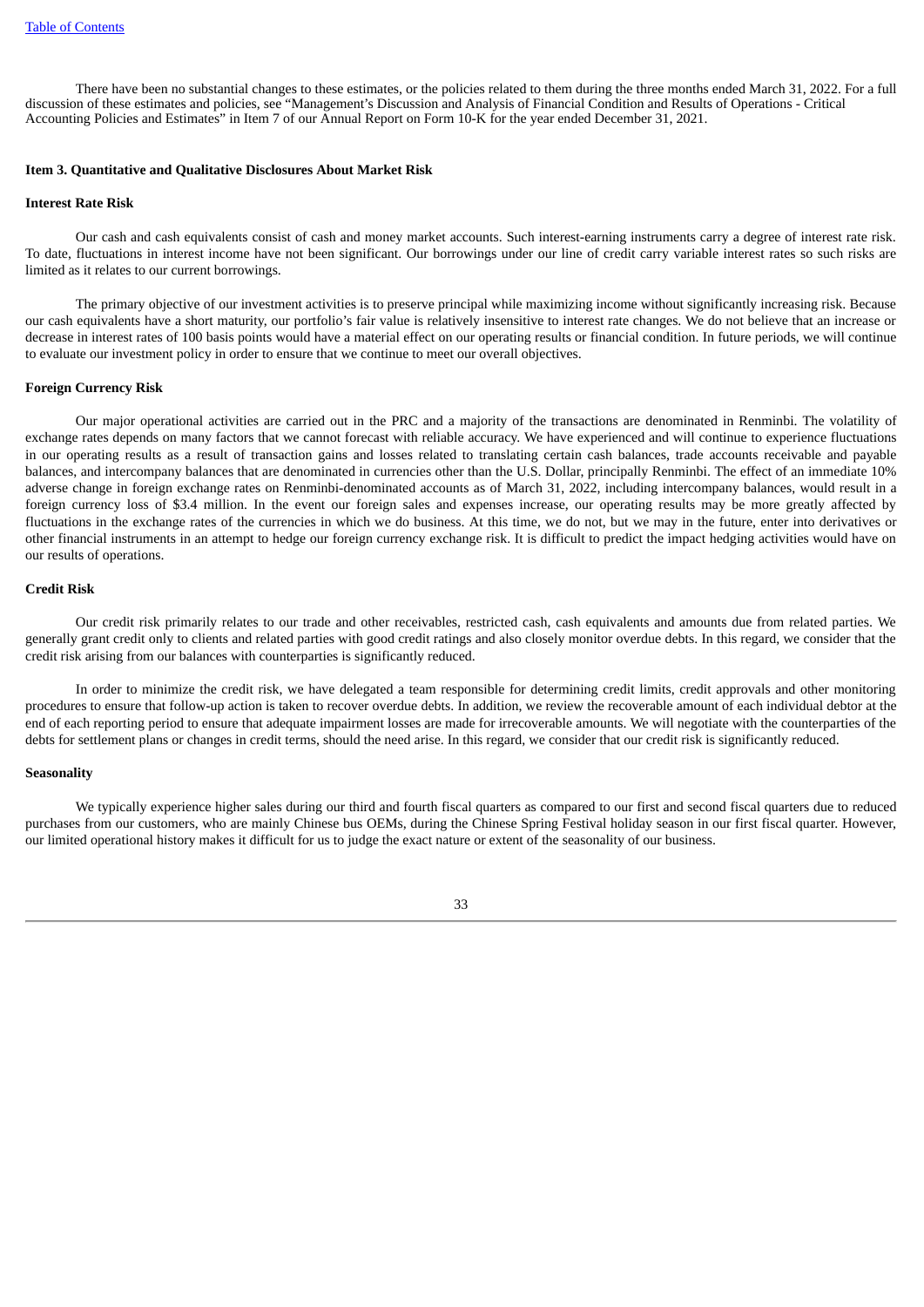#### **Item 4. Controls and Procedures**

### **Evaluation of Disclosure Controls and Procedures**

Under supervision and with the participation of our management, including our Chief Executive Officer and Chief Financial Officer, we evaluated the effectiveness of our disclosure controls and procedures (as defined in Rules 13a-15(e) and 15d-15(e) under the Securities Exchange Act of 1934, as amended (the "Exchange Act")) as of March 31, 2022. Based upon that evaluation, our Chief Executive Officer and Chief Financial Officer concluded that our disclosure controls and procedures were not effective as of March 31, 2022, based on one material weakness identified below. In light of this material weakness, we performed additional analysis as deemed necessary to ensure that our financial statements were prepared in accordance with U.S. GAAP. Based on such analysis and notwithstanding the identified material weakness, management, including our Chief Executive Officer and Chief Financial Officer, believe the unaudited condensed consolidated financial statements included in this Report fairly represent in all material respects our financial condition, results of operations and cash flows at and for the periods presented in accordance with U.S. GAAP.

#### *Material Weakness*

In the course of auditing our consolidated financial statements as of and for the year ended December 31, 2021 in accordance with PCAOB auditing standards, Microvast and its independent registered public accounting firm identified one material weakness. As defined in the standards established by the PCAOB, a "material weakness" is a deficiency, or a combination of deficiencies, in internal control over financial reporting, such that there is a reasonable possibility that a material misstatement of our company's annual or interim financial statements will not be prevented or detected on a timely basis.

The material weakness that has been identified relates to insufficient financial reporting and accounting personnel with appropriate U.S. GAAP knowledge and SEC reporting requirements to properly address complex U.S. GAAP technical accounting issues and to prepare and review financial statements and related disclosures in accordance with U.S. GAAP and financial reporting requirements set forth by the SEC. This material weakness, if not timely remedied, may lead to significant misstatements in our consolidated financial statements in the future. In the future, we may identify additional material weaknesses. In addition, if our independent registered public accounting firm attests to, and reports on, our management's assessment of the effectiveness of our internal controls, our independent registered public accounting firm may disagree with our management's assessment of the effectiveness of our internal controls.

Neither Microvast nor its independent registered public accounting firm undertook a comprehensive assessment of our internal control for purposes of identifying and reporting material weakness and other control deficiencies in its internal control over financial reporting. Had Microvast performed a formal assessment of its internal control over financial reporting or had its independent registered public accounting firm performed an audit of its internal control over financial reporting, additional deficiencies may have been identified.

We continue to evaluate steps to remediate the material weakness. While we have processes to identify and appropriately apply applicable accounting requirements, we have hired additional qualified financial and accounting personnel. We have established a comprehensive manual of accounting policies and procedures and have trained our accounting staff to follow these policies and procedures in order to allow early detection, prevention and correction of financial reporting errors. We have been establishing and providing training on U.S. GAAP for our financial and accounting staff. We plan to continue to enhance our system of evaluating and implementing the complex accounting standards that apply to our financial statements. We will continue to assess our personnel needs and will hire additional personnel as needed.

The elements of our remediation plan can only be accomplished over time, and we can offer no assurance that these initiatives will ultimately have the intended effects. Following the identification of the material weakness, we have taken measures and plans to continue to take measures to remediate these control deficiencies. However, the implementation of these measures may not fully address the material weakness in our internal control over financial reporting, and we cannot conclude that they have been fully remediated. Our failure to correct the material weakness or our failure to discover and address any other deficiencies could result in inaccuracies in our financial statements and impair our ability to comply with applicable financial reporting requirements and related regulatory filings on a timely basis.

#### **Changes in Internal Control Over Financial Reporting**

As discussed elsewhere in this Report, we completed the Business Combination on July 23, 2021. Prior to the Business Combination, we operated as a private company with limited accounting and financial reporting personnel and other resources with which to address our internal control and procedures over financial reporting.

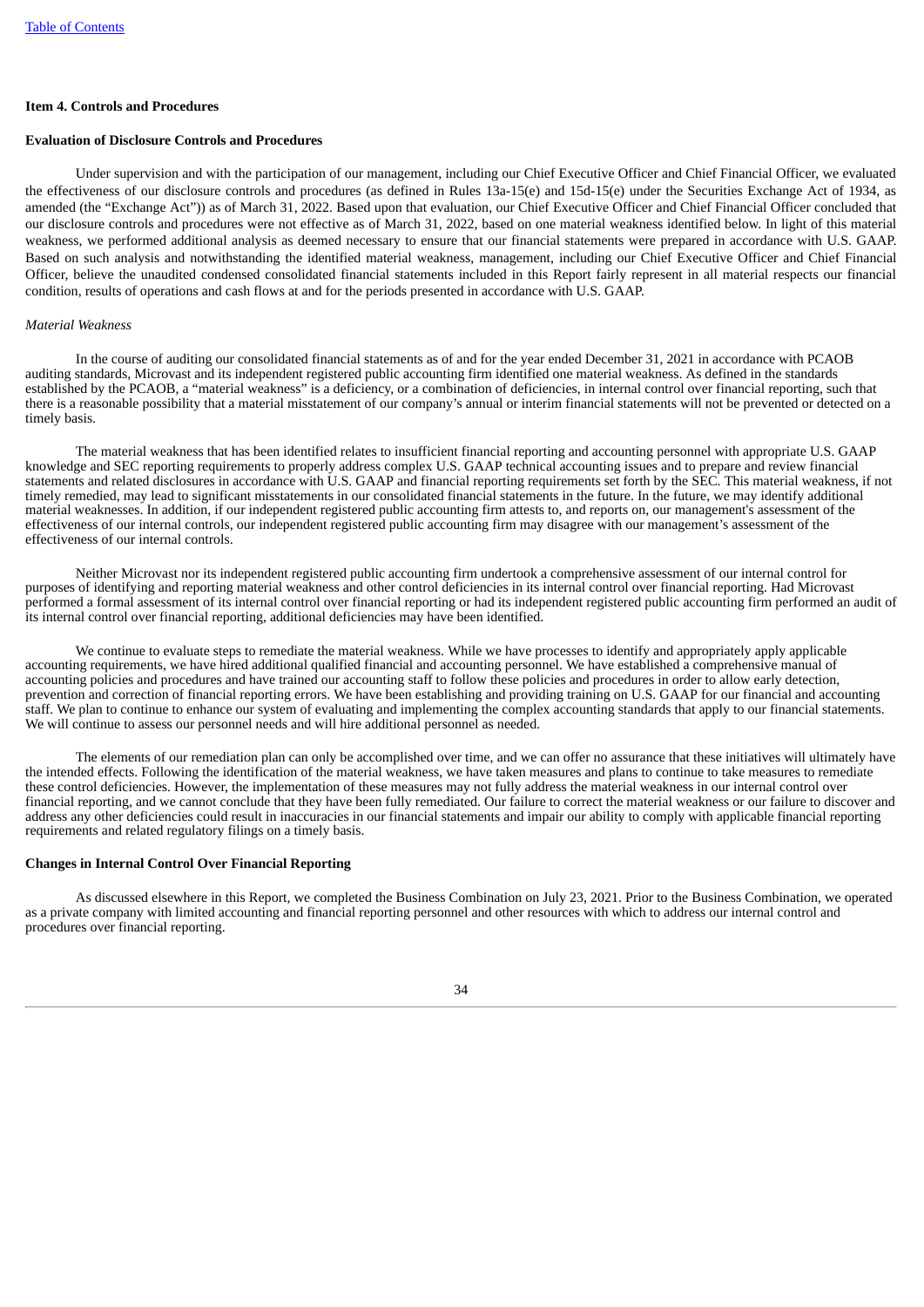The design and implementation of internal control over financial reporting for the post-Business Combination has required and will continue to require significant time and resources from management and other personnel. In connection with the Business Combination, we began establishing standards and procedures at the control over accounting systems and over the preparation of financial statements in accordance with U.S. GAAP to ensure that we have in place appropriate internal control over financial reporting at the acquired subsidiaries. We are continuing to integrate the operations of each subsidiary into our overall internal control over financial reporting process.

On August 16, 2021, we filed a Form 12b-25 stating that we and our independent registered public accounting firm required additional time to complete and review our quarterly report on Form 10-Q for the quarter ended June 30, 2021. Further, we filed a Form 8-K on December 10, 2021 regarding non-reliance on previously issued financial statements due to our incorrect classification of shares issued in Tuscan's initial public offering as permanent equity but not temporary equity. As the classification error related solely to Tuscan's financial statements in periods preceding the Business Combination, we have not and do not intend to amend or restate such financial information.

We have implemented a number of measures to remediate the material weakness identified in connection with the audit of our consolidated financial statements as of and for the year ended December 31, 2021 under PCAOB standards. We have hired additional qualified financial and accounting staff with experience in U.S. GAAP and SEC reporting. We have established a comprehensive manual of accounting policies and procedures and have trained our accounting staff to follow these policies and procedures in order to allow early detection, prevention and correction of financial reporting errors. We have been offering training programs of U.S. GAAP to our financial and accounting staff. We have also completed risk assessments and assessed the design of entity level controls, business process controls and IT general controls. We are in the process of documenting internal control processes and remediating gaps of design of internal controls. We will continue to assess our personnel needs and will hire additional personnel as needed. These changes to our internal control over financial reporting are reasonably likely to materially affect our internal control over financial reporting.

### *Limitations on Effectiveness of Controls and Procedures*

<span id="page-38-0"></span>Our management, including our Chief Executive Officer and Chief Financial Officer, believes that our disclosure controls and procedures and internal control over financial reporting are designed to provide reasonable assurance of achieving their objectives and are effective at the reasonable assurance level. However, management does not expect that our disclosure controls and procedures or our internal control over financial reporting will prevent or detect all errors and all fraud. A control system, no matter how well conceived and operated, can provide only reasonable, not absolute, assurance that the objectives of the control system are met. Because of the inherent limitations in all control systems, no evaluation of controls can provide absolute assurance that all control issues and instances of fraud, if any, within the company have been detected. The design of any system of controls also is based in part upon certain assumptions about the likelihood of future events, and there can be no assurance that any design will succeed in achieving its stated goals under all potential future conditions. Over time, controls may become inadequate because of changes in conditions, or the degree of compliance with the policies or procedures may deteriorate. Because of the inherent limitations in a cost-effective control system, misstatements due to error or fraud may occur and not be detected.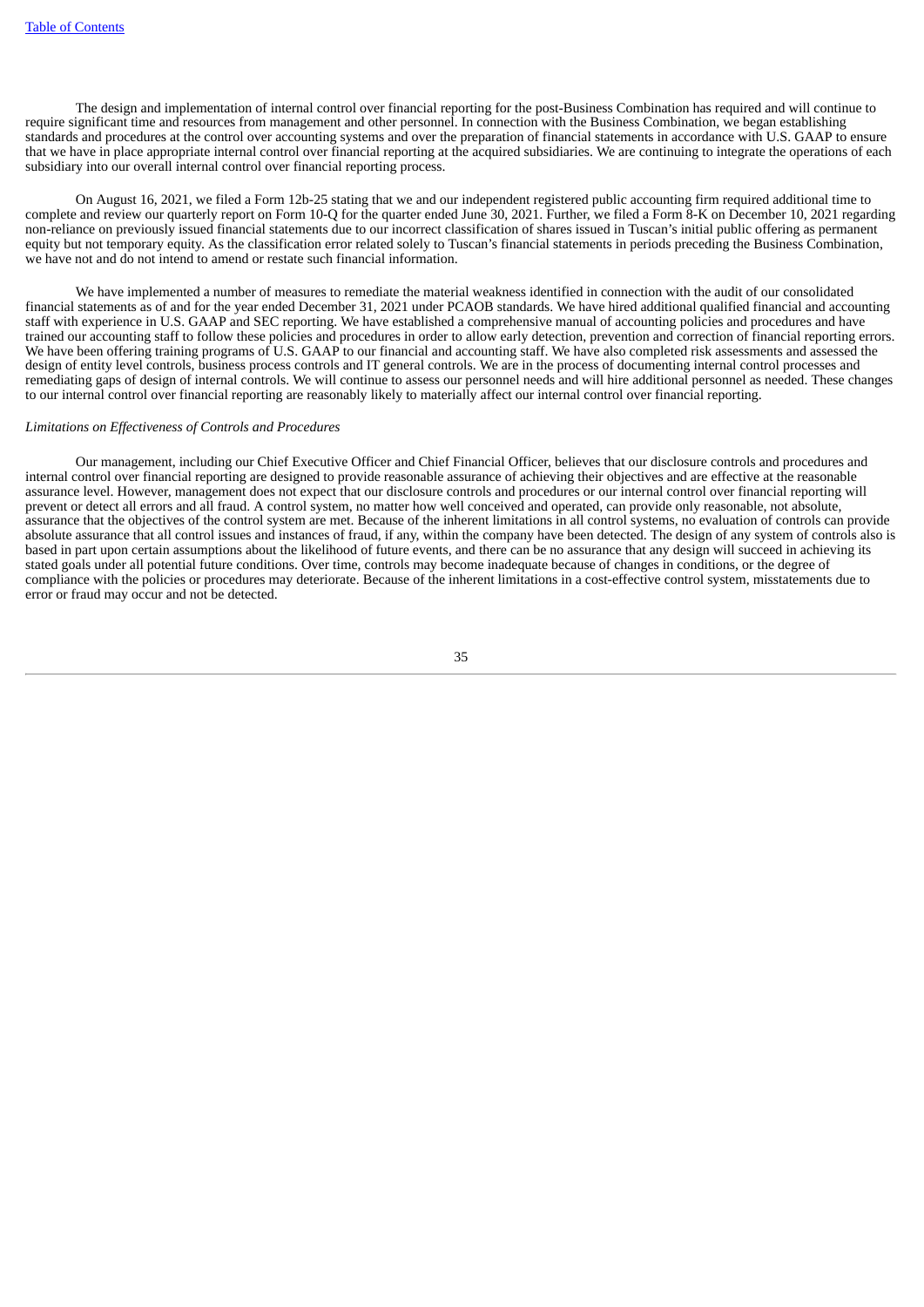#### **PART II - OTHER INFORMATION**

#### <span id="page-39-0"></span>**Item 1. Legal Proceedings**

From time to time we may be involved in various legal proceedings and subject to claims that arise in the ordinary course of business. Although the results of litigation and claims are inherently unpredictable and uncertain, we are not currently a party to any legal proceedings the outcome of which, if determined adversely to us, are believed to, either individually or taken together, have a material adverse effect on our business, operating results, cash flows or financial condition. However, the results of litigation and claims are inherently unpredictable. Regardless of the outcome, litigation has the potential to have an adverse impact on us because of defense and settlement costs, diversion of management resources and other factors. See Note 16 – Commitments and Contingencies to the unaudited condensed consolidated financial statements, which is incorporated in Item 1 by reference.

#### <span id="page-39-1"></span>**Item 1A. Risk Factors**

In evaluating us and our common stock, we urge you to carefully consider the risks and other information in this Quarterly Report on Form 10-Q, as well as the risk factors disclosed in Part I, Item 1A of our Annual Report on Form 10-K for the fiscal year ended December 31, 2021, and other reports that we have filed with the SEC, including the section entitled "Risk Factors" in the Registration Statement on Form S-1 (File No. 333-258978), filed on April 29, 2022, as subsequently amended. Any of these factors could result in a significant or material adverse effect on our results of operations or financial condition. Additional risk factors not presently known to us or that we currently deem immaterial may also impair our business or results of operations. We may disclose changes to such factors or disclose additional factors from time to time in our future filings with the SEC.

The PCAOB has been unable, and is currently unable, to inspect our independent registered public accounting firm, and, as such, you are deprived of the benefits of such inspection. In addition, various legislative and regulatory developments related to U.S.-listed PRC-based companies due to lack of PCAOB inspection, including the SEC's recent conclusive listing of us as a "Commission-Identified Issuer," and other developments may have a material adverse impact on our listing and trading in the U.S. and the trading prices of our common stock.

Our independent registered public accounting firm that issues the audit reports included in our annual reports filed with the SEC, as an auditor of companies that are traded publicly in the U.S. and a firm registered with the PCAOB, is required by the laws of the U.S. to undergo regular inspections by the PCAOB to assess its compliance with the laws of the U.S. and professional standards. Since our auditor is located in China, a jurisdiction where the PCAOB has been unable to conduct inspections without the approval of the Chinese authorities, the PCAOB has been, and is currently, unable to inspect our auditor. This lack of PCAOB inspections in the PRC prevents the PCAOB from regularly evaluating our independent registered public accounting firm's audits and its quality control procedures. As a result, investors may be deprived of the benefits of PCAOB inspections.

Inspections of other firms that the PCAOB has conducted outside the PRC have identified deficiencies in those firms' audit procedures and quality control procedures, which may be addressed as part of the inspection process to improve future audit quality. The inability of the PCAOB to conduct inspections of auditors in the PRC makes it more difficult to evaluate the effectiveness of our auditor's audit procedures or quality control procedures as compared to auditors outside of the PRC that are subject to PCAOB inspections. Investors may lose confidence in our reported financial information and procedures and the quality of our financial statements.

On May 24, 2013, PCAOB announced that it had entered into a Memorandum of Understanding on Enforcement Cooperation with the CSRC, and the Ministry of Finance (the "MOF"), which establishes a cooperative framework between the parties for the production and exchange of audit documents relevant to investigations in the U.S. and the PRC. On inspection, it appears that the PCAOB continues to be in discussions with the PRC regulators, CSRC and the MOF to permit joint inspections in the PRC of audit firms that are registered with the PCAOB in relation to the audit of the PRC companies that trade on U.S. exchanges.

On May 20, 2020, the U.S. Senate passed S. 945, the Holding Foreign Companies Accountable Act (the "HFCAA"). The HFCAA was approved by the U.S. House of Representatives on December 2, 2020. The HFCAA was signed into law by the president of the U.S. on December 18, 2020. In essence, the HFCAA requires the SEC to prohibit companies from listing securities on U.S. securities exchanges if a company retains a foreign accounting firm that cannot be inspected by the PCAOB for three consecutive years, beginning in 2021. The trading in our common stock will be prohibited under the HFCAA if we do not change to an independent accounting firm that is not headquartered in mainland China or Hong Kong in a timely manner (currently three years, beginning in 2021).

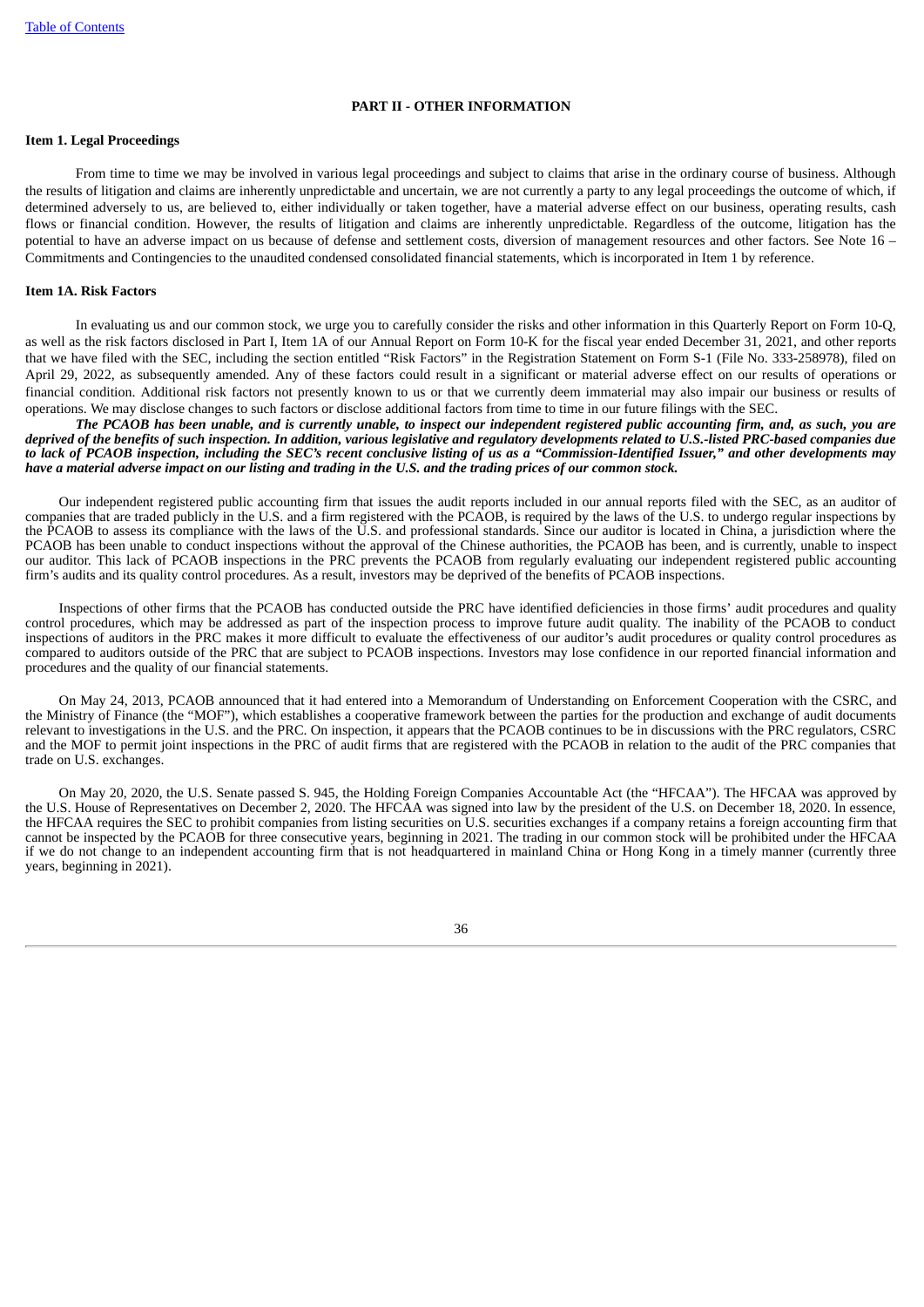On June 22, 2021, the U.S. Senate passed the Accelerating Holding Foreign Companies Accountable, which, if enacted, would decrease the number of non-inspection years from three years to two, thus reducing the time period before our securities will be prohibited from trading or delisted.

On December 2, 2021, the SEC issued final rules under the HFCAA, which became effective on January 10, 2022, amending the disclosure requirements in annual reports. These amendments apply to registrants that the SEC identifies as having filed an annual report containing an audit report issued by a registered public accounting firm that is located in a foreign jurisdiction that the PCAOB is unable to inspect or investigate completely because of a position taken by an authority in that jurisdiction. The amendments require the submission of documentation to the SEC establishing that such a registrant is not owned or controlled by a governmental entity in that foreign jurisdiction and also require disclosure in an issuer's annual report regarding the audit arrangements of, and governmental influence on, such registrants. The SEC is to identify a reporting company that has retained a registered public accounting firm to issue an audit report where that registered public accounting firm has a branch or office that:

#### • is located in a foreign jurisdiction; and

• the PCAOB has determined that it is unable to inspect or investigate completely because of a position taken by an authority in the foreign jurisdiction.

Once identified, Section 104(i)(2)(B) of the Sarbanes-Oxley Act requires these issuers, which the SEC refers to as "Commission-Identified Issuers," to submit in connection with their annual report documentation to the SEC establishing that they are not owned or controlled by a governmental entity in that foreign jurisdiction and to name any director who is affiliated with the Chinese Communist Party or whether the company's articles include any charter of the Chinese Communist Party.

On December 16, 2021, the PCAOB determined that the PCAOB is unable to inspect or investigate completely PCAOB-registered public accounting firms headquartered in mainland China and in Hong Kong, because of positions taken by PRC authorities in those jurisdictions, and the PCAOB included in the report of its determination a list of the accounting firms that are headquartered in mainland China or Hong Kong. This list includes our auditor, Deloitte Touche Tohmatsu Certified Public Accountants LLP.

The SEC now has a process in place to fulfill the statute's requirement to identify companies that use auditors that the PCAOB is unable to inspect or investigate completely because of a position taken by an authority of a foreign jurisdiction where the firm is located. The Staff has now started to list provisional and final determinations of identified issuers.

On April 12, 2022, the SEC provisionally listed Microvast as a "Commission-Identified Issuer" and subsequently, we were conclusively listed as a "Commission-Identified Issuer." Under the current terms of the HFCAA, our common stock and warrants will be delisted from NASDAQ in early 2024, unless (i) the HFCAA is amended, (ii) the PCAOB is able to conduct a full inspection of our current auditor during the required timeframe or (iii) we are able to engage an independent public accounting firm that satisfies the PCAOB inspection requirements prior to filing our annual report on Form 10-K for the period ending December 31, 2023. Accordingly, if we do not change to an independent accounting firm that is not headquartered in mainland China or Hong Kong in a timely manner (currently three years, beginning in 2021), then you may lose all of the value of your shares of our common stock.

It is necessary for us to change our independent auditors in sufficient time that we can satisfy the SEC that our new auditors are not headquartered in mainland China or Hong Kong or subject to any new disqualifying factor that the PCAOB may have adopted. In the event the PCAOB expands the category of firms which it cannot inspect, any new firm we engage would need to be a firm which is subject to regular inspection by the PCAOB. We cannot assure you that in the future we will be able to become an issuer that is not a Commission-Identified Issuer, in which event our common stock will not be tradable in any U.S. stock exchange or market and it may be necessary for us to list on a foreign exchange in order that our common stock can be traded. It is possible that, in the event trading in our stock in the U.S. is no longer possible, you may lose the entire value of your shares of our common stock.

Our need to change auditors may have a material adverse effect upon the market for and market price of our common stock. If we fail to change auditors to meet the SEC and NASDAQ requirements, we will be delisted from the NASDAQ, and if shares of our common stock are unable to be listed on another securities exchange or traded on an over-the-counter market in the United Sates, your ability to sell or purchase will be impaired, and the risk and uncertainty associated with a potential delisting would have a negative impact on the market for and the price of our common stock.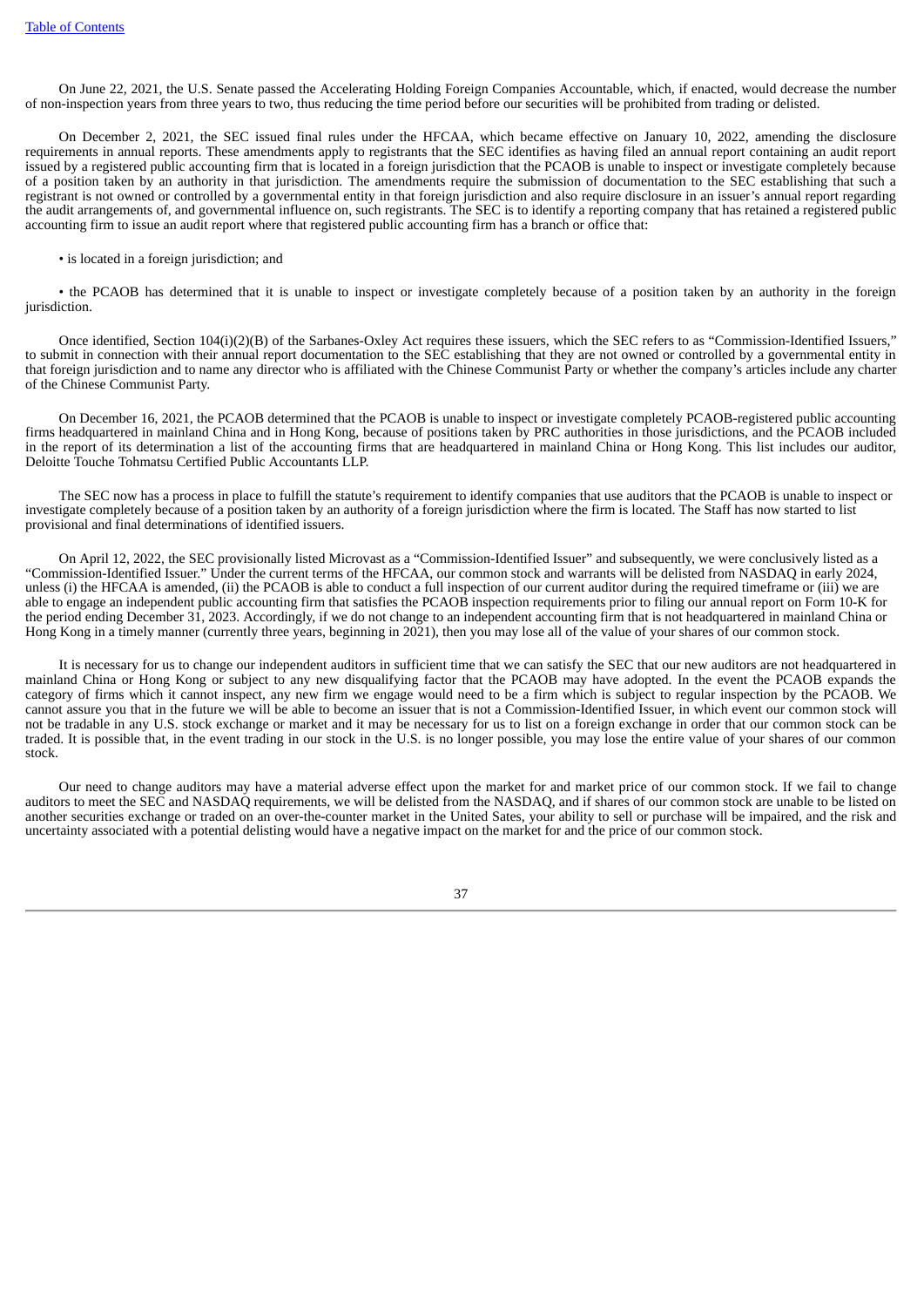Further, new laws and regulations or changes in laws and regulations in both the U.S. and China could affect our ability to list our shares on NASDAQ or another organized U.S. market, which could materially impair the market for and market price of our common stock.

## <span id="page-41-0"></span>**Item 2. Unregistered Sales of Equity Securities and Use of Proceeds**

<span id="page-41-1"></span>There were no unregistered sales of our equity securities during the three months ended March 31, 2022.

#### **Item 3. Defaults upon Senior Securities**

<span id="page-41-2"></span>None.

### **Item 4. Mine Safety Disclosures**

<span id="page-41-3"></span>Not applicable.

## **Item 5. Other Information**

None.

## <span id="page-41-4"></span>**Item 6. Exhibits.**

The following exhibits are furnished as part of, or incorporated by reference into, this Report on Form 10-Q.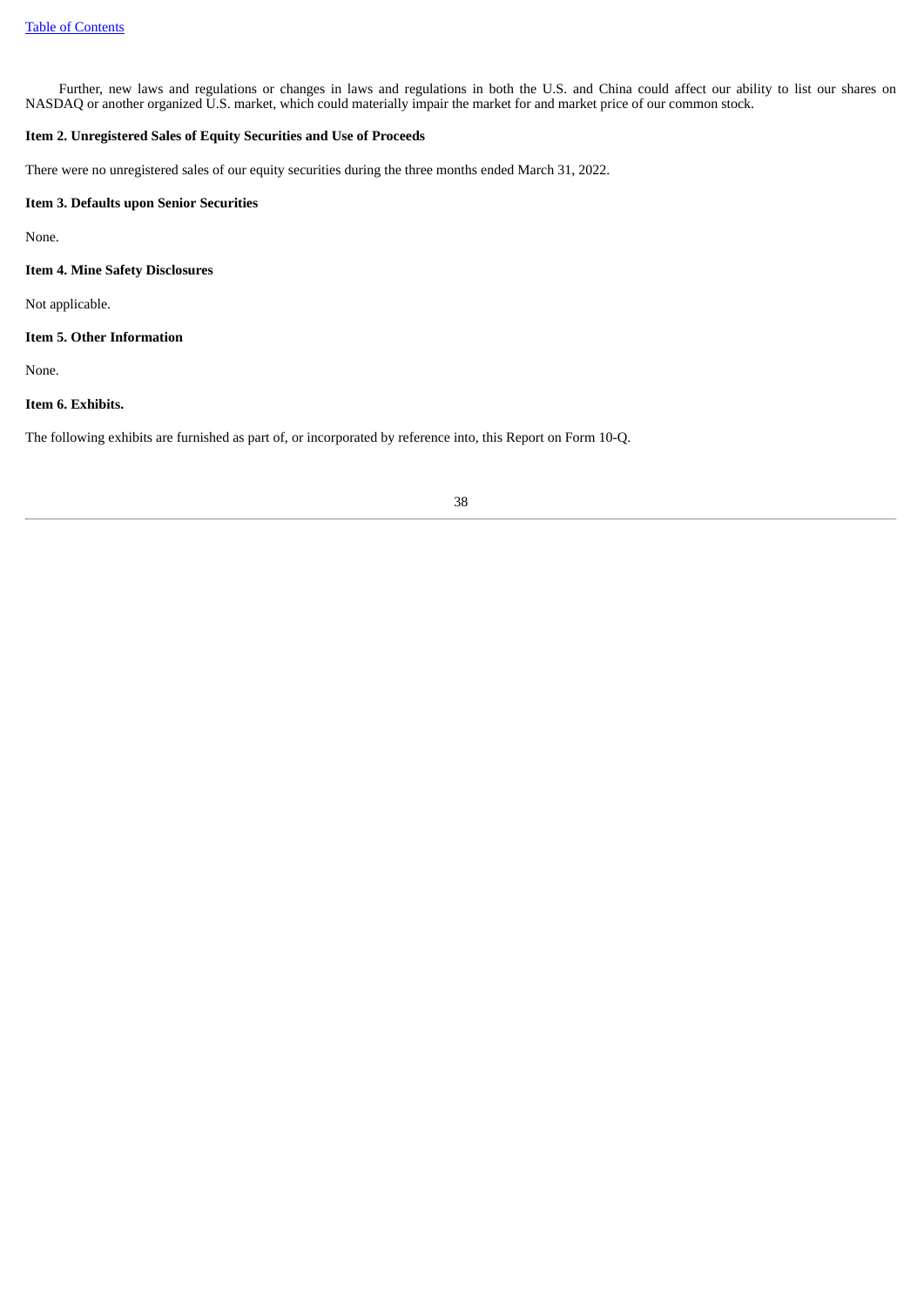| <b>Exhibit</b><br><b>Number</b> | <b>Exhibit Title</b>                                                                                                                                                                                                                                                                                                                                                                                                                              |
|---------------------------------|---------------------------------------------------------------------------------------------------------------------------------------------------------------------------------------------------------------------------------------------------------------------------------------------------------------------------------------------------------------------------------------------------------------------------------------------------|
| $2.1+$                          | Agreement and Plan of Merger, dated as of February 1, 2021, by and among Tuscan Holdings Corp., TSCN Merger Sub Inc., and<br>Microvast, Inc. (incorporated by reference to the Company's definitive proxy statement on Schedule 14A, filed with the SEC on July 2,<br>2021).                                                                                                                                                                      |
| 3.1                             | Second Amended and Restated Certificate of Incorporation of Microvast Holdings, Inc. (incorporated by reference from Exhibit 3.1 to the<br>Company's Current Report on Form 8-K, filed with the SEC on July 28, 2021).                                                                                                                                                                                                                            |
| 3.2                             | Amended and Restated Bylaws of Microvast Holdings, Inc. (incorporated by reference from Exhibit 3.2 to the Company's Current Report<br>on Form 8-K, filed with the SEC on July 28, 2021).                                                                                                                                                                                                                                                         |
| 4.1                             | Specimen Common Stock Certificate (incorporated by reference from Exhibit 4.4 to the Company's Current Report on Form 8-K, filed<br>with the SEC on July 28, 2021).                                                                                                                                                                                                                                                                               |
| 4.2                             | Specimen Warrant Certificate (incorporated by reference from Exhibit 4.5 to the Company's Current Report on Form 8-K, filed with the<br>SEC on July 28, 2021).                                                                                                                                                                                                                                                                                    |
| 4.3                             | Warrant Agreement (incorporated by reference from Exhibit 4.4 to the Company's Registration Statement on Form S-1, filed with the<br>Company on February 26, 2019).                                                                                                                                                                                                                                                                               |
| 4.4                             | Registration Rights and Lock-Up Agreement, dated as of July 26, 2021, by and among (a) Microvast Holdings, Inc., (b) the Microvast<br>Equity Holders, (c) the CL Holders, (d) Tuscan Holdings Acquisition LLC, Stefan M. Selig, Richard O. Rieger and Amy Butte, and (e)<br>EarlyBirdCapital, Inc. (incorporated by reference from Exhibit 4.1 to the Company's Current Report on Form 8-K, filed with the SEC on<br>$\overline{July}$ 28, 2021). |
| 4.5                             | Stockholders Agreement, dated July 26, 2021, by and among (a) Microvast Holdings, Inc., (b) Yang Wu and (c) Tuscan Holdings<br>Acquisition LLC, (incorporated by reference from Exhibit 4.2 to the Company's Current Report on Form 8-K, filed with the SEC on July<br>$28, 2021$ ).                                                                                                                                                              |
| 10.1                            | Transition Services Agreement, dated April 14, 2022, by and between Microvast, Inc. and Yanzhuan (Leon) Zheng (incorporated by<br>reference from Exhibit 10.1 to the Company's Current Report on Form 8-K, filed with the SEC on April 19, 2022).                                                                                                                                                                                                 |
| 10.2                            | Employment Agreement, dated April 14, 2022, by and between Microvast, Inc. and Craig Webster (incorporated by reference from<br>Exhibit 10.2 to the Company's Current Report on Form 8-K, filed with the SEC on April 19, 2022).                                                                                                                                                                                                                  |
| 10.3                            | Letter Agreement, dated April 14, 2022, by and between Microvast and Sascha Rene Kelterborn (incorporated by reference from Exhibit<br>10.3 to the Company's Current Report on Form 8-K, filed with the SEC on April 19, 2022).                                                                                                                                                                                                                   |
| 10.4                            | Form of Restricted Stock Unit Award Agreement (Directors) (incorporated by reference from Exhibit 15 to the Company's Annual Report<br>on Form 10-K, filed with the SEC on March 29, 2022).                                                                                                                                                                                                                                                       |
| 10.5                            | Employment Agreement, dated March 29, 2022, by and between Microvast, Inc. and Shane Smith (incorporated by reference from<br>Exhibit 16 to the Company's Annual Report on Form 10-K, filed with the SEC on March 29, 2022).                                                                                                                                                                                                                      |
| $10.6*$                         | Form of Stock Option Award Agreement.                                                                                                                                                                                                                                                                                                                                                                                                             |
| $31.1*$                         | Certification of Principal Executive Officer Pursuant to Securities Exchange Act Rules 13a-14(a) and 15(d)-14(a), as adopted Pursuant to<br>Section 302 of the Sarbanes-Oxley Act of 2002.                                                                                                                                                                                                                                                        |
| $31.2*$                         | Certification of Principal Financial Officer Pursuant to Securities Exchange Act Rules 13a-14(a) and 15(d)-14(a), as adopted Pursuant to<br>Section 302 of the Sarbanes-Oxley Act of 2002.                                                                                                                                                                                                                                                        |
| $32.1**$                        | Certification of Principal Executive Officer Pursuant to 18 U.S.C. Section 1350, as adopted Pursuant to Section 906 of the Sarbanes-<br>Oxley Act of 2002.                                                                                                                                                                                                                                                                                        |
| $32.2**$                        | Certification of Principal Financial Officer Pursuant to 18 U.S.C. Section 1350, as adopted Pursuant to Section 906 of the Sarbanes-Oxley<br>Act of 2002.                                                                                                                                                                                                                                                                                         |

- \* Filed herewith.
- \*\* Furnished.
- + Certain schedules to this Exhibit have been omitted in accordance with Item 601(b)(2) of Regulation S-K. The Company hereby agrees to hereby furnish supplementally a copy of all omitted schedules to the SEC upon request.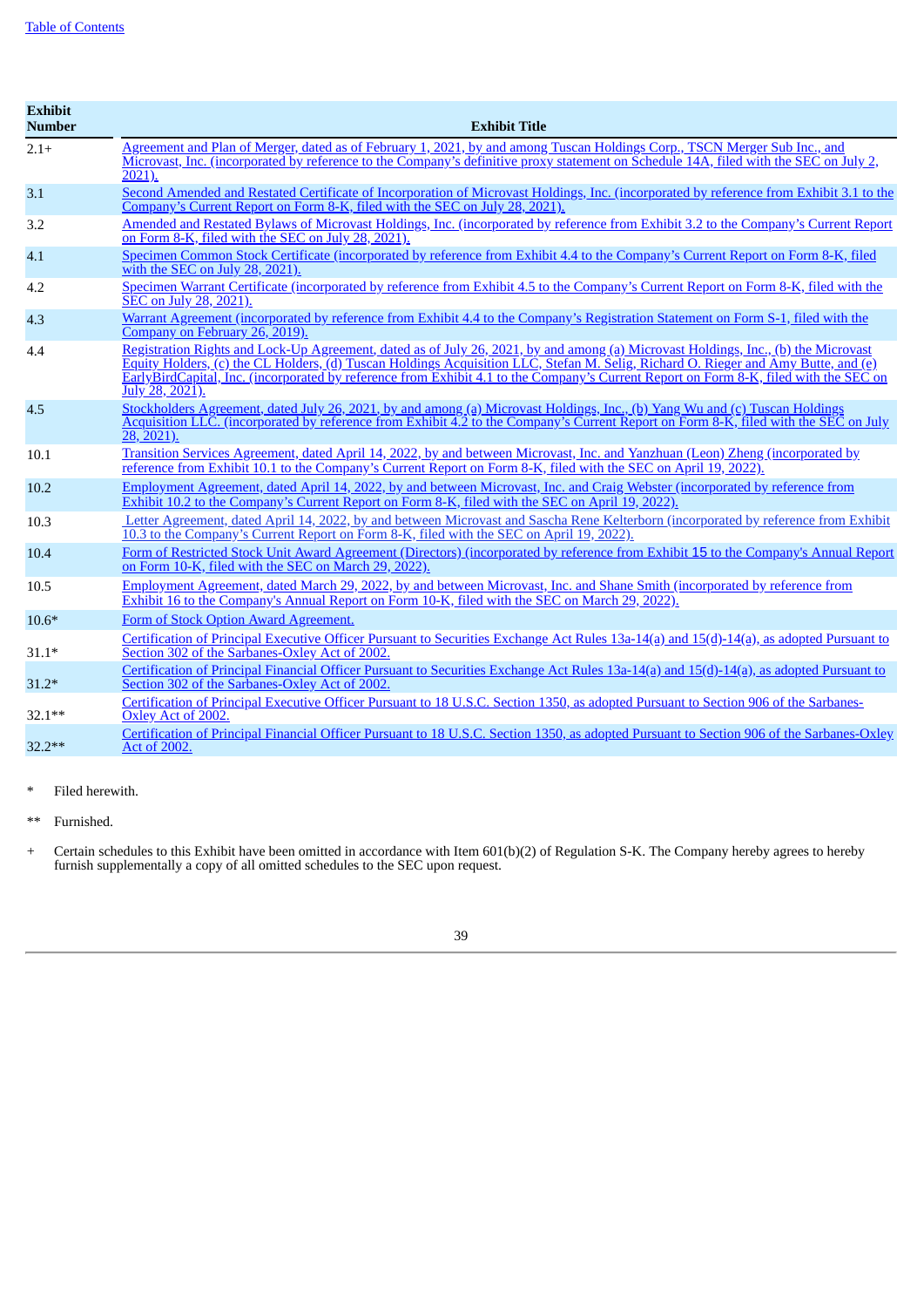# **SIGNATURE**

Pursuant to the requirements of the Securities Exchange Act of 1934, the registrant has duly caused this report to be signed on its behalf by the undersigned hereunto duly authorized.

# Dated: May 16, 2022 **MICROVAST HOLDINGS, INC.**

By: /s/ Craig Webster

Name: Craig Webster Title: Chief Financial Officer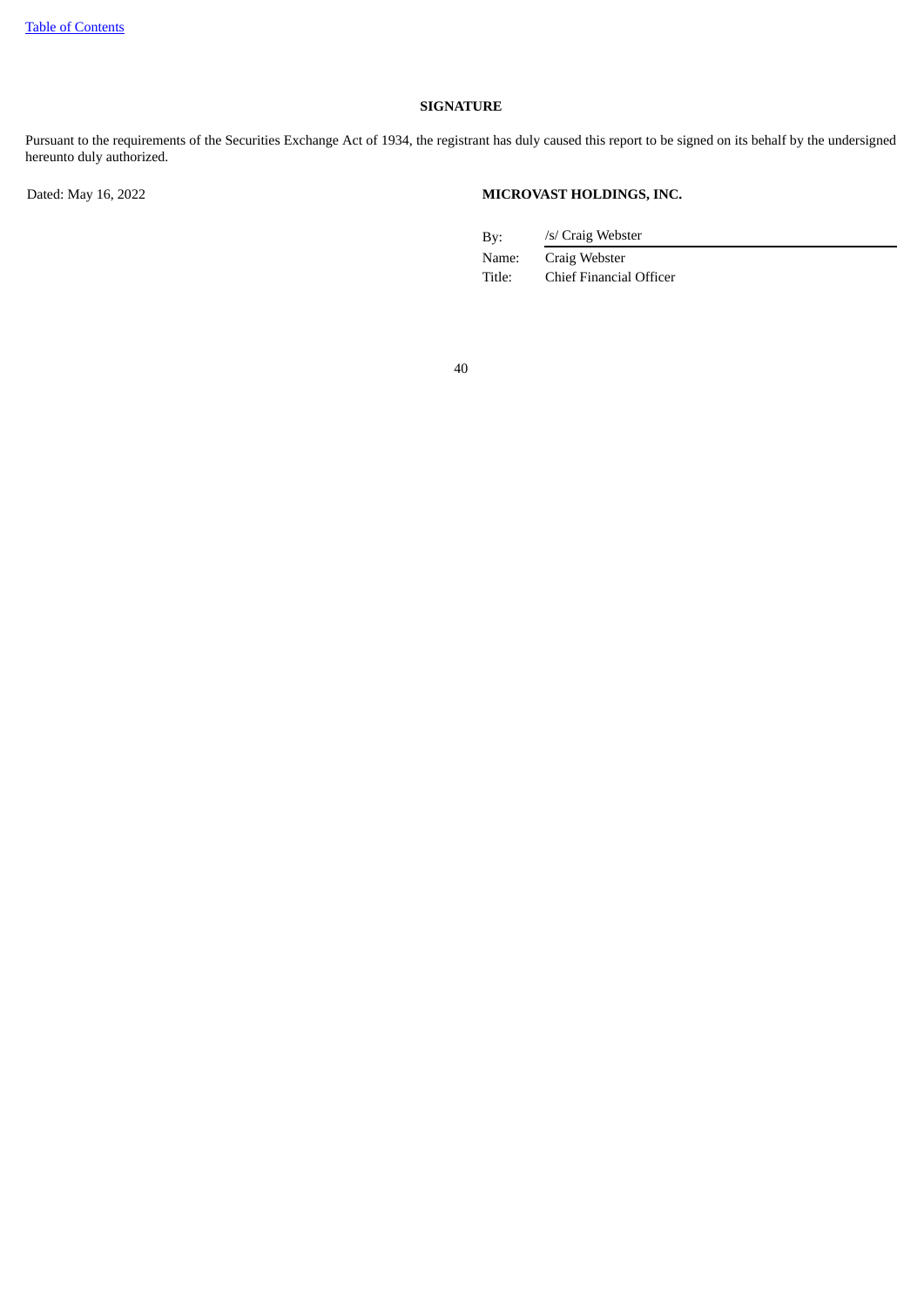# **STOCK OPTION AWARD AGREEMENT**

<span id="page-44-0"></span>You have been selected to receive a grant of Nonqualified Stock Options (the "Options") under the Microvast Holdings, Inc. 2021 Equity Incentive Plan, as in effect and as amended from time to time (the "Plan"), as stated below:

**Participant Name:**  $\begin{bmatrix} \bullet \end{bmatrix}$ **Grant Date:** [●] **Number of Options:** [●] **Exercise Price:** [●] **Vesting Commencement Date:** [●] **Vesting Date(s):** [●] **Expiration Date:** [●]

THIS STOCK OPTION AWARD AGREEMENT (this "Agreement") between Microvast Holdings, Inc., a Delaware corporation (the "Company"), and the Participant whose name appears above, is made effective as of the Grant Date set forth above and pursuant to the Plan. Capitalized terms that are not defined herein shall have the meanings given to such terms in the Plan.

**1. Grant of Options**. The Company hereby evidences and confirms the grant to the Participant of the number of Options set forth above. The Options are not intended to be incentive stock options under the U.S. Internal Revenue Code of 1986, as amended. This Agreement is entered into pursuant to, and the terms of the Options are subject to, the terms and conditions of the Plan, which is incorporated by reference herein. If there is any inconsistency between this Agreement and the terms of the Plan, the terms of the Plan shall govern.

**2. Exercise Price.** The Options shall have the Exercise Price set forth above.

# **3. Vesting, Exercisability and Exercise**.

- (a) Vesting. Except as otherwise provided in Section 4,  $[\bullet]$  of the Options shall vest and become exercisable, if at all, on each of the vesting dates set forth above (each, a "Vesting Date"), subject to the Participant's continued employment with the Company or a Subsidiary through the applicable Vesting Date.
- (b) Exercise; Condition to Exercise. Once vested and exercisable in accordance with the provisions of this Agreement, the Options may be exercised at any time and from time to time prior to the date such Options terminate pursuant to Section 4. The Participant may exercise all or a portion of the Options by giving notice to the Company in form and substance satisfactory to the Company, which will state the Participant's election to exercise the Options and the number of Shares for which the Participant is exercising the Options. The notice must be accompanied by payment of the aggregate Exercise Price as to all the exercised Options together with any applicable tax withholding. The Options will be deemed to be exercised upon receipt by the Company of such fully executed notice accompanied by such aggregate Option Price.
- (c) Method of Payment. Payment of the Option Price shall be made in accordance with Section 6.5 of the Plan.

# **4. Termination of Options**.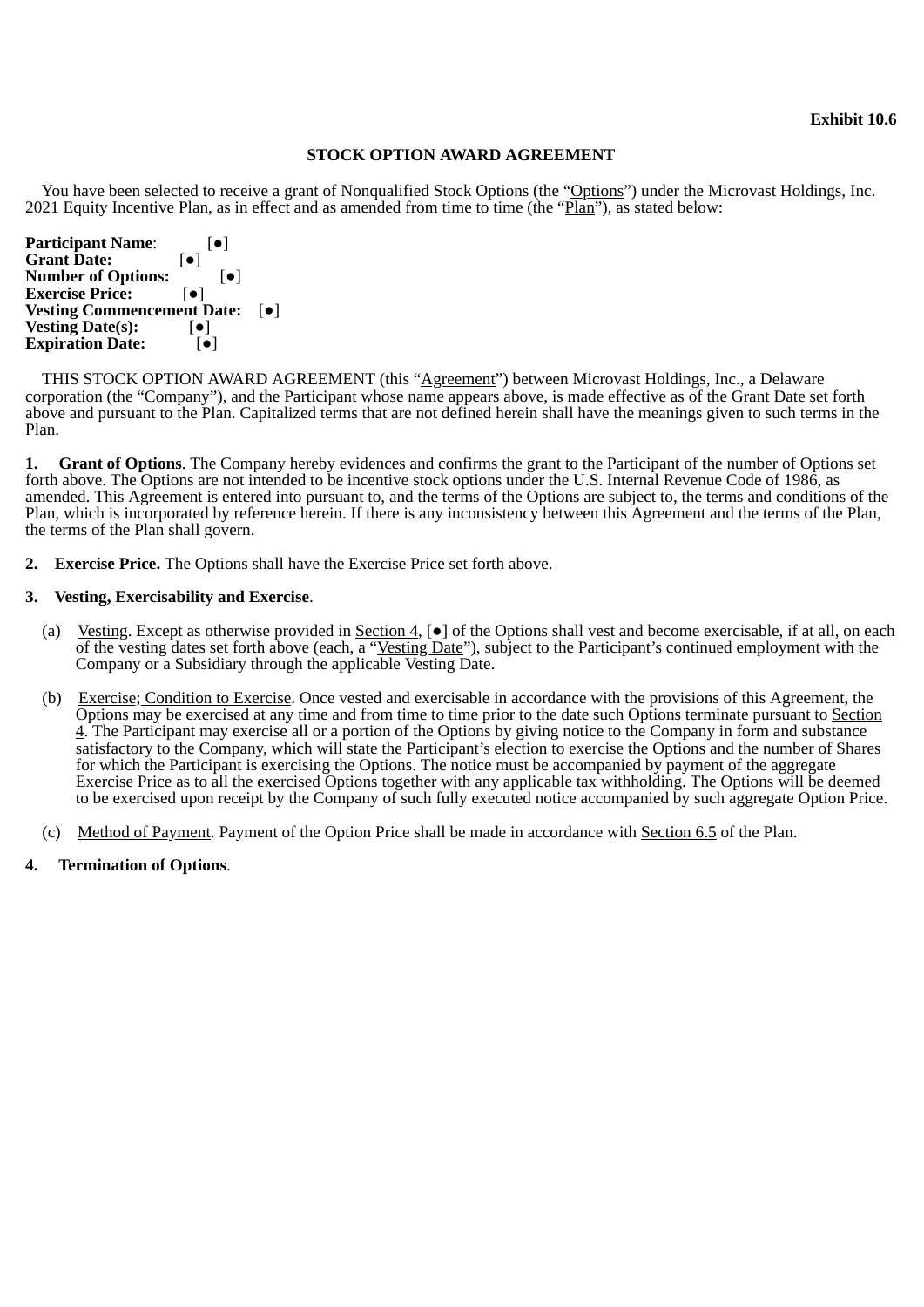(a) Expiration. Unless earlier terminated in accordance with Section  $4(b)$ , the Options shall terminate on the Expiration Date set forth above, if not exercised prior to such date.

(b) Termination of Employment.

(i) *Termination Generally*. Upon the Participant's Termination of Employment for any reason not set forth below, (A) all unvested Options held by the Participant shall be automatically forfeited as of the date of the Participant's Termination of Employment and be of no further force and effect whatsoever, and neither the Company nor any Affiliate shall have any further obligations to the Participant under this Agreement with respect to the forfeited Options; and (B) all vested, exercisable and unexercised Options held by the Participant must be exercised within such period of time ending on the earlier of (x) 90 days after the date of the Participant's Termination of Employment or (y) the Expiration Date, in accordance with the terms of the Plan and this Agreement, and if not so exercised shall expire and be of no further force or effect whatsoever.

(ii) *Death or Disability*. If the Participant's employment with the Company terminates due to death or Disability prior to one or more Vesting Dates, all unvested Options shall vest pro rata as of the date of the Participant's death or the effective date of the Participant's Termination of Employment due to Disability, calculated by multiplying the number of then unvested Options by a fraction, the numerator of which is the number of full months from the Vesting Commencement Date or, as applicable, the most recent Vesting Date, through the effective date of the Termination of Employment due to the Participant's death or Disability and the denominator of which is the number of full months in the vesting period from the Vesting Commencement Date or, as applicable, the most recent Vesting Date, to the final Vesting Date. Any unvested Options that do not vest in accordance with the immediately preceding sentence shall immediately be forfeited and canceled effective as of the date of the Participant's death or the effective date of the Participant's Termination of Employment due to Disability. All vested, exercisable and unexercised Options held by the Participant must be exercised within such period of time ending on the earlier of (A) the date 12 months following the Participant's Termination of Employment or (B) the Expiration Date, in accordance with the terms of the Plan and this Agreement, and if not so exercised shall expire and be of no further force or effect whatsoever.

(iii) *Resignation or Termination for Cause*. If the Participant's employment with the Company is terminated for "Cause" (as defined in the Participant's employment offer letter or agreement, as applicable or in the absence of such provision, as defined herein) or due to the Participant's voluntary resignation, all Options, whether vested or unvested, or any portion thereof, shall immediately be forfeited and cease to be exercisable effective as of the effective date of the Participant's Termination of Employment. For purposes of this Agreement, "Cause" shall mean the termination of the Participant's employment because of:

 (A) the Participant's indictment for any crime, whether such crime is a felony or misdemeanor, that materially impairs the Participant's ability to function as Participant's job description and responsibilities with the Company require and such crime involves the purchase or sale of any security, mail or wire fraud, theft, embezzlement, moral turpitude, or Company property;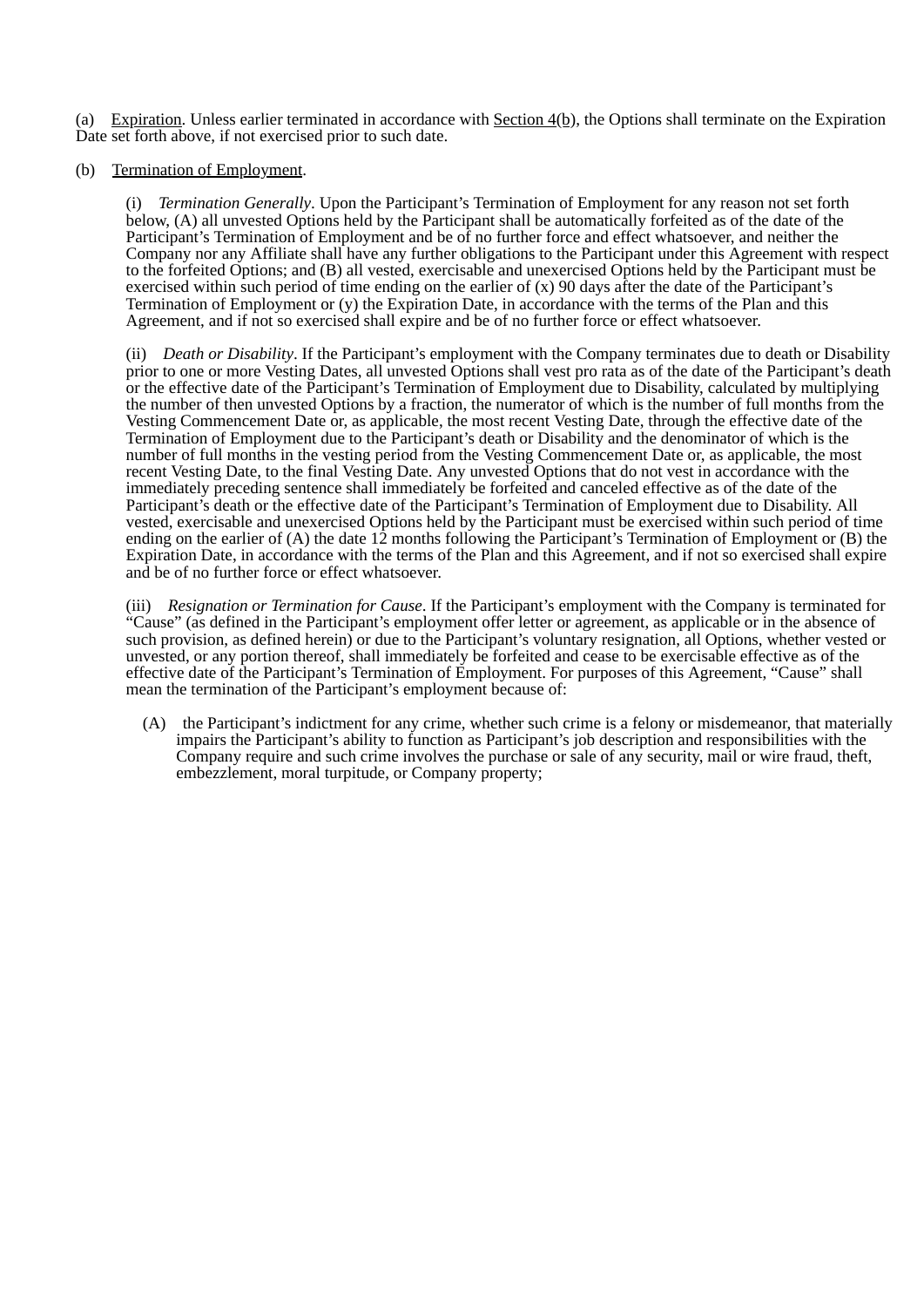- (B) the Participant's repeated willful neglect of the Participant's duties; or
- (C) the Participant's willful material misconduct in connection with the performance of the Participant's duties (including a willful material breach of Company policies regarding legal compliance, ethics or workplace conduct) or other willful material breach of this Agreement; provided, however, that no act or omission on the Participant's part shall be considered "willful" if it is done by the Participant in good faith and with a reasonable belief that Participant's conduct was in the best interest of the Company

and provided further that no event or condition described in clause (B) or  $(C)$  shall constitute Cause unless  $(x)$  the Company gives the Participant written notice of termination of employment for Cause and the grounds for such termination within 180 days of the Company first becoming aware of the event giving rise to such Cause, and (y) such grounds for termination are not corrected by the Participant within 30 days of the Participant's receipt of such notice.

 (iv) *Retirement or Termination without Cause*. If the Participant's employment with the Company terminates due to Retirement (as defined below) or is terminated by the Company without Cause or by the Participant for "Good Reason" (as defined in Section 4(c) above) prior to one or more Vesting Dates, a pro rata portion of all unvested Options shall be calculated by multiplying the number of unvested Options by a fraction, the numerator of which is the number of full months from the Vesting Commencement Date or, as applicable, the most recent Vesting Date through the effective date of the Participant's Termination of Employment and the denominator of which is the number of full months in the vesting period from the Vesting Commencement Date or, as applicable, the most recent Vesting Date to the final Vesting Date. Any unvested Options other than the pro rata portion determined in accordance with the immediately preceding sentence shall immediately be forfeited and canceled effective as of the date of the Participant's Termination of Employment. All vested, exercisable and unexercised Options held by the Participant must be exercised within such period of time ending on the earlier of (A) 90 days after the date of the Participant's Termination of Employment or (B) the Expiration Date, in accordance with the terms of the Plan and this Agreement, and if not so exercised shall expire and be of no further force or effect whatsoever. For purposes of this Agreement, "Retirement" shall mean the Participant's voluntary or involuntary Termination of Employment, other than by reason of death, Disability or the Participant's termination of employment by the Company for Cause, occurring on or after the date on which the Participant reaches the age of sixty (60) and has completed fifteen (15) years of service with the Company.

(c) Change in Control. In the event the Participant's employment with the Company is terminated by the Company or a successor thereto without Cause or by the Participant for "Good Reason" (as defined in the Participant's offer letter or employment agreement, as applicable, or in the absence thereof, as defined herein) in connection with or within 12 months following a Change in Control, 100% of the then-outstanding Options shall vest as of the date of such termination of the Participant's employment with the Company. Notwithstanding the foregoing, if in connection with a Change in Control the then-outstanding Options will neither  $(x)$  remain outstanding following the Change in Control nor  $(y)$  be assumed or replaced by substantially equivalent and no less valuable awards, then 100% of the then-outstanding Options shall vest as of immediately prior to the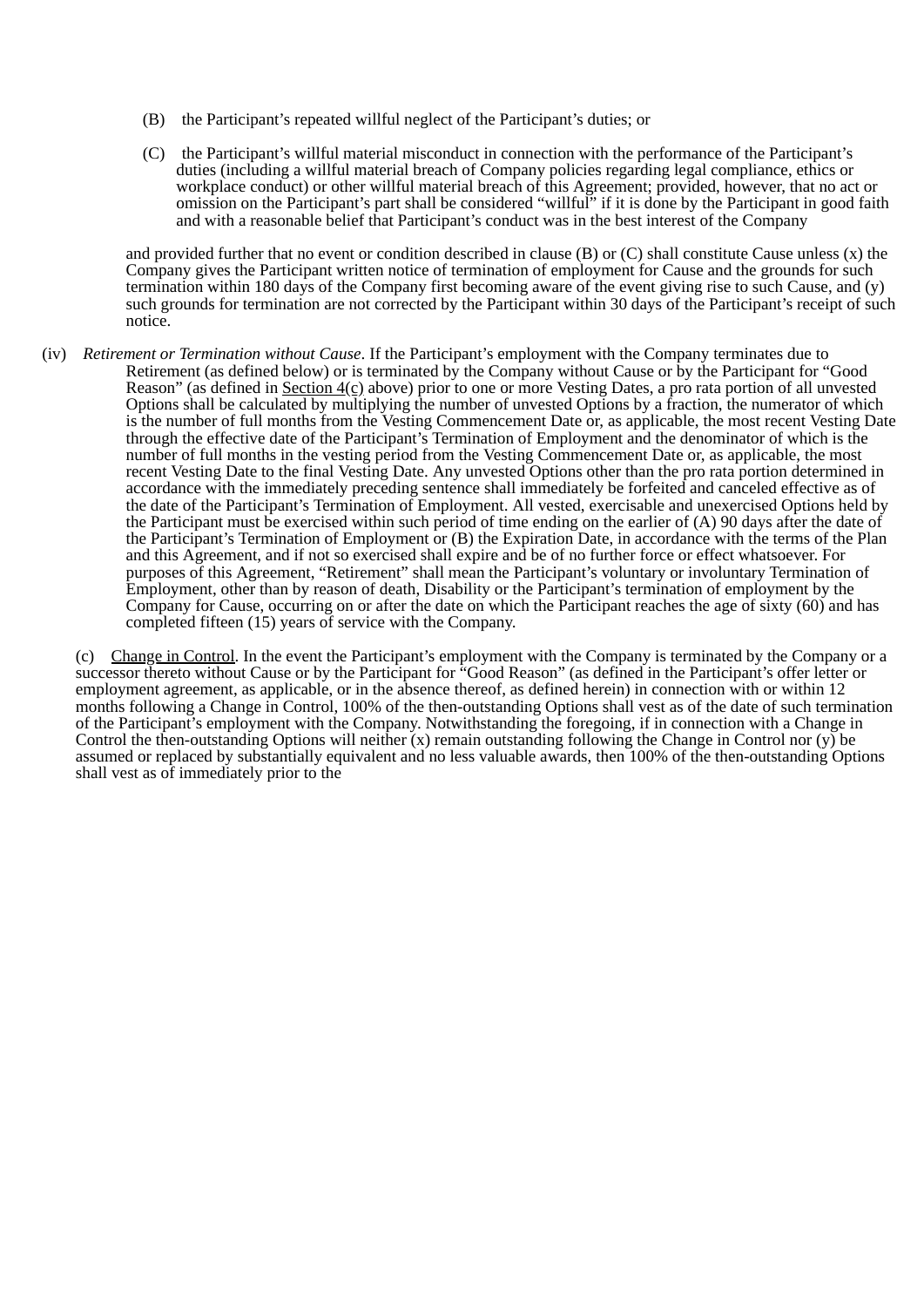Change in Control. For purposes of this Agreement, "Good Reason" shall mean the termination of the Participant's employment because of the occurrence of any of the following events: (A) a failure by the Company to pay compensation or benefits due and payable to the Participant in accordance with the terms of this Agreement; (B) a material change in the duties or responsibilities performed by the Participant; (C) a material change to the location(s) of the Participant's principal places of employment by more than 30 miles, without the Participant's consent; (D) the Company's material breach of this Agreement; *provided*, *however*, that no event or condition shall constitute Good Reason unless (w) the Participant gives the Company written notice of the Participant's intention to terminate the Participant's employment for Good Reason and the grounds for such termination within 180 days of the Participant first becoming aware of the event giving rise to such Good Reason and (z) such grounds for termination are not corrected by the Company within 30 days of its receipt of such notice.

(d) Committee Discretion. Notwithstanding anything contained in this Agreement to the contrary, subject to Article 3 of the Plan, the Committee, in its sole discretion, may accelerate the vesting with respect to any Options under this Agreement, at such times and upon such terms and conditions as the Committee shall determine.

**5. Securities Law Compliance**. The exercise of the Options and issuance and transfer of Shares shall comply with all applicable federal and state securities laws. No Shares shall be issued upon the exercise of an Option unless and until any and all applicable requirements of state or federal laws have been fully complied with to the satisfaction of the Company and its counsel. Notwithstanding any other provision of this Agreement, the Participant may not sell the Shares acquired upon vesting of the Options unless such Shares are registered under the Securities Act of 1933, as amended (the "Securities Act"), or, if such Shares are not then so registered, such sale would be exempt from the registration requirements of the Securities Act. The sale of such Shares must also comply with other applicable laws and regulations governing the Shares and Participant may not sell the Shares if the Company determines that such sale would not be in material compliance with such laws and regulations.

# **6. Participant's Rights with Respect to the Options**.

(a) Restrictions on Transferability. The Options granted hereby are not assignable or transferable, in whole or in part, and may not, directly or indirectly, be offered, transferred, sold, pledged, assigned, alienated, hypothecated or otherwise disposed of or encumbered (including without limitation by gift, operation of law or otherwise) other than by will or by the laws of descent and distribution to the estate of the Participant upon the Participant's death; *provided* that the deceased Participant's beneficiary or representative of the Participant's estate shall acknowledge and agree in writing, in a form reasonably acceptable to the Company, to be bound by the provisions of this Agreement and the Plan as if such beneficiary or the estate were the Participant.

(b) No Rights as Stockholder. The Participant shall not have any rights as a stockholder including any voting, dividend or other rights or privileges as a stockholder of the Company with respect to any Shares corresponding to the Options granted hereby unless and until Shares are issued to the Participant in respect thereof.

**7. Adjustments**. The number, class or other terms of any outstanding Options may be adjusted by the Committee to reflect any extraordinary dividend, stock dividend, stock split or share combination or any recapitalization, business combination, merger, consolidation, spin-off, exchange of shares, liquidation or dissolution of the Company or other similar transaction affecting the Shares in such manner as the Committee determines in its sole discretion.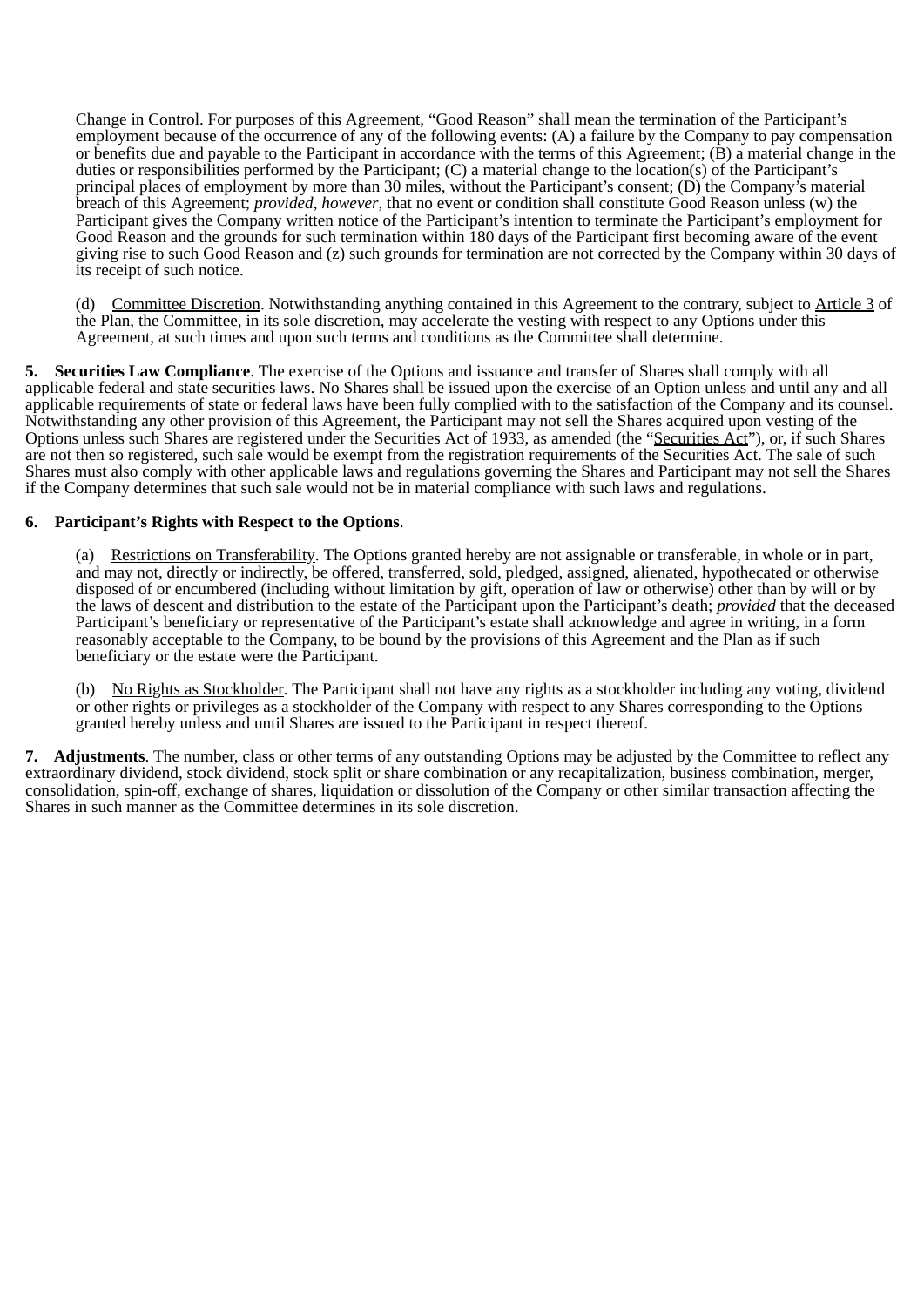**8. Tax Withholding**. The Participant must satisfy any federal, state, local or foreign tax withholding requirements applicable with respect to the exercise of the Options subject to this Agreement. The Company may require or permit the Participant to satisfy such tax withholding obligations through the Company withholding of Shares (up to the maximum statutory tax rate in the relevant jurisdiction) that would otherwise be received by such individual upon the exercise of the Options subject to this Agreement. The obligations of the Company to deliver the Shares under this Agreement shall be conditioned upon the Participant's payment of all applicable taxes and the Company shall, to the extent permitted by law, have the right to deduct any such taxes from any payment of any kind otherwise due to the Participant. Notwithstanding any action by the Company with respect to any or all tax withholdings, the Participant shall have the sole and ultimate responsibility with respect to such tax obligations. Nothing in this Agreement or any other document with respect to the Options shall be construed as the Company's representation or undertaking regarding any tax obligations in connection with the grant, vesting, or exercise of the Option or the subsequent sale of any Shares acquired on exercise, and the Company shall have no obligation to structure the Option to reduce or eliminate the Participant's liability for any tax obligations.

# **8. Miscellaneous**.

(a) Binding Effect; Benefits. This Agreement shall be binding upon and inure to the benefit of the parties to this Agreement and their respective successors and assigns. Nothing in this Agreement, express or implied, is intended or shall be construed to give any Person other than the parties to this Agreement or their respective successors or assigns any legal or equitable right, remedy or claim under or in respect of any agreement or any provision contained herein.

(b) No Right to Continued Employment. Nothing in the Plan or this Agreement shall interfere with or limit in any way any right to terminate the Participant's employment with the Company.

(c) Interpretation. The Committee shall have full power and discretion to construe and interpret the Plan (and any rules and regulations issued thereunder) and this Award. Any determination or interpretation by the Committee under or pursuant to the Plan or this Award shall be final and binding and conclusive on all Persons affected hereby.

(e) Applicable Law. This Agreement shall be governed by and construed in accordance with the law of the State of Delaware regardless of the application of rules of conflict of law that would apply the laws of any other jurisdiction.

(f) Limitation on Rights; No Right to Future Grants; Extraordinary Item of Compensation. By entering into this Agreement and accepting the Options evidenced hereby, the Participant acknowledges: (i) that the Plan is discretionary in nature and may be suspended or terminated by the Board at any time; (ii) that the Award does not create any contractual or other right to receive future grants of Awards; (iii) that participation in the Plan is voluntary; and (iv) that the future value of the Shares is unknown and cannot be predicted with certainty.

(g) Participant Data Privacy. By entering into this Agreement and accepting the Options evidenced hereby, the Participant: (i) authorizes the Company, the Participant's employer, if different, and any agent of the Company administering the Plan or providing Plan recordkeeping services, to disclose to the Company or any of its affiliates any information and Data the Company requests in order to facilitate the grant of the Award and the administration of the Plan; (ii) waives any data privacy rights the Participant may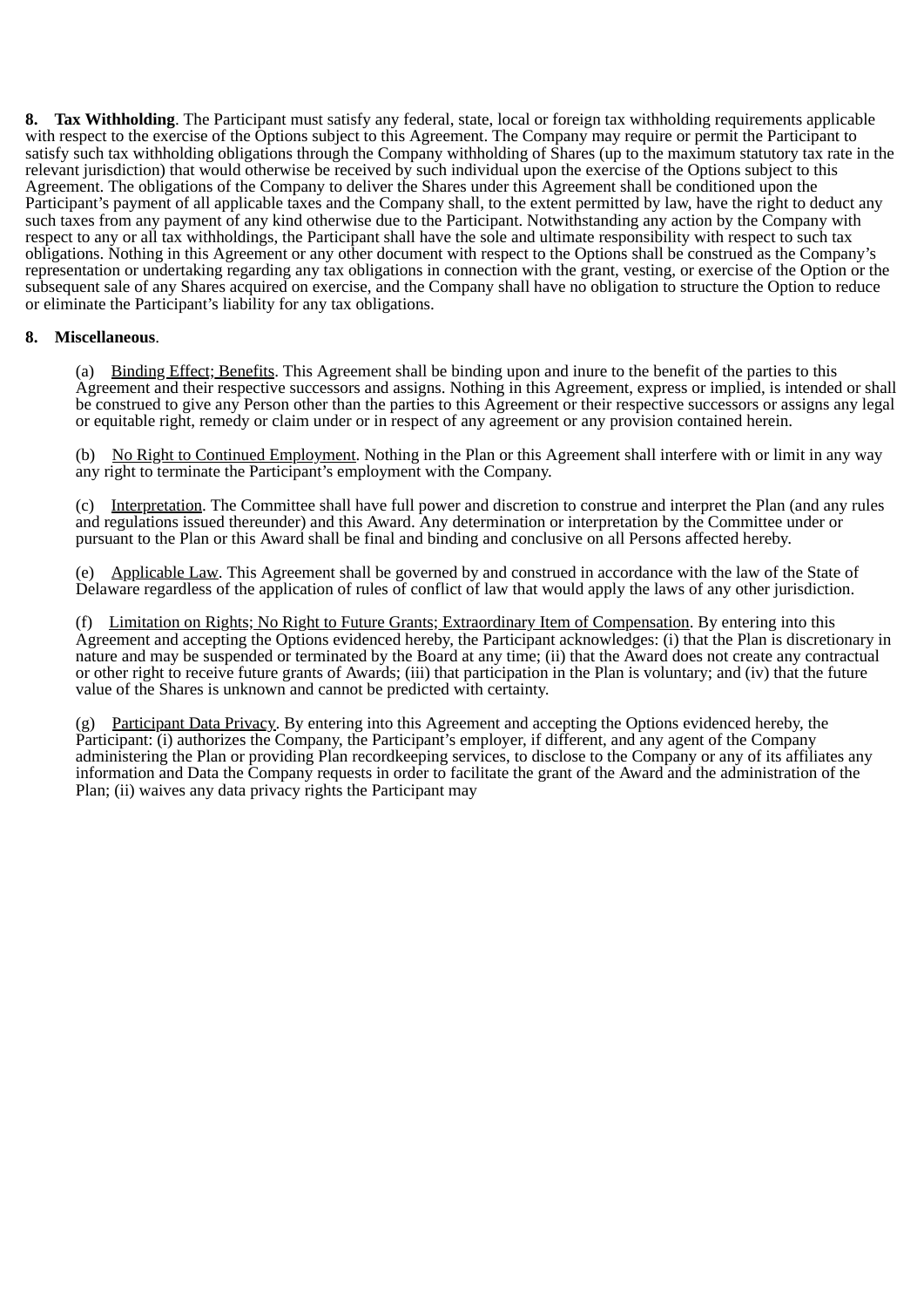have with respect to such information; and (iii) authorizes the Company and its agents to store and transmit such information in electronic form.

(h) Consent to Electronic Delivery. By entering into this Agreement and accepting the Options evidenced hereby, the Participant hereby consents to the delivery of information (including, without limitation, information required to be delivered to the Participant pursuant to applicable securities laws) regarding the Company and the Subsidiaries, the Plan, this Agreement and the Options via Company website, email or other electronic delivery.

(i) Headings and Captions. The section and other headings contained in this Agreement are for reference purposes only and shall not affect the meaning or interpretation of this Agreement.

(j) Counterparts. This Agreement may be executed in any number of counterparts, each of which shall be deemed to be an original and all of which together shall constitute one and the same instrument.

(k) Acceptance of Options and Agreement. By signing below, the Participant has indicated his or her consent and acknowledgement of the terms of this Agreement. The Participant acknowledges receipt of the Plan, represents to the Company that he or she has read and understood this Agreement and the Plan, and, as an express condition to the grant of the Options under this Agreement, agrees to be bound by the terms of this Agreement and the Plan. The Participant and the Company each agrees and acknowledges that the use of electronic media (including, without limitation, a clickthrough button or checkbox on a website of the Company or a third-party administrator) to indicate the Participant's confirmation, consent, signature, agreement and delivery of this Agreement and the Options is legally valid and has the same legal force and effect as if the Participant and the Company signed and executed this Agreement in paper form. The same use of electronic media may be used for any amendment or waiver of this Agreement.

| <b>PARTICIPANT</b>  | MICROVAST HOLDINGS, INC. |
|---------------------|--------------------------|
|                     | By:                      |
| Signature           |                          |
| <b>Printed Name</b> | <b>Printed Name</b>      |
|                     |                          |
| <b>Address</b>      | Title                    |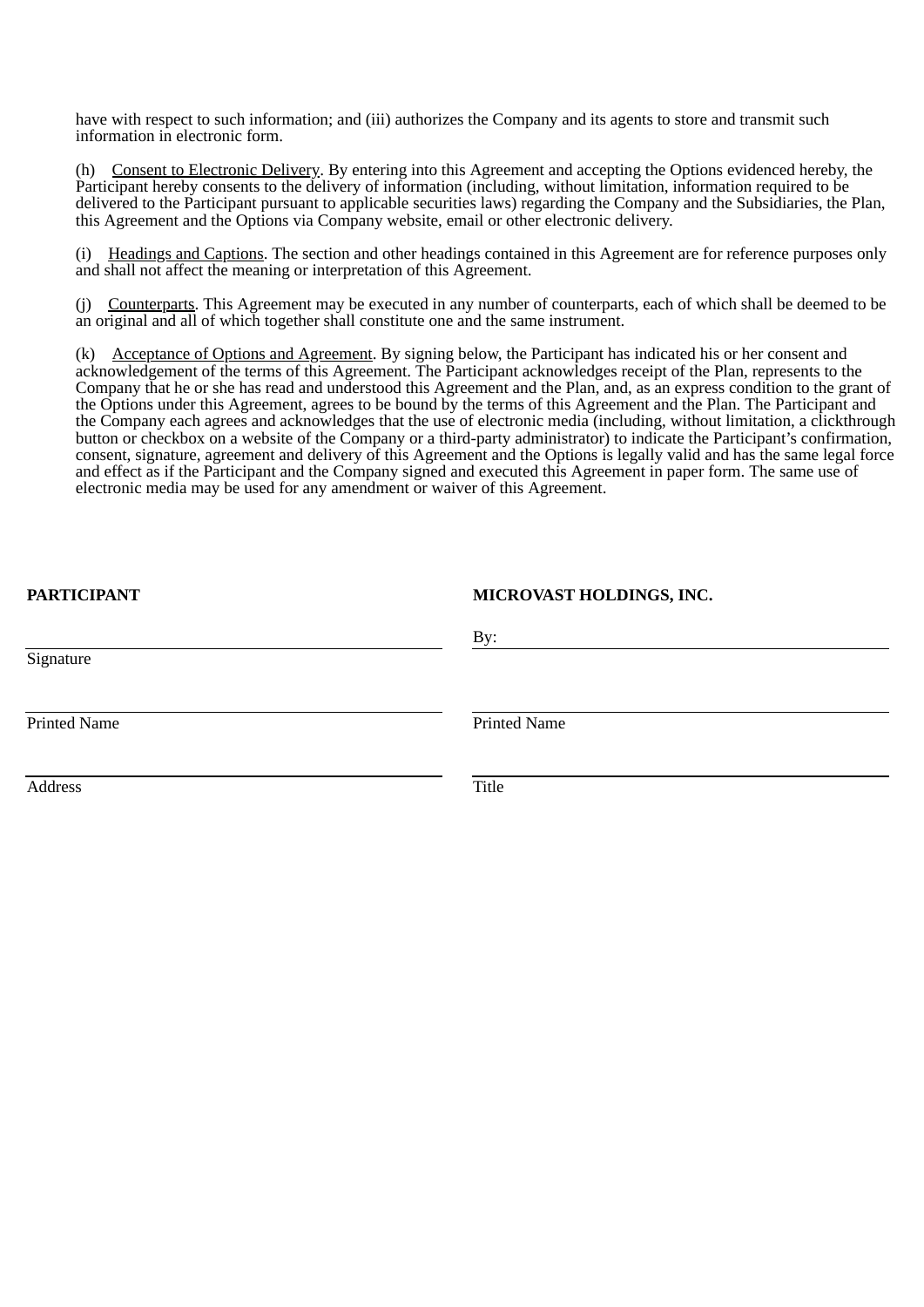## **CERTIFICATION PURSUANT TO RULES 13a-14(a) AND 15d-14(a) UNDER THE SECURITIES EXCHANGE ACT OF 1934, AS ADOPTED PURSUANT TO SECTION 302 OF THE SARBANES-OXLEY ACT OF 2002**

<span id="page-50-0"></span>I, Yang Wu, certify that:

- 1. I have reviewed this Quarterly Report on Form 10-Q for the quarter ended March 31, 2022 of Microvast Holdings, Inc.;
- 2. Based on my knowledge, this report does not contain any untrue statement of a material fact or omit to state a material fact necessary to make the statements made, in light of the circumstances under which such statements were made, not misleading with respect to the period covered by this report;
- 3. Based on my knowledge, the financial statements, and other financial information included in this report, fairly present in all material respects the financial condition, results of operations and cash flows of the registrant as of, and for, the periods presented in this report;
- 4. The registrant's other certifying officers and I are responsible for establishing and maintaining disclosure controls and procedures (as defined in Exchange Act Rules 13a-15(e) and 15d-15(e)) and internal control over financial reporting (as defined in Exchange Act Rules 13a-15(f) and 15d-15(f)) for the registrant and have:
	- a. Designed such disclosure controls and procedures, or caused such disclosure controls and procedures to be designed under our supervision, to ensure that material information relating to the registrant, including its consolidated subsidiaries, is made known to us by others within those entities, particularly during the period in which this report is being prepared;
	- b. Designed such internal control over financial reporting, or caused such internal control over financial reporting to be designed under my supervision, to provide reasonable assurance regarding the reliability of financial reporting and the preparation of financial statements for external purposes in accordance with generally accepted accounting principles; and
	- Evaluated the effectiveness of the registrant's disclosure controls and procedures and presented in this report our conclusions about the effectiveness of the disclosure controls and procedures, as of the end of the period covered by this report based on such evaluation; and
	- d. Disclosed in this report any change in the registrant's internal control over financial reporting that occurred during the registrant's most recent fiscal quarter (the registrant's fourth fiscal quarter in the case of an annual report) that has materially affected, or is reasonably likely to materially affect, the registrant's internal control over financial reporting; and
- 5. The registrant's other certifying officers and I have disclosed, based on our most recent evaluation of internal control over financial reporting, to the registrant's auditors and the audit committee of the registrant's board of directors (or persons performing the equivalent functions):
	- a. All significant deficiencies and material weaknesses in the design or operation of internal control over financial reporting which are reasonably likely to adversely affect the registrant's ability to record, process, summarize and report financial information; and
	- b. Any fraud, whether or not material, that involves management or other employees who have a significant role in the registrant's internal controls over financial reporting.

Date: May 16, 2022 By: /s/ Yang Wu

| Name:  | Yang Wu                              |
|--------|--------------------------------------|
| Title: | Chief Executive Officer and Director |
|        | (Principal Executive Officer)        |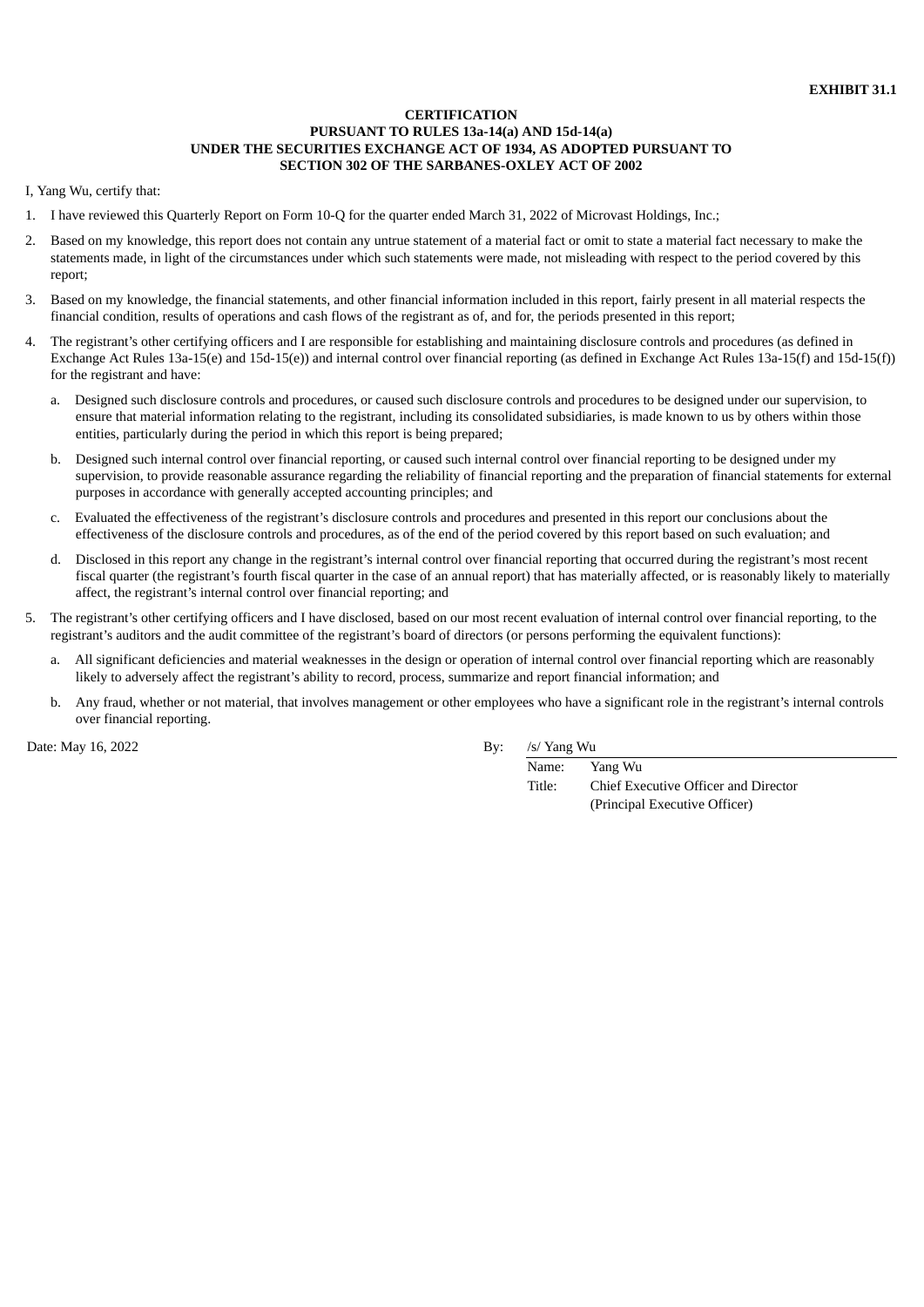## **CERTIFICATION PURSUANT TO RULES 13a-14(a) AND 15d-14(a) UNDER THE SECURITIES EXCHANGE ACT OF 1934, AS ADOPTED PURSUANT TO SECTION 302 OF THE SARBANES-OXLEY ACT OF 2002**

<span id="page-51-0"></span>I, Craig Webster, certify that:

- 1. I have reviewed this Quarterly Report on Form 10-Q for the quarter ended March 31, 2022 of Microvast Holdings, Inc.;
- 2. Based on my knowledge, this report does not contain any untrue statement of a material fact or omit to state a material fact necessary to make the statements made, in light of the circumstances under which such statements were made, not misleading with respect to the period covered by this report;
- 3. Based on my knowledge, the financial statements, and other financial information included in this report, fairly present in all material respects the financial condition, results of operations and cash flows of the registrant as of, and for, the periods presented in this report;
- 4. The registrant's other certifying officers and I are responsible for establishing and maintaining disclosure controls and procedures (as defined in Exchange Act Rules 13a-15(e) and 15d-15(e)) and internal control over financial reporting (as defined in Exchange Act Rules 13a-15(f) and 15d-15(f)) for the registrant and have:
	- a. Designed such disclosure controls and procedures, or caused such disclosure controls and procedures to be designed under our supervision, to ensure that material information relating to the registrant, including its consolidated subsidiaries, is made known to us by others within those entities, particularly during the period in which this report is being prepared;
	- b. Designed such internal control over financial reporting, or caused such internal control over financial reporting to be designed under my supervision, to provide reasonable assurance regarding the reliability of financial reporting and the preparation of financial statements for external purposes in accordance with generally accepted accounting principles; and
	- Evaluated the effectiveness of the registrant's disclosure controls and procedures and presented in this report our conclusions about the effectiveness of the disclosure controls and procedures, as of the end of the period covered by this report based on such evaluation; and
	- d. Disclosed in this report any change in the registrant's internal control over financial reporting that occurred during the registrant's most recent fiscal quarter (the registrant's fourth fiscal quarter in the case of an annual report) that has materially affected, or is reasonably likely to materially affect, the registrant's internal control over financial reporting; and
- 5. The registrant's other certifying officers and I have disclosed, based on our most recent evaluation of internal control over financial reporting, to the registrant's auditors and the audit committee of the registrant's board of directors (or persons performing the equivalent functions):
	- a. All significant deficiencies and material weaknesses in the design or operation of internal control over financial reporting which are reasonably likely to adversely affect the registrant's ability to record, process, summarize and report financial information; and
	- b. Any fraud, whether or not material, that involves management or other employees who have a significant role in the registrant's internal controls over financial reporting.

Date: May 16, 2022 By: /s/ Craig Webster

Name: Craig Webster Title: Chief Financial Officer (Principal Financial and Accounting Officer)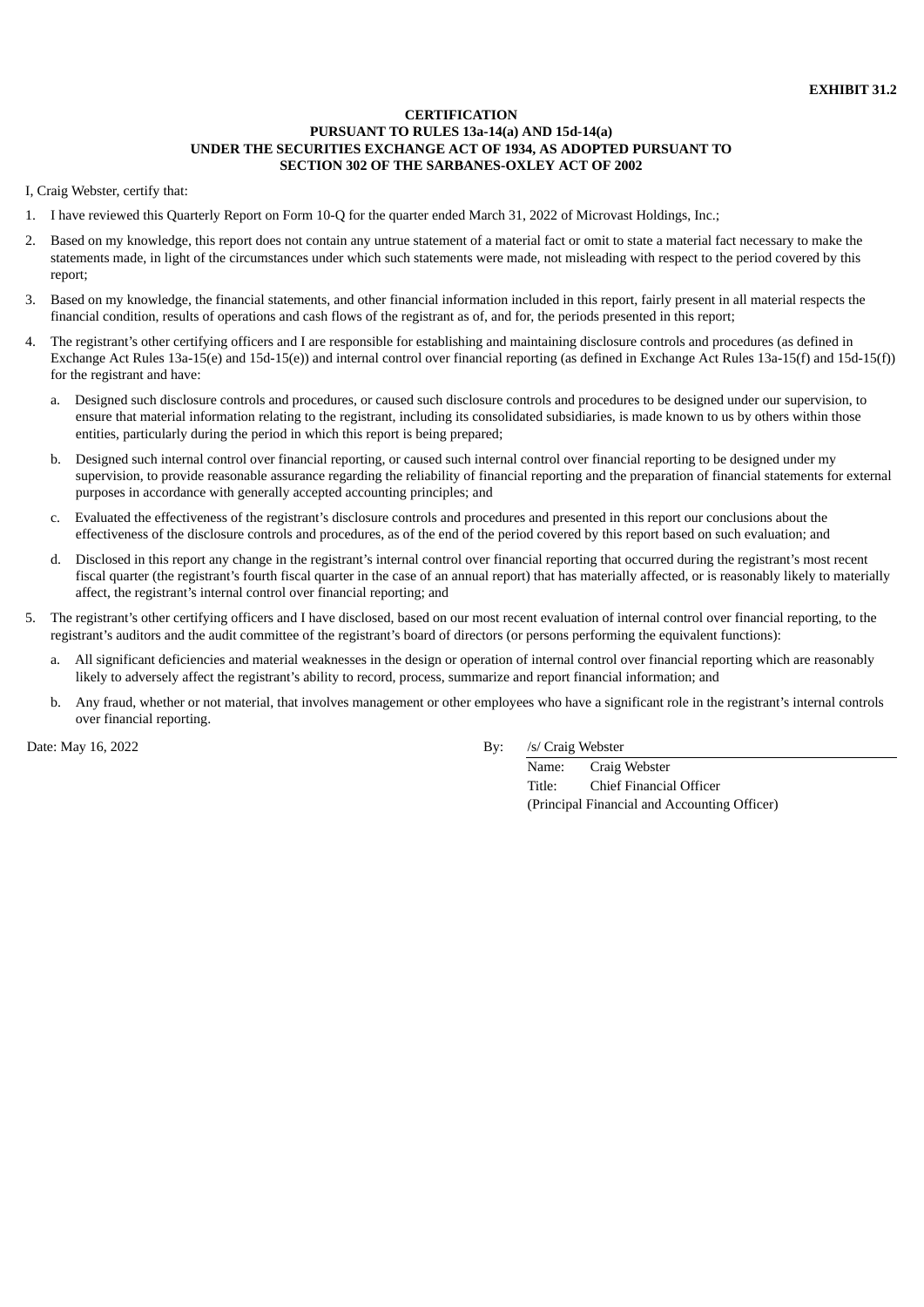### **CERTIFICATION PURSUANT TO 18 U.S.C. SECTION 1350, AS ADOPTED PURSUANT TO SECTION 906 OF THE SARBANES-OXLEY ACT OF 2002**

<span id="page-52-0"></span>In connection with the Quarterly Report of Microvast Holdings, Inc. (the "Company") on Form 10-Q for the quarter ended March 31, 2022, as filed with the Securities and Exchange Commission on the date hereof (the "Report"), I, Yang Wu, Chief Executive Officer and Director, certify, pursuant to 18 U.S.C. Section 1350, as adopted pursuant to Section 906 of the Sarbanes-Oxley Act of 2002, that, to my knowledge:

(1) the Report fully complies with the requirements of Section 13(a) or 15(d) of the Securities Exchange Act of 1934; and

(2) the information contained in the Report fairly presents, in all material respects, the financial condition and results of operations of the Company.

Date: May 16, 2022

/s/ Yang Wu

Name: Yang Wu Title: Chief Executive Officer and Director (Principal Executive Officer)